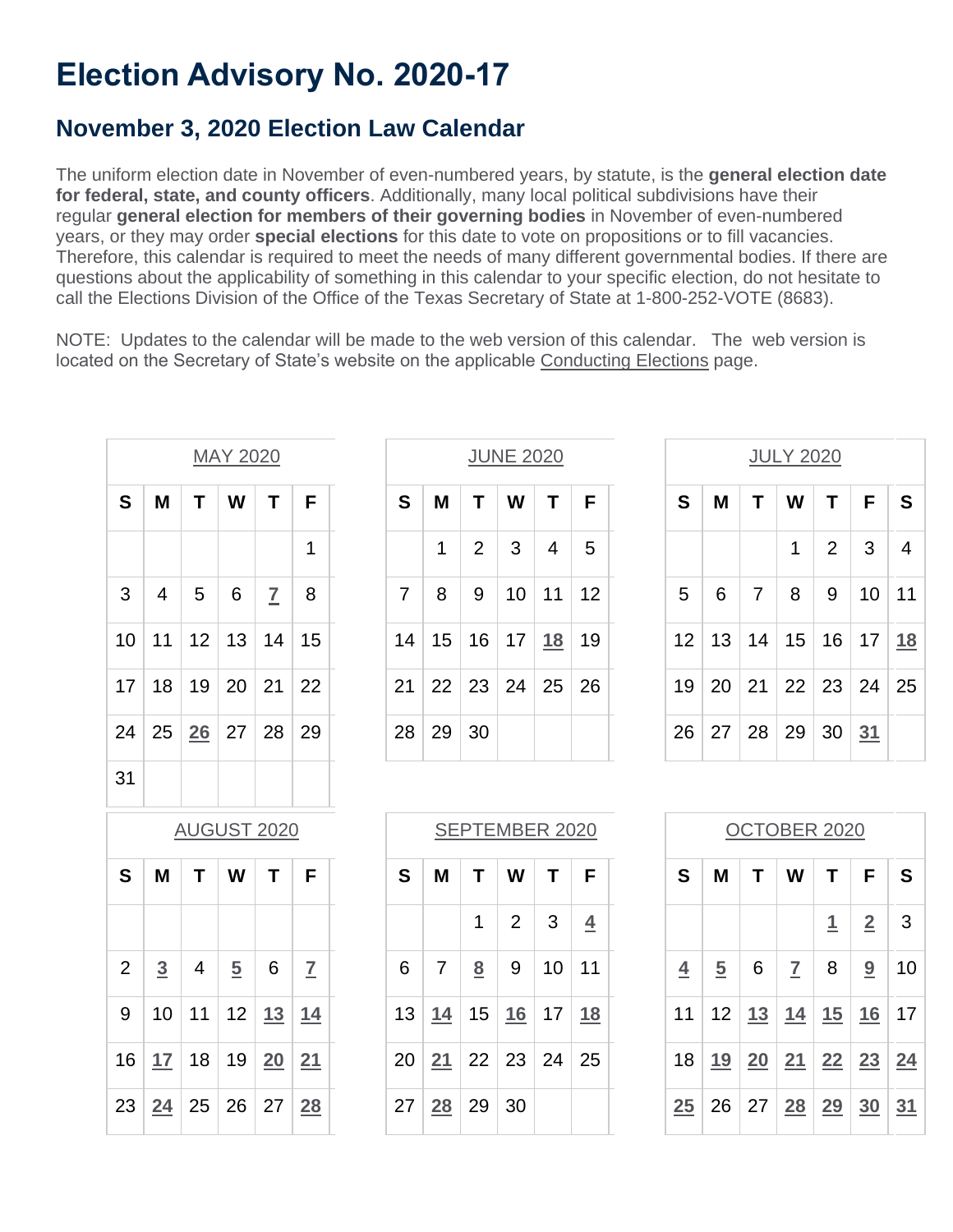| 30   31        |          |                   |                                    |           |   |
|----------------|----------|-------------------|------------------------------------|-----------|---|
|                |          |                   | <b>NOVEMBER 2020</b>               |           |   |
| S              | M        |                   | T   W   T                          |           | F |
| $\overline{1}$ |          | $2 \mid 3 \mid 4$ |                                    | $\vert 5$ | 6 |
| 8              |          |                   | 9   10   11   12   13              |           |   |
|                |          |                   | 15   <u>16   17</u>   18   19   20 |           |   |
|                |          |                   | 22 23 23 24 25 26                  |           |   |
|                | 28 29 30 |                   |                                    |           |   |

## [DECEMBER 2020](https://www.sos.state.tx.us/elections/laws/advisory2020-17.shtml#December)

| S | M              |                | T   W   T   F                      |   |
|---|----------------|----------------|------------------------------------|---|
| 1 | $\overline{2}$ | $\overline{3}$ | $\vert 4 \vert 5 \vert$            | 6 |
| 8 |                |                | 9   10   11   12   13              |   |
|   |                |                | 15   16   <u>17</u>   18   19   20 |   |
|   |                |                | 22 23 23 24 25 26                  |   |
|   | 28   29   30   |                |                                    |   |

## **Notes**

- 1. [Postponed Elections](https://www.sos.state.tx.us/elections/laws/advisory2020-17.shtml#Note1)
- 2. [Campaign Information](https://www.sos.state.tx.us/elections/laws/advisory2020-17.shtml#Note2)
- 3. [Statutory and Administrative Code References](https://www.sos.state.tx.us/elections/laws/advisory2020-17.shtml#Note3)
- 4. [Web Posting](https://www.sos.state.tx.us/elections/laws/advisory2020-17.shtml#Note4)
- 5. [Required Use of County Polling Places](https://www.sos.state.tx.us/elections/laws/advisory2020-17.shtml#Note5)
- 6. [Notice of Candidate Filing Periods](https://www.sos.state.tx.us/elections/laws/advisory2020-17.shtml#Note6)
- 7. [Joint Election Requirement for School Districts](https://www.sos.state.tx.us/elections/laws/advisory2020-17.shtml#Note7)
- 8. [Joint Elections Generally](https://www.sos.state.tx.us/elections/laws/advisory2020-17.shtml#Note8)
- 9. [Notice of Elections](https://www.sos.state.tx.us/elections/laws/advisory2020-17.shtml#Note9)
- 10. [Extended Early Voting Hours and Branch Locations](https://www.sos.state.tx.us/elections/laws/advisory2020-17.shtml#Note10)
- 11. [Temporary Branch Locations](https://www.sos.state.tx.us/elections/laws/advisory2020-17.shtml#Note11)
- 12. [Notice of Previous Polling Place](https://www.sos.state.tx.us/elections/laws/advisory2020-17.shtml#Note12)
- 13. [Note on Notice of Change of Polling Place Location](https://www.sos.state.tx.us/elections/laws/advisory2020-17.shtml#Note13)
- 14. [Testing Tabulating Equipment](https://www.sos.state.tx.us/elections/laws/advisory2020-17.shtml#Note14)
- 15. [Accepting Voters with Certain Disabilities](https://www.sos.state.tx.us/elections/laws/advisory2020-17.shtml#Note15)
- 16. [Note on law regarding faxed or emailed ABBMs and faxed FPCAs](https://www.sos.state.tx.us/elections/laws/advisory2020-17.shtml#Note16)

## **1. Note on Postponed Elections**

On March 18, 2020, pursuant to Section 418.016 of the Texas Government Code, the Governor issued a [proclamation \(PDF\)](https://gov.texas.gov/uploads/files/press/PROC_COVID-19_May_2_Election_Date_IMAGE_03-18-2020.pdf) suspending certain provisions of the Texas Election Code and the Texas Water Code to allow all local political subdivisions that are utilizing the May 2, 2020 uniform election date to postpone their election to the November 3, 2020 uniform election date.

**NOTE on Candidate Filings**: By postponing their election date, the political subdivision is preserving all candidate filings and ballot order actions that have already been taken. The postponement does not have the effect of reopening candidate filings.

**NOTE on Deadlines related to Declarations of Ineligibility, Withdrawals or Death:** The deadlines that apply to the November 3, 2020 election would apply to all candidates who are currently on the ballot for the May 2, 2020 election.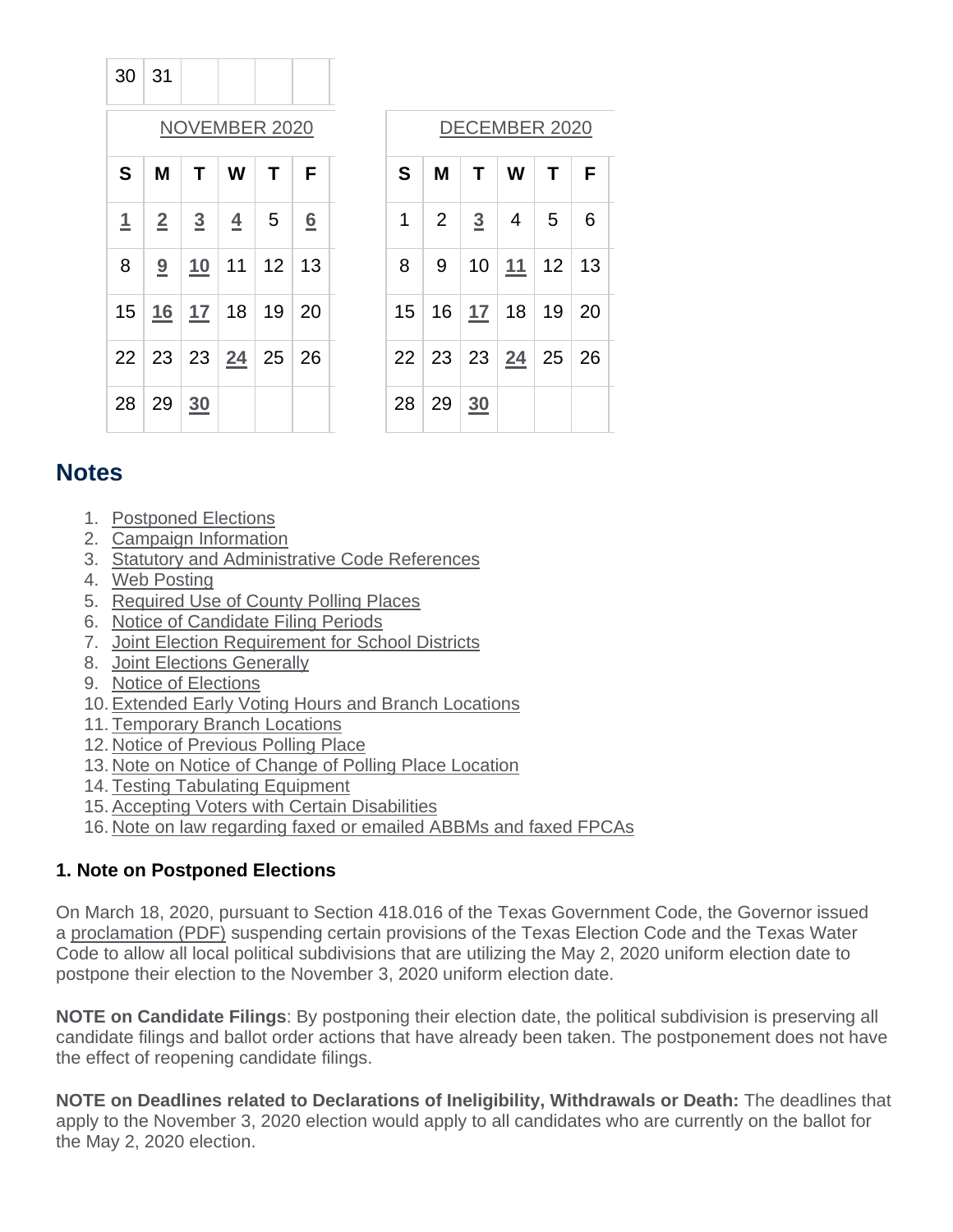**NOTE on Requirement for County Election Officer to contract with Local Political Subdivisions:** All county election officers are required to contract with local political subdivisions that postponed their May 2, 2020 election and that request a contract for election services or a joint election agreement with their county election officer pursuant to the Governor's March 18, 2020 proclamation suspending certain Texas Election Code provisions.

## **2. Note on Campaign Information**

Under Title 15 of the Texas Election Code, candidates running for an office must file campaign contribution and expenditure reports. For further information and all questions about such disclosure filings, campaign finance, and political advertising, please contact the [Texas Ethics Commission](http://www.ethics.state.tx.us/) at 201 E. 14th, 10th Floor, Austin, Texas 78701; or call 512-463-5800.

## **3. Note on Statutory and Administrative Code References**

Unless otherwise indicated, all references are to the Texas Election Code. The county election officer is the county clerk, the county elections administrator, or the county tax assessor-collector, depending on the actions of the county commissioners court. (Secs. 31.031; 31.071; 31.091). The county voter registrar is the county clerk, the county elections administrator, or the county tax assessor collector, depending on the actions of the county commissioners court. (Secs. 12.001; 12.031; 31.031; 31.071).

## **4. Notice of Web Posting**

Please see our Web Posting Advisory, [Election Advisory No. 2019-19](https://www.sos.texas.gov/elections/laws/advisory2019-19.shtml) for more details on web posting requirements; however, the requirements are summarized below.

As of January 1, 2020, each county *shall maintain* a website. (Sec. 26.16(a), as amended by S.B. 2, 86th Regular Session, 2019).

All political subdivisions with the authority to tax that maintain a website any time after January 1, 2019, must post the following items on the entity's internet website:

- 1. The political subdivision's contact information, including a mailing address, telephone number, and e-mail address;
- 2. Each elected officer of the political subdivision;
- 3. The date and location of the next election for officers of the political subdivision;
- 4. The requirements and deadline for filing for candidacy of each elected office of the political subdivision which shall be continuously posted or at least one year before the Election Day for the office;
- 5. Each notice of a meeting of the political subdivision's governing body under Subchapter C, Chapter 551 of the Government Code; and
- 6. Each record of a meeting of the political subdivision's governing body under Section 551.021 of the Government Code. (H.B. 305, 86th Regular Session, 2019)

Our office recommends consulting with your political subdivision's local counsel regarding the particular posting requirements under Subdivisions (5) and (6) referenced above. Please note, the requirements for posting notice of meetings and record of meetings of the political subdivision's governing body do not apply to:

- 1. A county with a population of less than 10,000;
- 2. A municipality with a population of less than 5,000 located in a county with a population of less than 25,000; or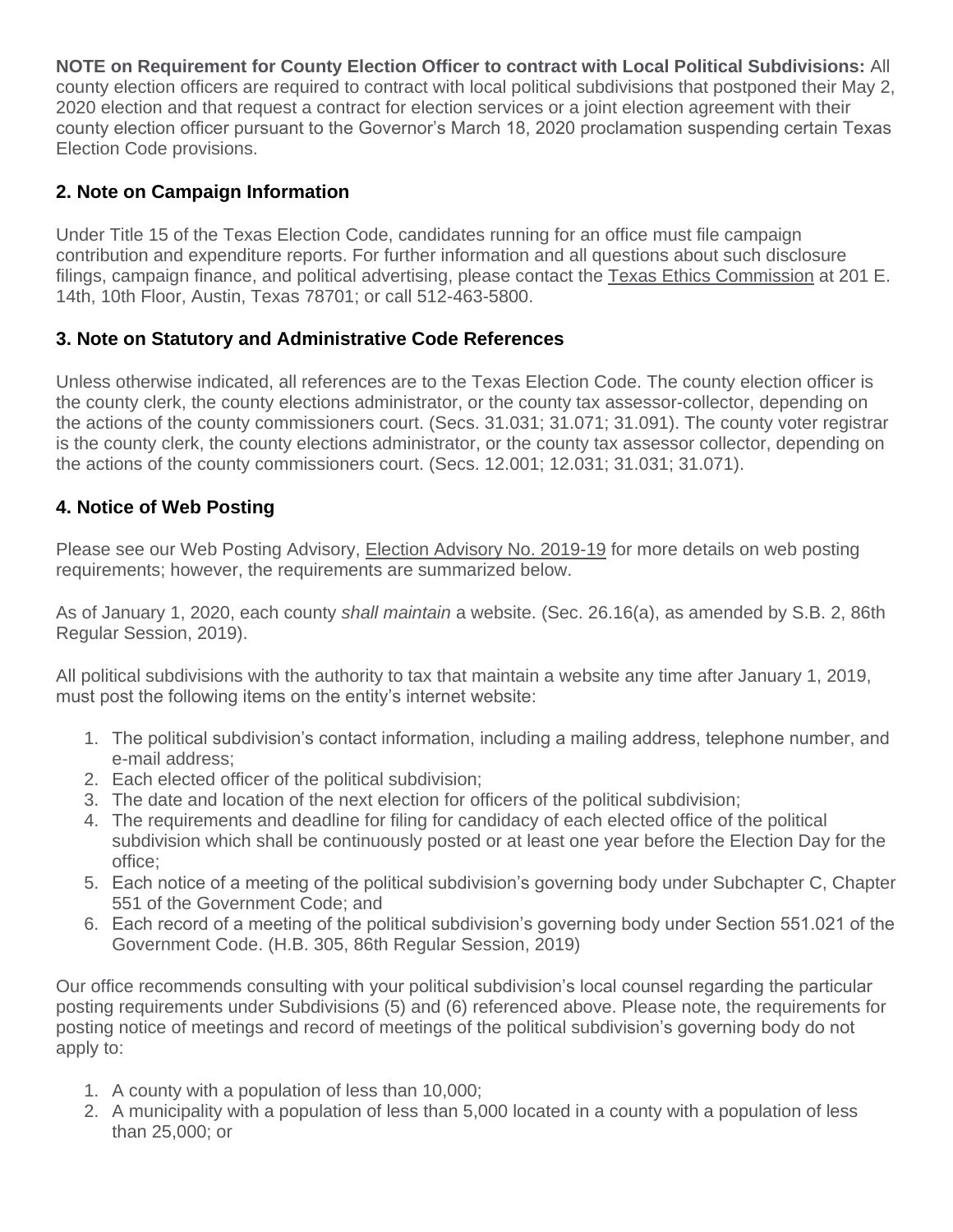3. A school district with a population of less than 5,000 in the district's boundaries and located in a county with a population of less than 25,000.

During the 21 days before the election, a debt obligation order under Section 3.009 must be posted on the political subdivision's Internet website, prominently and together with the notice of the election, a copy of the sample ballot, and the contents of the proposition, if the political subdivision maintains an Internet website (NEW LAW HB 440, 2019). See Note 9 for more information on notice requirements.

## **5. Note on Required Use of County Polling Places**

**Political subdivisions holding an election on the November uniform election date MUST use county election precincts and the county polling places on Election Day.** This is the case even when the county has adopted the **countywide polling place system**; in that case the entity **must** have a presence in every countywide location in the county, not just the locations physically within the territory of the political subdivision. (Secs. 42.002; 43.004; 43.007(e)).

**NOTE:** As this election is being held on the date of the general election for state and county officers, **no consolidation of county election precincts may occur**. (Secs. 42.002(b); 42.008; 42.009).

In an election held by a political subdivision other than a county on the November uniform election date, and in which the political subdivision is not holding a joint election with a county or has not executed a contract with a county elections officer under which the political subdivision and the county share early voting polling places for the election, the political subdivision must designate as one of its own early voting sites one of the early voting sites established by the county (other than a movable site established under Section 85.062(e)) that is located in the political subdivision. If such a shared polling place is designated as the main early voting polling place by the political subdivision, it must be open for voting for all political subdivisions the polling place serves for at least the days and hours required of a main early voting polling place for the political subdivision making the designation. (Secs. 85.010; 85.002; 85.062(e)).

If such a shared polling place is designated as the main early voting polling place by the political subdivision, it must be open for voting for all political subdivisions the polling place serves for at least the days and hours required of a main early voting polling place for the political subdivision making the designation. (Secs. 85.010; 85.002; 85.062(e)).

**NOTE – NEW LAW**: HB 3965 (2019) states that when a county is using the countywide polling place program and a court order requires any of the polling locations to remain open past 7 p.m., then ALL countywide polling place locations MUST remain open for the same amount of time, as required by the court order. (Sec 43.007)

**NOTE – NEW LAW**: HB 1048 (2019) now requires a political subdivision who is (1) not contracting with the county and (2) not holding a joint election with a county, to use the eligible county polling places established by the county. A political subdivision may only designate a different location as an early voting polling place if the entity has already designated each eligible county polling place located in the entity's territory as an early voting polling place.

## **6. Note on Notice of Candidate Filing Periods**

The authority with whom an application for a place on the ballot is filed must post a [Notice of Deadline to](http://www.sos.texas.gov/elections/forms/pol-sub/3-2af.pdf)  [File Applications for Place on the Ballot \(PDF\),](http://www.sos.texas.gov/elections/forms/pol-sub/3-2af.pdf) listing the filing period dates in a building in which the authority maintains an office. The notice must be posted not later than the 30th day **before** the first day to file. (Sec. 141.040). If you order a special election to fill a vacancy, the order must include the filing deadline; we recommend posting the notice of the filing period as soon as practicable after a special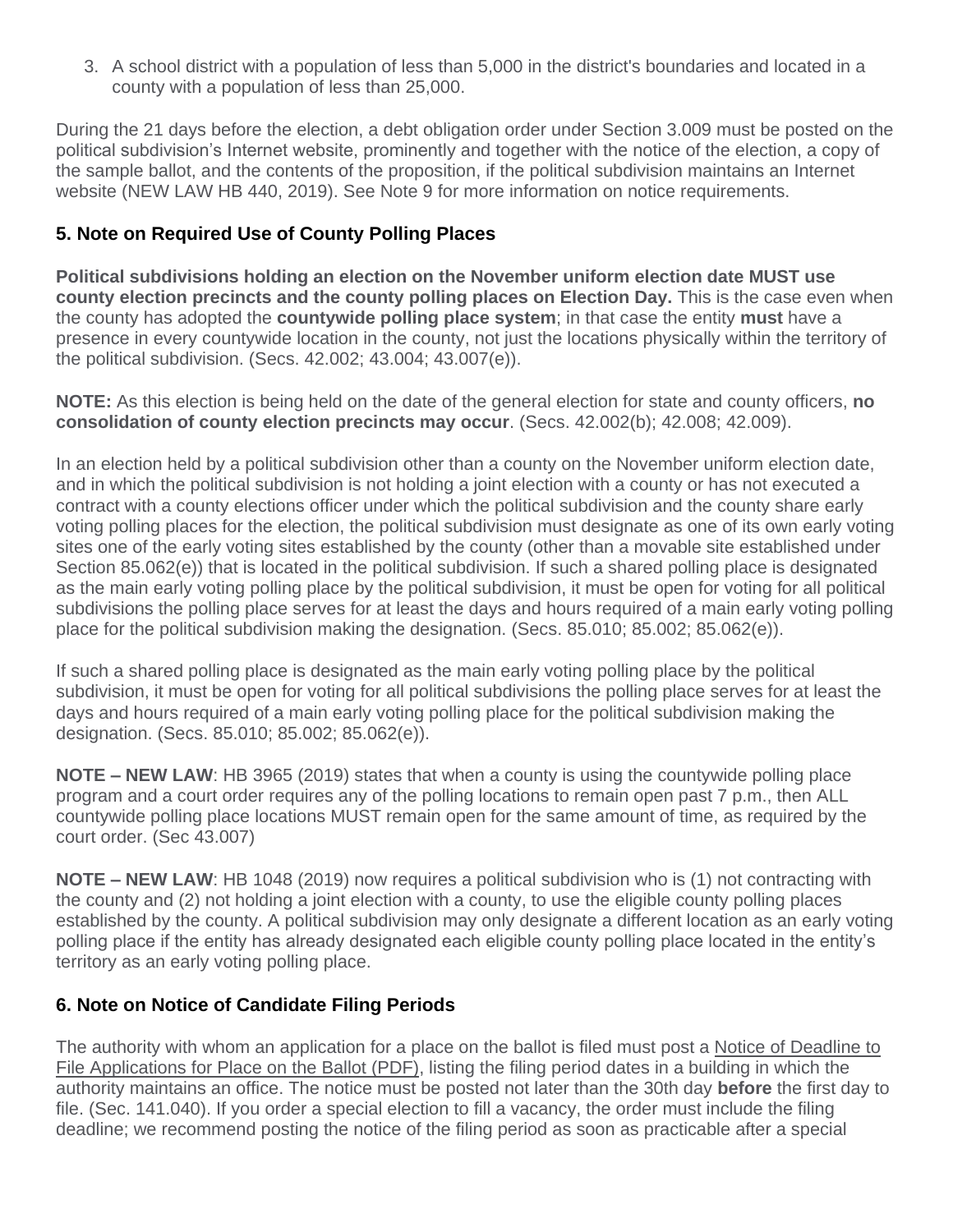election is ordered. Note that an application for a place on the ballot for a special election may not be filed before the election is ordered.

## **7. Note on Joint Election Requirement for School Districts**

The joint election requirement for school trustee elections under Section 11.0581 of the Education Code is met by complying with the requirement of using county election precincts on Election Day per Section 42.002 of the Election Code.

## **8. Note on Joint Elections Generally**

Many entities will have joint elections for the November 3, 2020 election. Note that the entries in this calendar are generally written in terms of elections held individually rather than jointly. For example, cities are advised about conducting two 12-hour days for early voting. However, we have long advised different entities who conduct early voting together to coordinate their early voting hours, which may result in entities other than cities also holding early voting on two 12-hour days. On the other hand, depending on the plan, different entities may choose to do different things separately, i.e., not holding early voting together. Not all joint election plans are alike. With a few exceptions, we do not discuss the impact of coordinating rules for a joint election, as we think this would make the calendar longer and confusing. We encourage joint election partners to read through the entire calendar, taking note of the rules affecting the partner entities and to address the differences within the agreement itself. If you have questions about how different rules apply to a particular joint election plan, please contact our office by phone or email.

## **9. Note on Notice of Elections**

Political subdivisions other than cities and school districts may have specific statutory notice requirements. In the absence of specific statutory requirements, such political subdivisions must post a notice on or before the 21st day before the election. (Sec. 4.003(b)). For the Tuesday, November 3, 2020 election, this notice must be posted on or before Tuesday, October 13, 2020. In addition, the general rule is that notice must be given by:

- A. posting the notice in each election precinct in which the election is to be held on or before the 21st day before the election, Tuesday, October 13, 2020. (Sec. 4.003(a)(2)).
- B. publishing the notice at least once between the 30th day and the 10th\* day before the election, Sunday, October 4, 2020 – Saturday, October 24, 2020. (Sec. 4.003(a)(1)).
- C. mailing a copy of the notice to each registered voter of the territory covered by the election, not later than the 10th day before Election Day, Saturday, October 24, 2020. (Sec. 4.003(a)(3)).

\* Since the 10th day before Election Day falls on a Saturday, the deadline is extended to the next regular business day, which is Monday, October 26, 2020.

## **This notice must include:**

- 1. The type and date of the election;
- 2. The location of each polling place, **including the street address, room number, and building name**;
- 3. The hours the polls will be open;
- 4. The location of the main early voting polling place, **including the street address, room number, and building name**;
- 5. The regular dates and hours for early voting by personal appearance;
- 6. The dates and hours of any Saturday or Sunday early voting, if any; and
- 7. The early voting clerk's mailing address.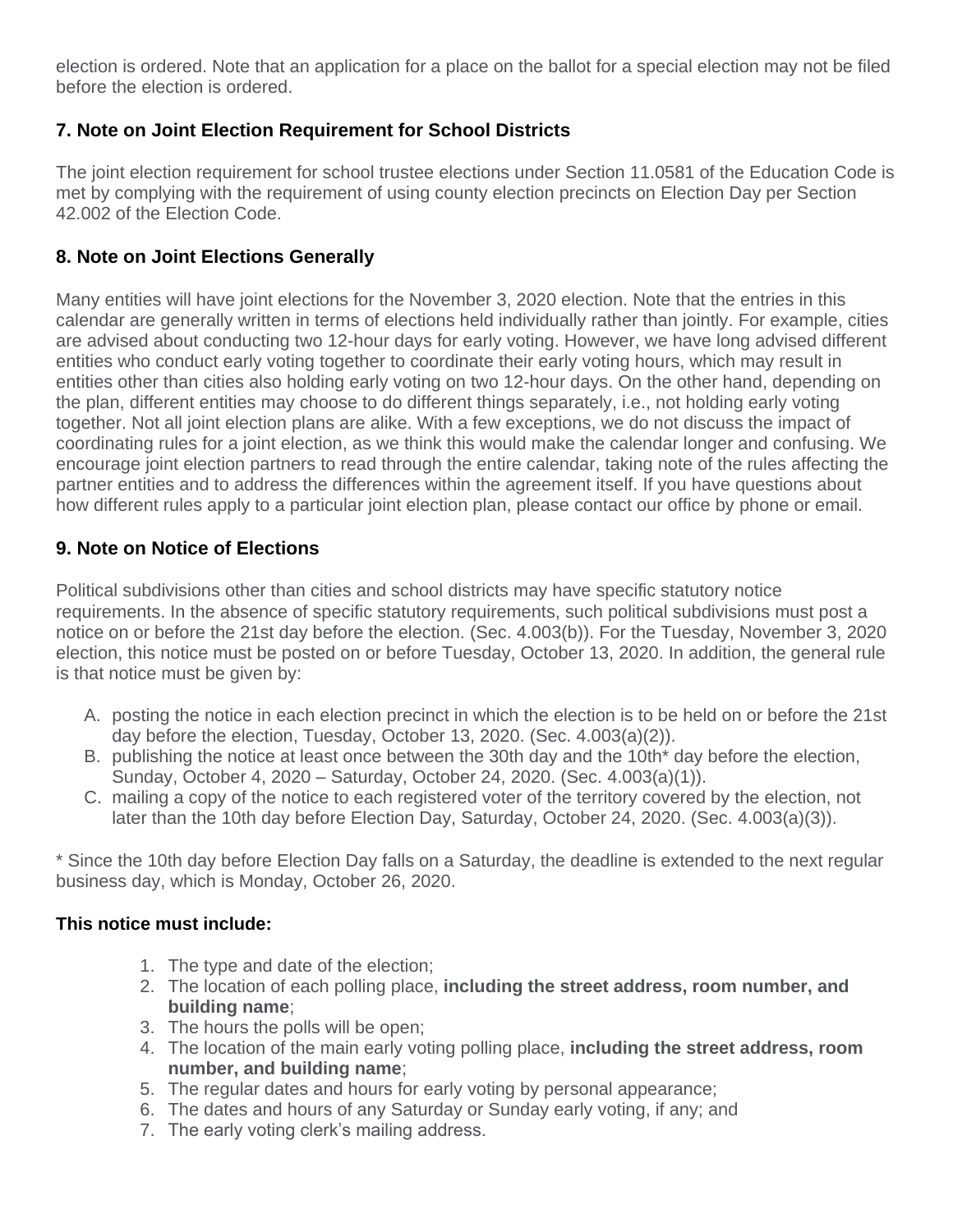**NOTE – NEW LAW**: HB 1241 (2019) now requires that ANY notice of polling locations must include more detailed information regarding the polling locations including: the polling location's street address, any applicable suite or room number, and any applicable building name.

**Note regarding branch early voting locations:** The branch early voting locations are no longer a required part of your notice under the Texas Election Code. (Sec. 4.004).

The following forms may be used:

- [Notice of General Election for Counties \(PDF\)](http://www.sos.texas.gov/elections/forms/pol-sub/1-7f.pdf)
- [Notice of General Election for Cities \(PDF\)](http://www.sos.texas.gov/elections/forms/pol-sub/1-10f.pdf)
- [Notice of General Election for Other Political Subdivisions \(Including Schools\) \(PDF\)](http://www.sos.texas.gov/elections/forms/pol-sub/1-11f.pdf)
- [Notice of Special Election for Counties \(PDF\)](http://www.sos.texas.gov/elections/forms/pol-sub/1-8f.pdf)

**Notice of Nearest Polling Places in Countywide Election**: **NEW LAW** – HB 3965 (2019) now requires that EACH countywide polling place must post a notice, at that location, of the four nearest locations, by driving distance. [Notice of Four Nearest Countywide Polling Place Locations \(PDF\)](https://www.sos.texas.gov/elections/forms/pol-sub/1-16f.pdf)

**All Political Subdivisions:** The election notice shall be posted on the political subdivision's website, if the political subdivision maintains a website. For political subdivisions other than counties or cities, the original order and notice should include all days and hours for early voting by personal appearance, including voting on ANY Saturday or Sunday. (Secs. 85.006; 85.007). Note for cities and counties, the election notice must be subsequently amended to include voting ordered for ANY Saturday or Sunday and must be posted on the political subdivision's website, if maintained.

**Notice for Bond Elections:** Entities holding bond elections must provide additional notice per Section 4.003(f). A debt obligation order under Section 3.009 must be posted:

- 1. On Election Day and during early voting by personal appearance, in a prominent location at each polling place;
- 2. Not later than the 21st day before the election, in three public places in the boundaries of the political subdivision holding the election; and
- 3. During the 21 days before the election, on the political subdivision's Internet website, prominently and together with the notice of the election, a copy of the sample ballot, and the contents of the proposition, if the political subdivision maintains an Internet website. **(NEW LAW HB 440 2019).**

**Note for Counties for the General Election for State and County Officers:** Counties are required to publish their notice in a newspaper in accordance with Section 4.003(a)(1).Counties must also post a copy of the notice on the governmental bulletin board used for posting notice of public meetings no later than the 21st day before Election Day, Tuesday, October 13, 2020. (Sec. 4.003(b)).

**Note for Cities and School Districts:** Cities and school districts are required to publish their notice in a newspaper in accordance with Section 4.003(a)(1)(See B, above) and may also give any additional notice. (Sec. 4.003(c)). Counties, school districts, and cities must also post a copy of the notice on the governmental bulletin board used for posting notice of public meetings no later than the 21st day before Election Day, Tuesday, October 13, 2020. (Sec. 4.003(b)).

**Note for Home-Rule Charter Cities:** Home-rule cities MUST also give notice as provided in their charters.

**Note for Cities:** Cities must choose **two weekdays** to be open for 12 hours during the regular early voting period. The city council must choose the two weekdays and the hours the site will be open, and include that information in the notice. (Sec. 85.005(d)).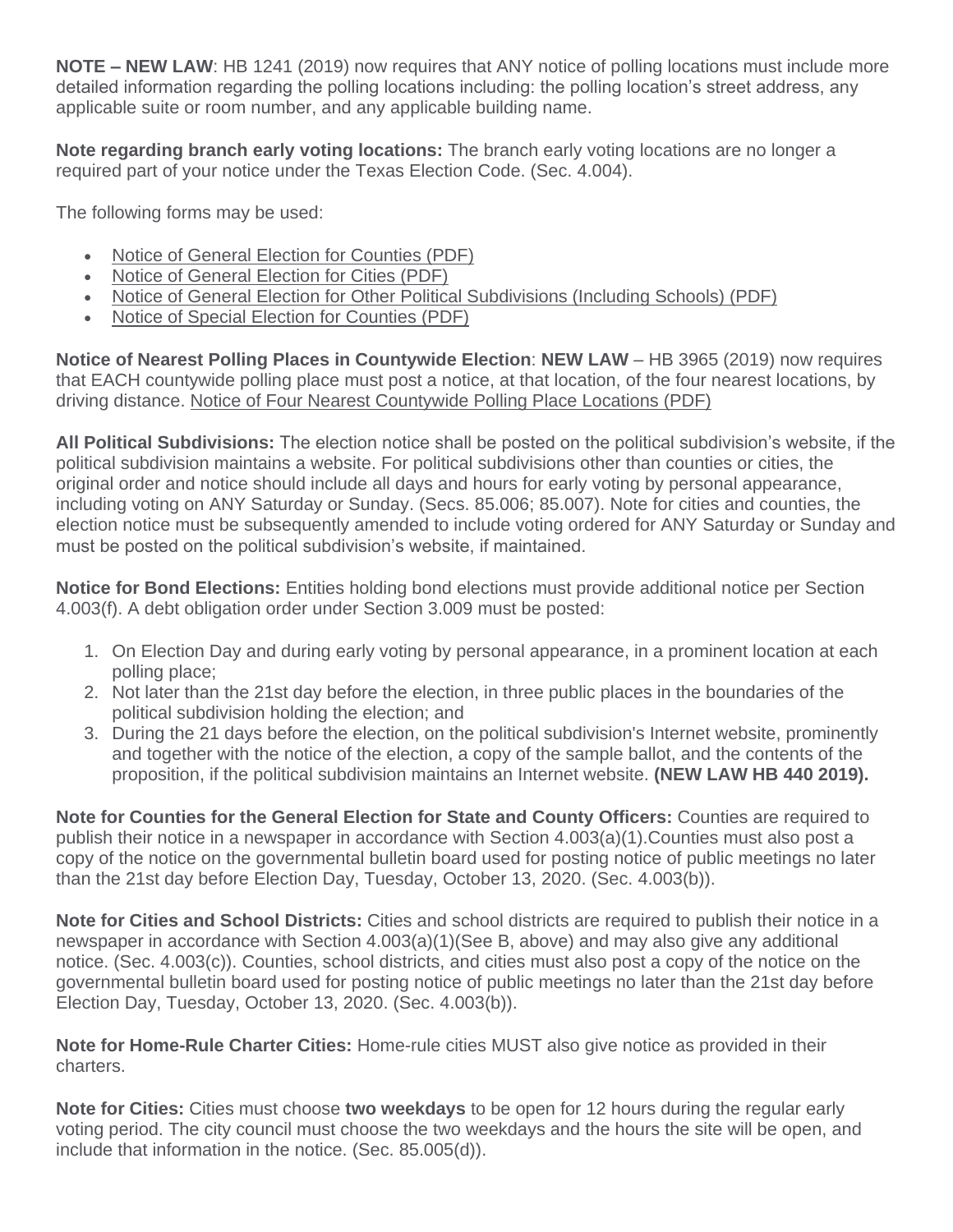**Notice for Political Subdivisions, Except Counties, School Districts, and Cities:** Political subdivisions other than counties, school districts, and cities may have specific statutory election notice requirements either in their enabling acts or in the Code governing them (such as the Water Code). In the absence of specific statutory requirements, such political subdivisions must post a copy of the notice on the bulletin board used for posting notices of the meetings of the governing body of the political subdivision on or before the 21st day before Election Day, Tuesday, October 13, 2020. (Sec. 4.003(b)).

**Note for All Political Subdivisions, Except Counties:** The governing body of a political subdivision must deliver notice of the election to the county election officer and voter registrar of each county in which the political subdivision is located not later than the 60th day before Election Day, Friday, September 4, 2020. (Sec. 4.008). .

## **10. Note on Extended Early Voting Hours and Branch Locations**

**Note for Counties with Population of 100,000 or more:** Early voting in the general election for state and county officers must be conducted at the main early voting location: (1) for at least 12 hours on each weekday of the last week of the early voting period, (2) for at least 12 hours on the last Saturday of the early voting period, **AND** (3) for at least 5 hours on the last Sunday of the early voting period. (Secs. 85.005(c); 85.006(e)).

**Note for Counties with Population of less than 100,000:** Early voting in the general election for state and county officers must be conducted at the main early voting location on the weekdays of the early voting period and during the hours that the county clerk's main office's business office is regularly open for business. (Sec. 85.005(a)). However, upon receipt of a [written request \(PDF\)](http://www.sos.texas.gov/elections/forms/pol-sub/5-50f.pdf) by at least 15 registered voters of the county for extended hours to the early voting clerk, early voting in a general election for state and county officers must be conducted at the main early voting location for at least 12 hours on each weekday of the last week of the early voting period. (Sec. 85.005(c)). The written request must be submitted in time to enable compliance with Section 85.067. (Secs. 85.005(c); 85.067(c)).

**Saturdays and Sundays for Counties with Population of less than 100,000**: Counties with a population under 100,000 are not required to conduct early voting on Saturday or Sunday in the general election for state and county officers. However, the county election officer may [order \(PDF\)](http://www.sos.texas.gov/elections/forms/pol-sub/5-47f.pdf) early voting on a Saturday or Sunday, and determine the hours for such Saturday or Sunday early voting. This must be done by written order. (Secs. 85.006(b); 85.006(c)). [Notice of Saturday or Sunday early voting \(PDF\)](http://www.sos.texas.gov/elections/forms/pol-sub/5-48f.pdf) must be posted continuously for at least 72 hours immediately preceding the first hour that voting will be conducted. (Sec. 85.007(c)). The notice shall be posted on the bulletin board used for posting notice of meetings of the commissioners court, as well as on the political subdivision's website, if maintained. (Secs. 85.007(c); 85.007(d)).

Also, for counties with a population under 100,000, if the early voting clerk receives a [written request](http://www.sos.texas.gov/elections/forms/pol-sub/5-45f.pdf)  [\(PDF\)](http://www.sos.texas.gov/elections/forms/pol-sub/5-45f.pdf) by at least 15 registered voters of the county, early voting in a general election for state and county officers must be conducted at the main early voting location for (1) at least 12 hours on the last Saturday of the early voting period, and (2) at least 5 hours on the last Sunday of the early voting period. (Sec. 85.006(e)). The request for Saturday and Sunday hours must be received in time for the early voting clerk to comply with the 72-hour posting requirement before the start of early voting. (Secs. 85.006(e); 85.007(c)).

## **Note about branch early voting in the November General Election for state and county officers:**

The commissioners court: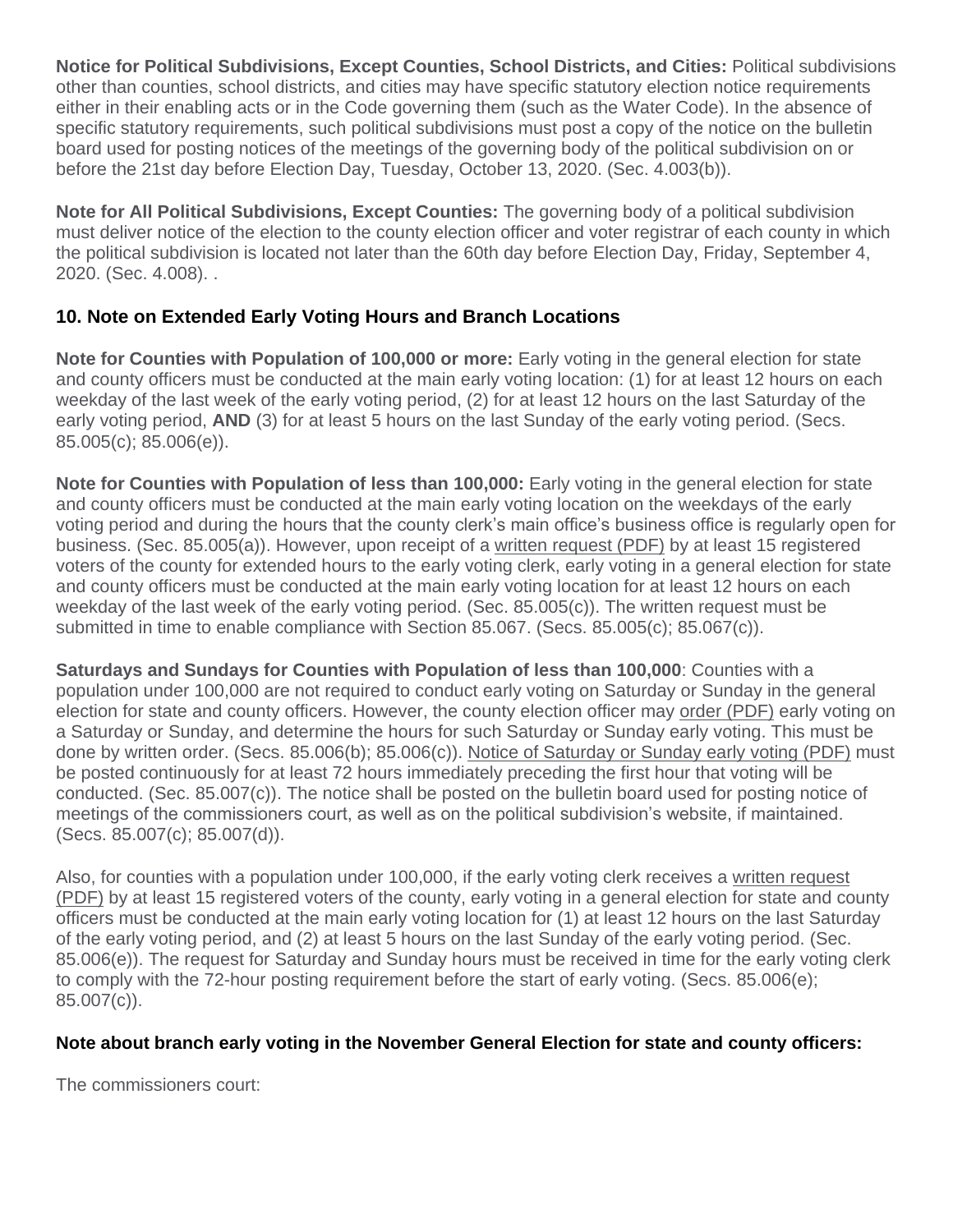- 1. in a county with a population of 400,000 or more, **must** establish one or more temporary polling places, other than the main early voting polling place, in each state representative district containing territory covered by the election.
- 2. in a county with a population of 120,000 or more but less than 400,000, **must** establish one or more temporary polling places, other than the main early voting polling place, in each commissioners precinct containing territory covered by the election.
- 3. in a county with a population of 100,000 or more but less than 120,000, **must** establish one or more early voting polling places in each commissioners court precinct for which the commissioners court receives a **timely filed written request signed by at least 15 registered voters of that precinct**

**Note**: The temporary polling place(s) must remain open for each weekday of the early voting period that the main early voting polling place will be open. The temporary branch polling place(s) must be open at least eight hours each day, unless the city or county is not serving as the early voting clerk and the territory holding the election has less than 1,000 registered voters, in which case the temporary branch polling places must be open for at least three hours each day. (Secs. 85.062; 85.064). (Tex. Sec'y of State Election [Advisory No. 2019-20\)](https://www.sos.texas.gov/elections/laws/advisory2019-20.shtml).

**Note**: In a countywide election, the total number of permanent branch polling places and temporary branch polling places open for voting at the same time in a commissioners precinct may not exceed twice the number of permanent branch and temporary branch polling places open at that time in another commissioners precinct. (Sec. 85.062(f)).

**Note for All Political Subdivisions,** *Except* **Counties & Cities**: Voting on **ANY** Saturday or Sunday **must** be included in the order and notice of election. The order and notice must include the dates and hours of Saturday or Sunday voting. (Secs. 85.006; 85.007). The election notice must be posted on the political subdivision's website, if the political subdivision maintains a website. (Sec. 85.007). The political subdivision **must** have early voting on Saturday or Sunday, *if* a [written request \(PDF\)](http://www.sos.texas.gov/elections/forms/pol-sub/5-46f.pdf) is received from at least 15 registered voters of the political subdivision in time to comply with the posting requirement. (Sec. 85.006(d)). **The request must be submitted in time to be included in the order and notice of election.** (Secs. 85.006; 85.007).

**Note for Cities**: Cities must choose **two weekdays** for the main early voting polling place to be open for 12 hours during the regular early voting period. The city council must choose the two weekdays. (Sec. 85.005(d)).

The city secretary may also [order \(PDF\)](http://www.sos.texas.gov/elections/forms/pol-sub/5-47f.pdf) early voting on a Saturday or Sunday, and determine the hours for such Saturday or Sunday early voting. This must be done by written order. (Secs. 85.006(b); 85.006(c)). [Notice of Saturday or Sunday early voting \(PDF\)](http://www.sos.texas.gov/elections/forms/pol-sub/5-48f.pdf) must be posted continuously for at least 72 hours immediately preceding the first hour that voting will be conducted. (Sec. 85.007(c)). The notice shall be posted on the bulletin board used for posting notice of meetings of the city's governing body if the early voting clerk is the city secretary, as well as on the political subdivision's website, if maintained. (Secs. 85.007(c); 85.007(d)). The city secretary **must** have early voting on Saturday or Sunday, *if* a [written](http://www.sos.state.tx.us/elections/forms/pol-sub/5-45f.pdf)  [request \(PDF\)](http://www.sos.state.tx.us/elections/forms/pol-sub/5-45f.pdf) is received from at least 15 registered voters of the city. The written request for Saturday and Sunday hours **must** be received in time for the early voting clerk to comply with the 72-hour notice posting requirement before the start of early voting. (Secs. 85.006(d); 85.007(c)).

## **11. Note on Temporary Branch Locations**

**NEW LAW** - HB 1888 (2019), amends Chapter 85 of the Election Code to modify the requirements for temporary branch polling places. (Tex. Sec'y of State Election [Advisory No. 2019-20\)](https://www.sos.texas.gov/elections/laws/advisory2019-20.shtml).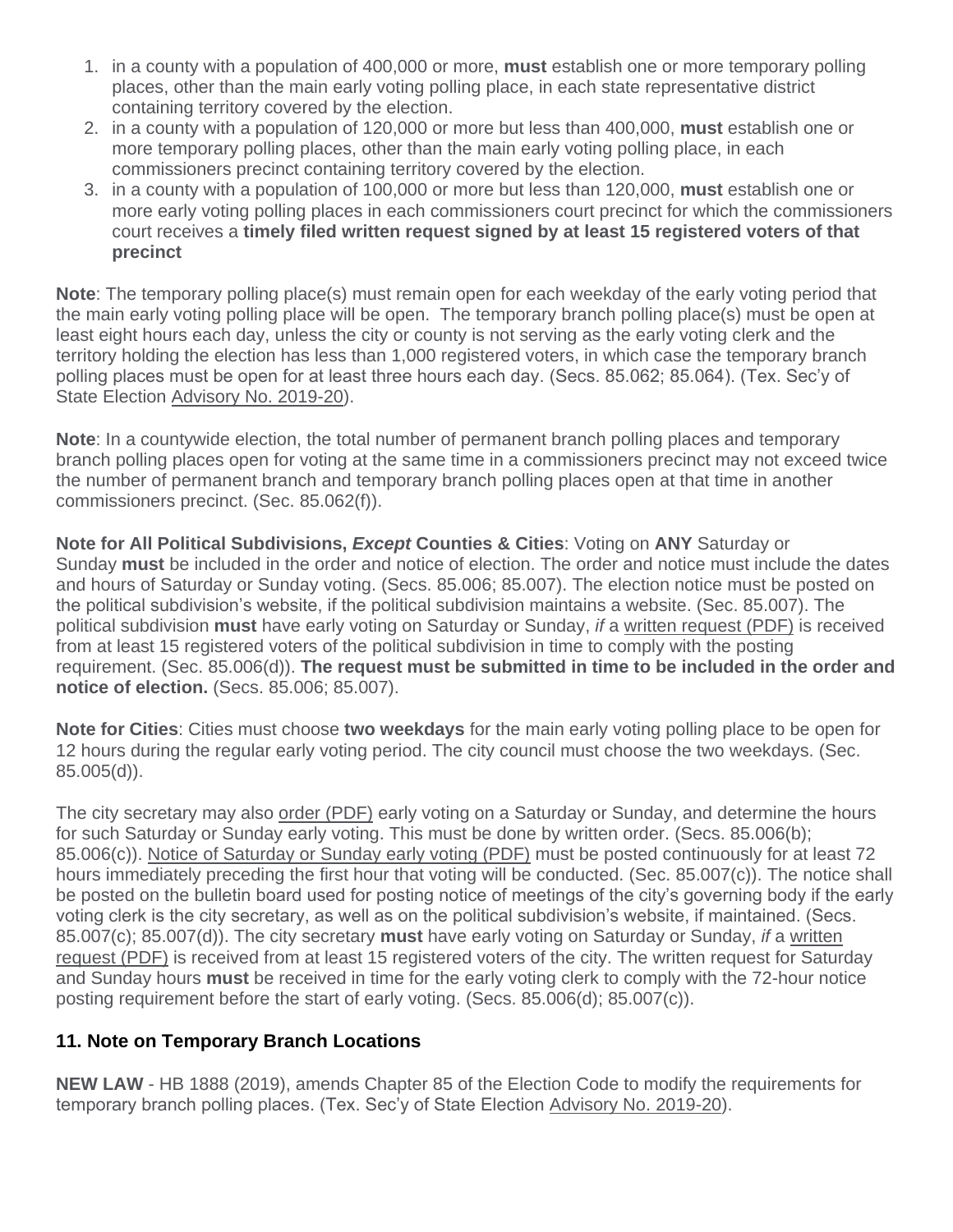Early voting at any temporary branch polling location **MUST** be conducted on the same days as the main early voting location and **MUST** remain open for eight hours each day it is open. (Sec 85.005 and 85.064).

**NOTE for political subdivisions other than cities or counties** - For political subdivisions with fewer than 1,000 registered voters, who did not contract with the city or county to act as their early voting clerk, the temporary branch locations must be open for at least three hours each day. (Sec 85.005 and 85.064)For most political subdivisions, this will require your temporary branch locations to be open on every weekday of the early voting period and for at least eight hours on each of those days.

**NOTE**: HB 1888 also repeals Section 85.064(a) and (c) and Section 85.065. Those statutes provided different rules for populous counties (population over 100,000) as opposed to less populous counties (population under 100,000). Those distinctions have been removed. **The rules for temporary branch locations are now the same for populous and less populous counties under the current version of the law**.

## **12. Note on Notice of Previous Polling Place:**

If a different polling place is being used from the previous election held by the same authority, a [Notice of](http://www.sos.state.tx.us/elections/forms/pol-sub/1-13f.pdf)  [Previous Precinct \(PDF\)](http://www.sos.state.tx.us/elections/forms/pol-sub/1-13f.pdf) must be posted at the entrance of the previous polling place informing voters of the current polling place location, if possible. (Sec. 43.062).

## **13. Note on Notice of Change of Polling Place Location:**

For elections ordered by the **Governor or county judge only**, if the location of the polling place changes after notice has been given under Section 4.003 of the Texas Election Code, and the county election officer maintains a website to inform voters about elections, the notice of the change must be posted on the website. The notice on the website must be posted not later than the earlier of 24 hours after the location was changed or 72 hours before the polls open on Election Day. (Sec. 43.061). If the county election officer is conducting a legislative vacancy election, the candidates listed on the ballot are entitled to receive notice directly from the county judge. **As a reminder, notice should also be provided to the Secretary of State regarding any changes made to the location of polling places.**

## **14. Note on Testing Tabulating and Electronic Voting Equipment**

## **Ballot Testing:**

Once all candidate filing deadlines have passed, we recommend that you proof and test your ballot programming as soon as possible. Early testing will allow adequate time to locate any errors and make any necessary corrections in ballot programming. We also strongly suggest that you have candidates proof their names and offices before finalizing the ballot to avoid the necessity for last minute ballot corrections.

## **Logic and Accuracy Test:**

We recommend establishing a date to perform the test of your electronic voting equipment (L&A, or Logic and Accuracy Test) as soon as possible. We recommend that this test be performed on a date that allows time to correct programming and retest, if necessary. A [notice \(PDF\)](https://www.sos.texas.gov/elections/forms/pol-sub/6-1f.pdf) of this test must be published by the custodian of the electronic voting equipment at least 48 hours before the date of the test. (Sec. 129.023; Tex. Sec'y of State Election [Advisory No. 2019-23\)](https://www.sos.texas.gov/elections/laws/advisory2019-23.shtml). The L&A test must be conducted not later than 48 hours before voting begins on a voting system. (Sec. 129.023).

## **Testing Tabulating Equipment:**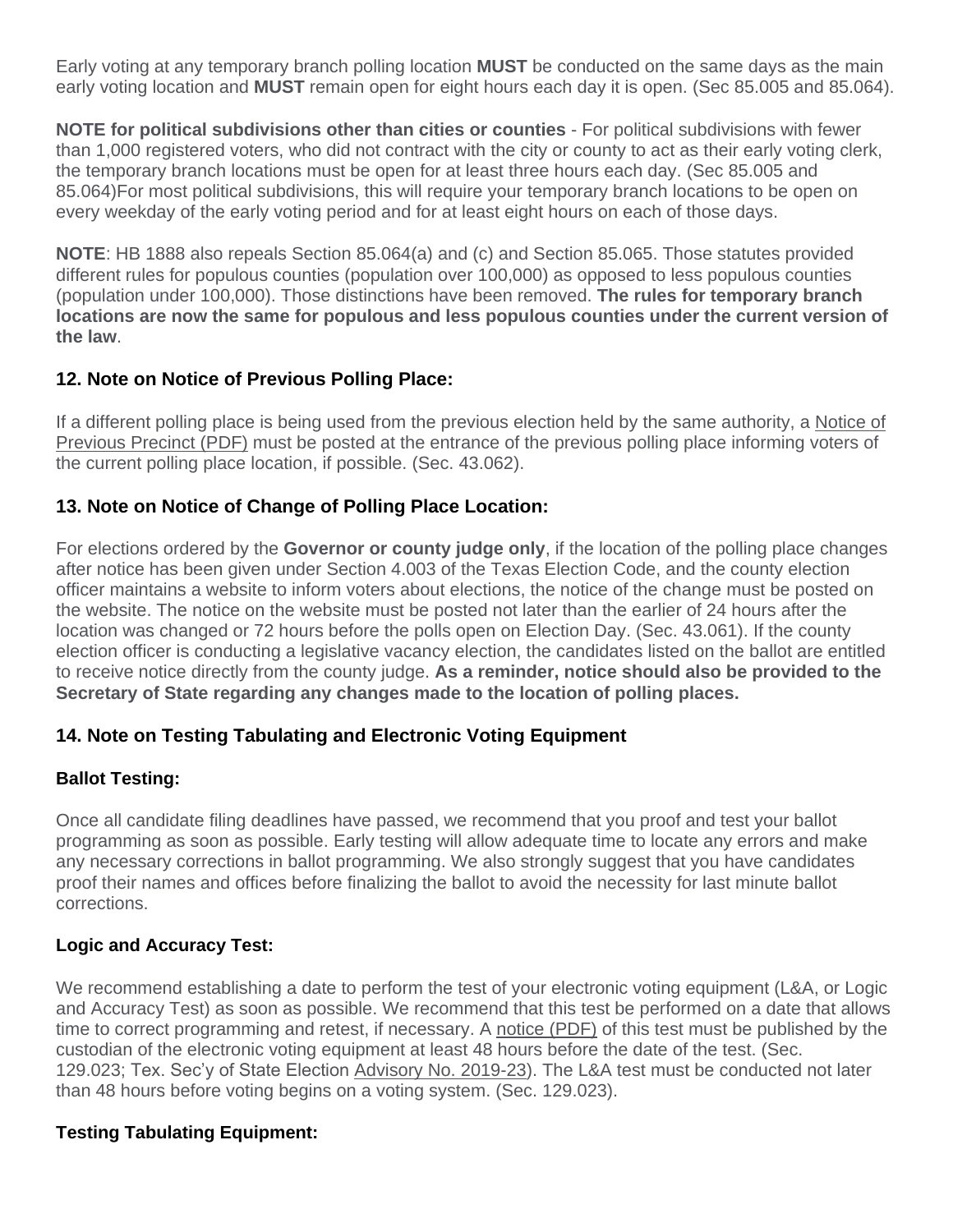The automatic tabulating equipment used for counting ballots at a central counting station must be tested three times for each election. (Ch. 127, Subch. D). We recommend you test the equipment as soon as possible; early testing will allow adequate time to locate any errors and make any necessary corrections in programming. However, the first test **must be conducted at least 48 hours before** the automatic tabulating equipment is used to count ballots voted in the election. The second test shall be conducted immediately before the counting of ballots with the equipment begins. The third test must be conducted immediately after the counting of ballots with the equipment is completed. Please note that the custodian of the automatic tabulating equipment must publish [notice \(PDF\)](http://www.sos.texas.gov/elections/forms/pol-sub/6-1f.pdf) of the date, hour, and place of the first test in a newspaper at least 48 hours before the date of the test. (Sec. 127.096). The electronic files created from the L&A testing are what must be used for testing the tabulating equipment. (Tex. Sec'y of State Election [Advisory No. 2019-23\)](https://www.sos.texas.gov/elections/laws/advisory2019-23.shtml).

Precinct tabulators must also be tested in accordance with the procedures set forth in Chapter 127, Subchapter D of the Texas Election Code to the extent those procedures can be made applicable. (Sec. 127.152; Tex. Sec'y of State Election [Advisory No. 2019-23\)](https://www.sos.texas.gov/elections/laws/advisory2019-23.shtml).

Our recommendation is that both L&A testing and testing of the automatic tabulating equipment take place prior to ballots by mail being sent out. However, should there be a reason to delay testing, please be advised that L&A testing must be conducted at least 48 hours before voting begins on a voting system. This means that L&A testing should be completed before early voting and possibly, before Election Day, if your Election Day system is different than your early voting system. Additionally, the automatic tabulating equipment may not be used to count ballots voted in the election until a test is successful.

For more information on testing tabulating equipment used at the central counting station, please see Chapter 127, Subchapter D of the Election Code and [Tex. Sec'y of State Election Advisory No. 2019-23.](https://www.sos.texas.gov/elections/laws/advisory2019-23.shtml) See Chapter 129, Subchapter B of the Election Code and [Tex. Sec'y of State Election Advisory No. 2019-](https://www.sos.texas.gov/elections/laws/advisory2019-23.shtml) [23](https://www.sos.texas.gov/elections/laws/advisory2019-23.shtml) **for other types of testing such as functionality tests, logic and accuracy tests, tests for central accumulators, etc**. Please see [Tex. Sec'y of State Election Advisory No. 2019-23](https://www.sos.texas.gov/elections/laws/advisory2019-23.shtml) for additional information regarding voting system equipment access, security and preservation, and chain of custody.

## **15. Note on Accepting Voters with Certain Disabilities**

## *All* **Political Subdivisions: Accepting voters with certain disabilities:**

An election officer may accept a person with a mobility problem that substantially impairs a person's ability to ambulate who is offering to vote before accepting others offering to vote at the polling place who arrived **before** the person. "Mobility problem that substantially impairs a person's ability to ambulate" has the meaning assigned by Section 681.001, Transportation Code. A person assisting an individual with a mobility problem may also, at the individual's request, be given voting order priority. Notice of the priority given to persons with a mobility problem that substantially impairs a person's ability to ambulate **shall** be posted:

- 1. at one or more locations in each polling place where it can be read by persons waiting to vote;
- 2. on the website of the Secretary of State; **and**
- 3. on each website relating to elections maintained by a county.

The notice required **must** read as follows:

Pursuant to Section 63.0015, Election Code, an election officer may give voting order priority to individuals with a mobility problem that substantially impairs the person's ability to move around. A person assisting an individual with a mobility problem may also, at the individual's request, be given voting order priority. Disabilities and conditions that may qualify you for voting order priority include paralysis, lung disease, the use of portable oxygen, cardiac deficiency, severe limitation in the ability to walk due to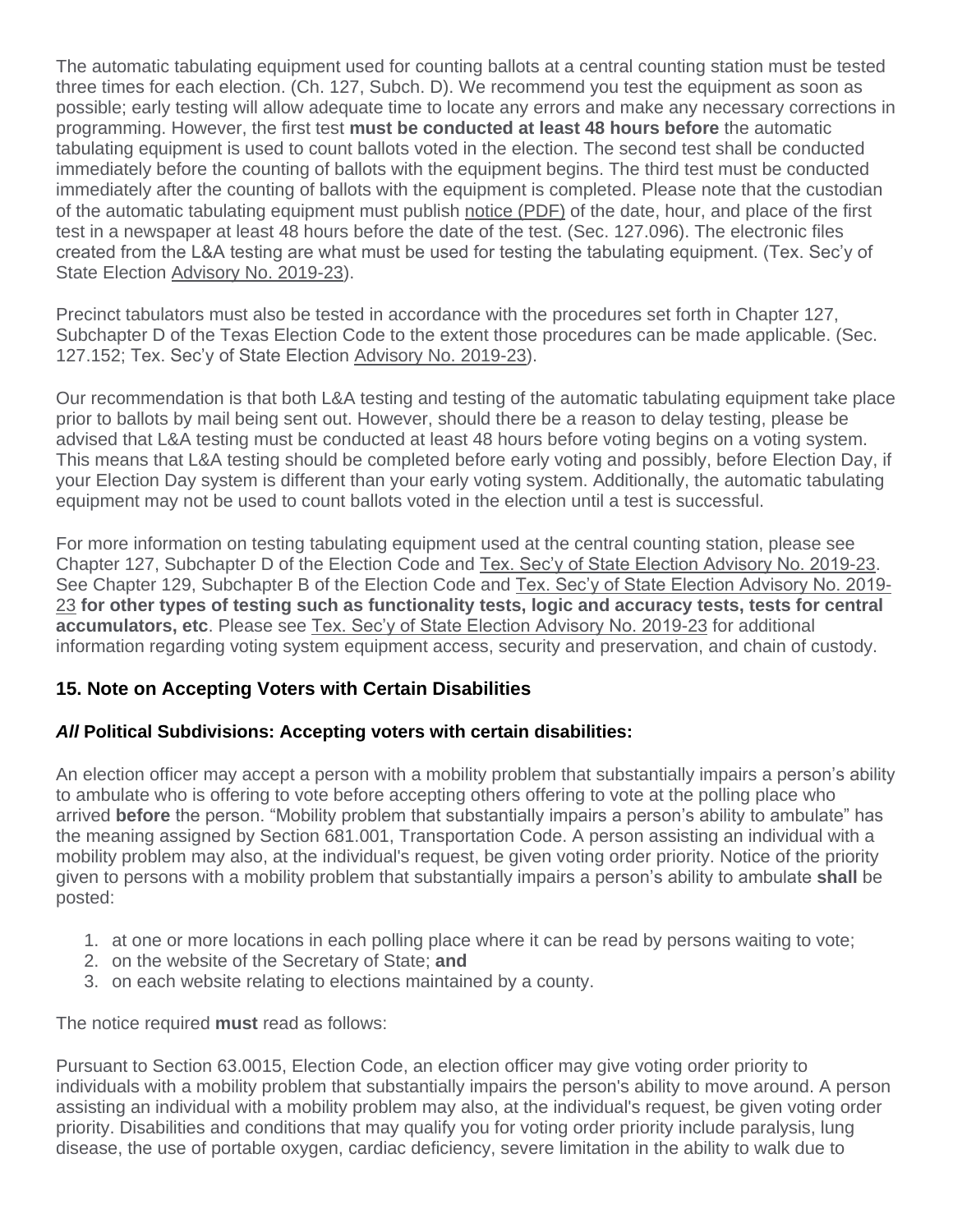arthritic, neurological, or orthopedic condition, wheelchair confinement, arthritis, foot disorder, the inability to walk 200 feet without stopping to rest, or use of a brace, cane, crutch, or other assistive device."

#### [Notice of Voting Order Priority \(PDF\)](https://www.sos.texas.gov/elections/forms/pol-sub/7-7bf.pdf)

The **recommended** time to include this notice on a county website is when the Notice of Election is also posted on the website. Sec 85.007(d). See [Note](https://www.sos.state.tx.us/elections/laws/advisory2020-17.shtml#Note9) regarding Notice of Elections.

**Cities, Schools, and Other Political Subdivisions:** It is **strongly recommended** that the notice regarding accepting voters with certain disabilities also be posted on the subdivision's website, if one is maintained by the political subdivision.

## **16. Note on law regarding faxed or emailed ABBMs and faxed FPCAs**

If an ABBM is faxed or emailed or if an FPCA is faxed, then the applicant must submit the ORIGINAL application BY MAIL to the early voting clerk so that the early voting clerk **receives the original no later than the 4th business day after receiving the emailed or faxed ABBM or faxed FPCA.** If the early voting clerk does not receive the original ABBM or FPCA by that deadline, then the emailed or faxed ABBM or faxed FPCA will be considered incomplete, and the early voting clerk may NOT send the applicant a ballot. The early voting clerk should retain a copy of the FPCA for their own records, but should send the FPCA submitted by the voter to the Voter Registrar for registration purposes.

If a voter faxes or emails the ABBM or faxes the FPCA, the date the early voting clerk receives the FAX or EMAIL is considered the date of submission. Essentially, the faxed or emailed form serves as a placeholder for the voter. Therefore, a voter whose application was faxed or emailed by the 11th day before Election Day (the deadline), and whose original application is received on or before the 4th business day after that date, would still be entitled to receive a ballot for the election (if otherwise eligible). The early voting clerk will have to hold the faxed or emailed ABBM or faxed FPCA until the clerk receives the original, and would only send the voter a ballot if the original is received by the 4th business day after the faxed or emailed ABBM or faxed FPCA was received. See [Tex. Sec'y of State Election Advisory No.](https://www.sos.texas.gov/elections/laws/advisory2018-02.shtml)  [2018-02.](https://www.sos.texas.gov/elections/laws/advisory2018-02.shtml)

The requirement to mail the original application does not apply to an emailed FPCA, but does apply to a faxed FPCA.

## **Calendar of Events**

## **May**

## **Thursday, May 7, 2020 (180th day before Election Day)**

First day to accept applications for state write-in ballots for the November 3, 2020 election. (Sec. 105.002).

## **Tuesday, May 26, 2020 (75th day after minor party precinct conventions)**

Deadline for minor party chairs to submit petitions and precinct convention lists to Secretary of State and to the appropriate county clerk (or other county election official) for placement on the ballot. (Secs. 1.006; 181.005(a); 181.006(b)(3); 182.003; 182.004). The deadline is extended to the next regular business day which is Tuesday, May 26, 2020 due to the 75th day falling on Sunday, May 24, 2020 and Monday, May 25, 2020 is Memorial Day, a state legal holiday. (Sec. 1.006).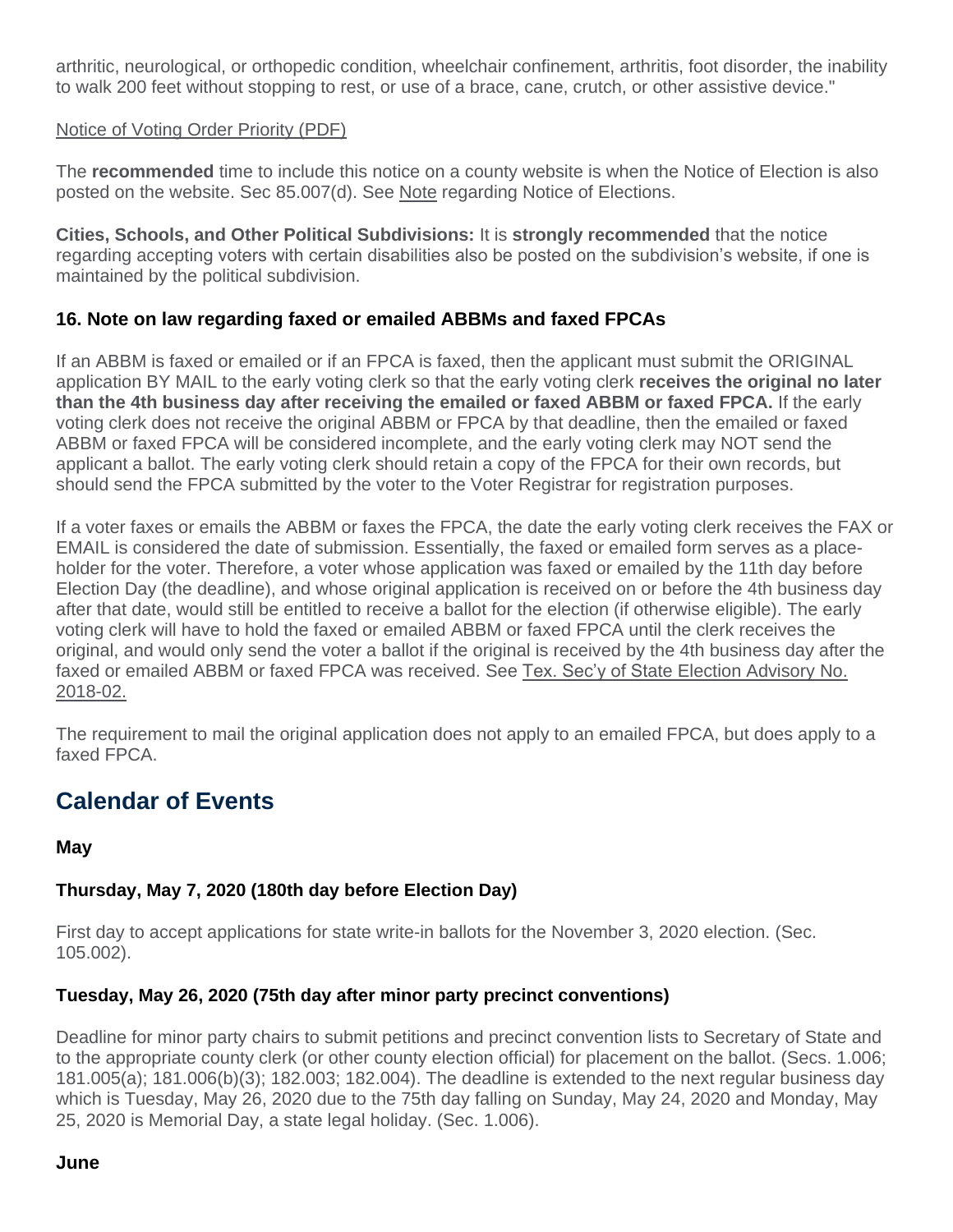## **Thursday, June 18, 2020 (30th day before `Saturday, July 18, 2020, "first day to file")**

**Cities, Schools and Other Political Subdivisions**: [Deadline to post Notice of Deadline to File](http://www.sos.texas.gov/elections/forms/pol-sub/3-2af.pdf)  [Applications for Place on the Ballot \(PDF\)](http://www.sos.texas.gov/elections/forms/pol-sub/3-2af.pdf) in a public place in a building in which the authority maintains an office. The notice must be posted not later than the 30th day before the first day to file. (Sec. 141.040; Sec. 49.113 Water Code).

**NOTE: Water Districts:** The notice must be posted at the district's administrative office or at the public place established by the district under Section 49.063 of the Water Code. (Sec. 49.113 Water Code).

## **July**

## **Saturday, July 18, 2020 (30th day before Monday, August 17, 2020, regular filing deadline for a place on the ballot)**

**Counties:** First day to file a [Declaration of Write-In Candidacy \(PDF\)](http://www.sos.state.tx.us/elections/forms/pol-sub/2-9f.pdf) and accompanying filing fee or nominating [petition \(PDF\)](http://www.sos.state.tx.us/elections/forms/a2-10pm.pdf) in lieu of filing fee with the county judge or Secretary of State, as applicable, for the November General Election for state and county officers. (Secs. 146.023; 146.0231; 146.0232; 146.025(a); 172.024; 172.025). *See* [Write-In Candidates Guide.](http://www.sos.texas.gov/elections/candidates/guide/2018/writein2018.shtml)

**Political Subdivisions Other Than Counties**: First day to file an application for a place on the ballot or a declaration of write-in candidacy. (Secs. 143.007(a); 144.005(a); 146.054 Election Code; Secs. 11.055; 11.056; 130.082(g); 130.0825 Educ. Code). *See* [Candidacy Filing outline](http://www.sos.texas.gov/elections/laws/candidacy.shtml) for more details. The following forms are available on the Secretary of State's website:

- [Application for Place on City/School/Other Political Subdivision Ballot \(PDF\)](http://www.sos.texas.gov/elections/forms/pol-sub/2-21f.pdf)
- If your home rule city or special law district allows for a petition, the following petition may be used: [Petition for Place on the City General Election Ballot \(PDF\)](http://www.sos.texas.gov/elections/forms/pol-sub/2-16f.pdf)
- [Declaration of Write-In Candidacy for City, School, or other Political Subdivisions \(PDF\)](http://www.sos.texas.gov/elections/forms/pol-sub/2-23f.pdf)

**NOTE:** We are often asked how filing can begin if you have not yet ordered the general election. You do not need to order your **general** (regularly occurring) election in order for the filing period to begin.

**NOTE: Cities, Schools, and Other Political Subdivisions:** At least part of the candidate filing period will occur during the summer break for school districts. Additionally, there are political subdivisions that do not have office hours on all days of the business week (Monday through Friday) or do not have an office that is open for eight hours each day of the business week. The Elections Division recommends that political subdivisions take steps to have someone available for a few hours most days during the candidate filing period to accept filings, and that political subdivisions post a schedule on their websites and on the bulletin boards where notices of meetings are posted of the days and times when someone will be available to accept filings. The Elections Division also strongly recommends having someone available at the place of business on the filing deadline, especially from 2:00 p.m. to 5:00 p.m., if you are otherwise closed. This guideline is based on the office-hour rule under Section 31.122 of the Election Code. Although a political subdivision may accept applications by mail and fax, without a person there at the office, the political subdivision will not be able to determine which applications were timely filed by 5:00 p.m.

## **Friday, July 31, 2020 (last day "before August")**

Recommended date that county election officials and local political subdivisions meet to discuss conducting elections at the same polling locations pursuant to Sections 42.002 & 42.0621, as well as any applicable joint election issues needed to be agreed upon. **NOTE: This is not a deadline; just a recommendation.**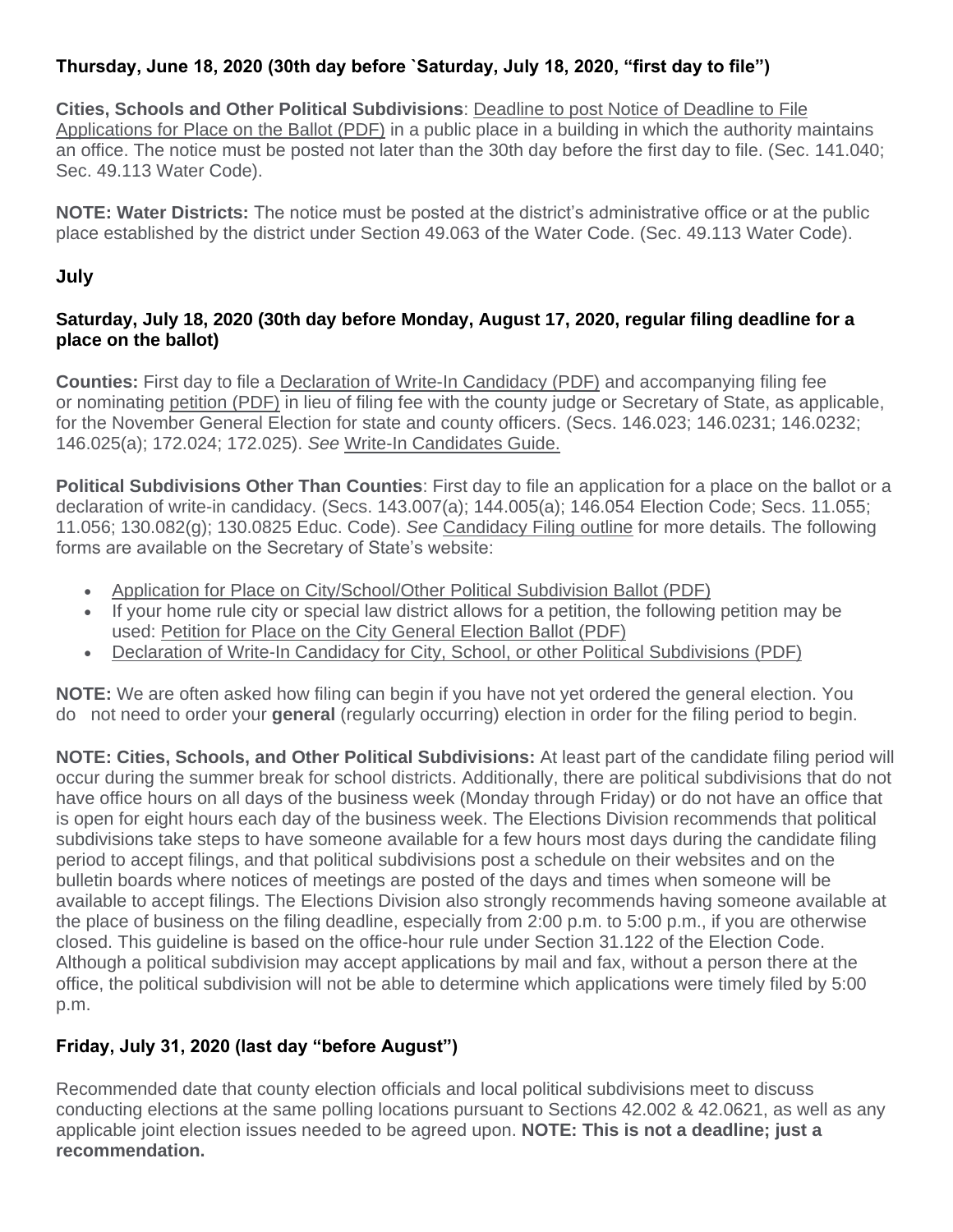**NOTE:** As mentioned in Election [Advisory 2020-12,](https://www.sos.texas.gov/elections/laws/advisory2020-12.shtml) all county election officers are required to contract with local political subdivisions that postponed their May 2, 2020 election and that request a contract for election services or a joint election agreement with their county election officer pursuant to the Governor's suspension of certain Texas Election Code provisions.

## **August**

## **Monday, August 3, 2020 (20th day after Runoff Primary Election Day)**

First day of new term for political party county and precinct chairs elected in the July 14, 2020 Primary Runoff Election. (Sec. 171.022(c)).

## **Monday, August 3, 2020 – Sunday, October 4, 2020**

Recommended timeframe for the county election board in **all counties regardless of population** to appoint the members to the early voting ballot board for the November General Election for state and county officers. (Sec. 87.002(c), (d)). Section 87.002(c) of the Election Code does not provide a deadline for the county election board to make such appointments. **NOTE: This is not a deadline; just a recommendation. October 1 is the recommended deadline because of various notice requirements.**

Recommended date that commissioners court in **all counties regardless of population** to appoint central counting station manager, tabulation supervisor, and assistants to the tabulation supervisor if it has established a central counting station. (Secs. 127.001; 127.002; 127.003; 127.004). **NOTE: This is not a deadline; just a recommendation.**

## **Wednesday, August 5, 2020 (90th day before Election Day)**

Last day for eligible political subdivisions to submit [Notice of Exemption Under Section 61.013 \(PDF\)](http://www.sos.texas.gov/elections/forms/pol-sub/13-5f.pdf) or an [Application of Undue Burden Status \(PDF\)](http://www.sos.texas.gov/elections/forms/pol-sub/13-4f.pdf) to the Secretary of State for exemption from the accessible voting system requirement. (Sec. 61.013). For additional information, consult the most current advisory on this topic, [Voting Accessibility Issues.](http://www.sos.texas.gov/elections/laws/advisory2017-22.shtml)

## **Friday, August 7, 2020 (88th day before Election Day)**

**For all counties regardless of population**, deadline for party chairs to submit to county commissioners court a list of eligible persons for precinct presiding election and alternate presiding judges for appointments, as well as for presiding and alternate presiding judges of central counting station for appointments for the November General Election for state and county officers. (Secs. 32.002(a)(1), (c); 32.002(a)(2), (c); 127.005(e)).

Deadline for party chairs to submit to county election officer the list of eligible persons to serve as election officers for the main and any branch early voting location for the November General Election for state and county officers. (Sec. 85.009).

Recommended date that party chairs, **in all counties regardless of population**, submit to the county election board a list of names of eligible persons to serve on the early voting ballot board for the November General Election for state and county officers. (Sec. 87.002(c), (d)). **NOTE: This is not a deadline; just a recommendation.**

**NOTE: The SOS adjusted this date in accordance with Sec. 41.006 so newly elected party chairs can exercise their authority to submit a list of eligible persons for the November General Election for state and county officers.** Section 41.006 provides that if an election under this subchapter (A) is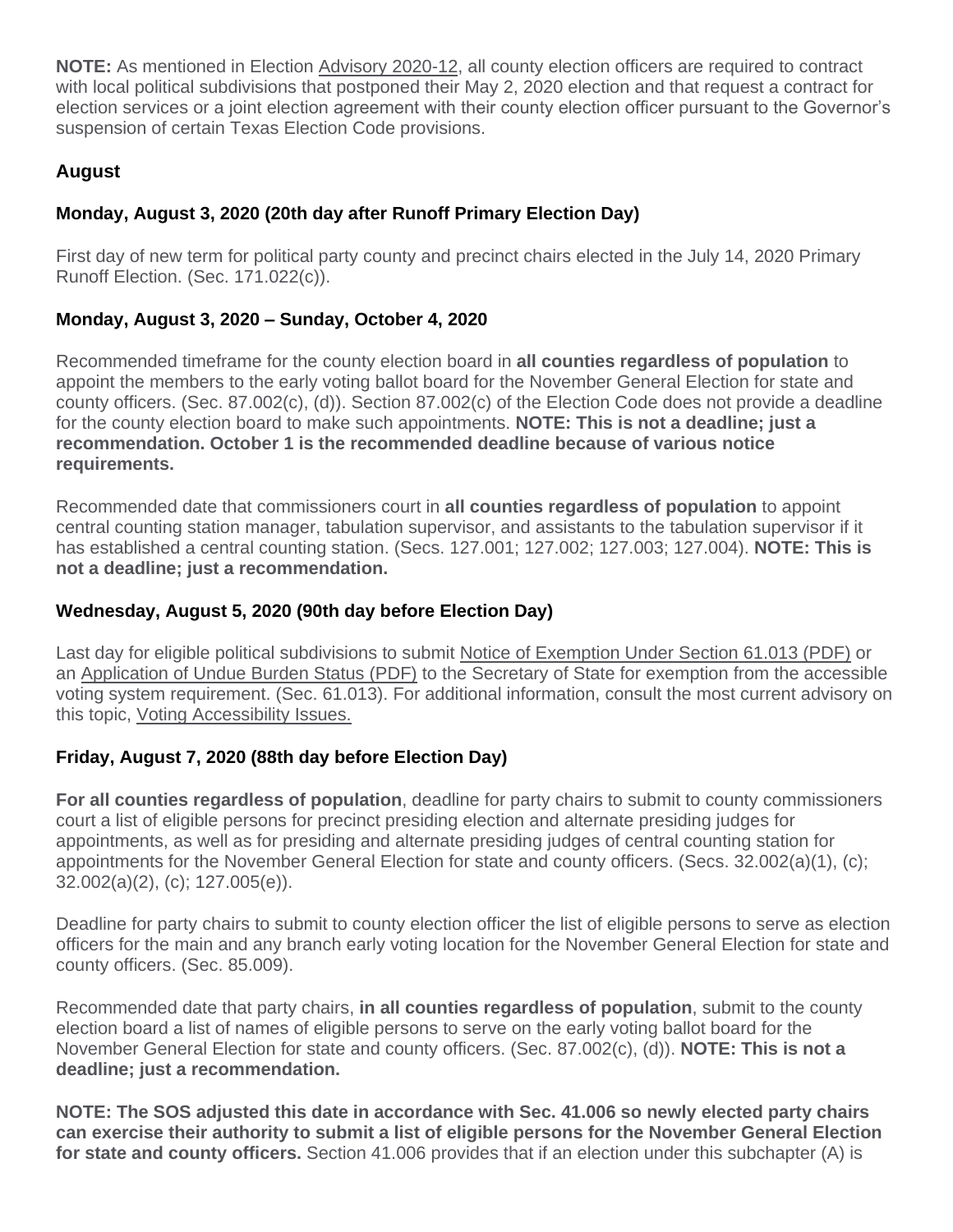held on a date other than a date prescribed by other law, deadlines and the performance of any official act relating to the election shall be adjusted to allow the same interval of time in relation to the date of the election as would be provided by application of the other law. Because the new term begins August 3, 2020, SOS moved the list deadline (for all counties regardless of population) to Friday, August 7, 2020.

**NOTE:** A signature verification committee may be appointed at a later date. (Sec. 87.027)

## **Thursday, August 13, 2020 (30th day after Runoff Primary Election Day)**

**Counties: 5:00 p.m.** — Filing deadline for independent candidate's [application for place on ballot](http://www.sos.texas.gov/elections/forms/pol-sub/2-6f.pdf)  [\(PDF\)](http://www.sos.texas.gov/elections/forms/pol-sub/2-6f.pdf) and [petition \(PDF\)](http://www.sos.texas.gov/elections/forms/pol-sub/2-7f.pdf) for the November General Election for state and county officers. (Sec. 142.006). *See* [Independent Candidates Guide](http://www.sos.texas.gov/elections/candidates/guide/2018/ind2018.shtml)

## **Friday, August 14, 2020 (81st day before Election Day, day before 2nd day before filing deadline)**

**Political Subdivisions Other Than Counties**: If a candidate dies on or before this date, his or her name is not placed on the ballot, if the filing deadline is Monday, August 17, 2020. (Sec. 145.094(a)(1)).

**NOTE – NEW LAW**: Section 145.098, as amended by House Bill 1067 (2019), states if a candidate dies on or before the deadline for filing an application for a place on the ballot, the authority responsible for preparing the ballots MAY choose to omit the candidate. If the authority does choose to omit the candidate, the deadline for filing an application for a place on the ballot, is extended to the fifth day after the filing deadline, August 24, 2020. This extended deadline only applies to the regular filing deadline. It does NOT apply to the write-in deadline.

**NOTE:** Because the extended deadline for filing an application for a place on the ballot falls on a weekend (Saturday, August 22, 2020), it is extended to the next regular business day, Monday, August 24, 2020.

## **Monday, August 17, 2020 (78th day before Election Day)**

**Cities, Schools, and Political Subdivisions that Postponed Their May 2, 2020 Elections:** Deadline to make necessary revisions to the Order of Election (Tex. Sec'y of State Election [Advisory 2020-12\)](https://www.sos.texas.gov/elections/laws/advisory2020-12.shtml). Those revisions may include:

- 1. The change to the date of the election;
- 2. Any change in location of the main early voting location;
- 3. Any changes to early voting dates and hours, including weekend early voting;
- 4. Any changes to the identity of the early voting clerk and their contact information; or
- 5. Any changes to branch early voting locations.

**Counties 5:00 p.m. —** Deadline to file as a write-in candidate for the November General Election for state and county officers. (Sec. 146.025(a)). A declaration of write-in candidacy filed by mail is considered to be filed at the time of its receipt by the appropriate authority. (Sec. 146.025(c)). *See* [Write-In Candidates](http://www.sos.texas.gov/elections/candidates/guide/2018/writein2018.shtml)  [Guide.](http://www.sos.texas.gov/elections/candidates/guide/2018/writein2018.shtml)

**Exception:** If a candidate whose name is to appear on the general election ballot dies or is declared ineligible after the third day before the date of the filing deadline above, a declaration of write-in candidacy for the office sought by the deceased or ineligible candidate may be filed not later than 5:00 p.m. of the 75th day before Election Day. (Sec. 146.025(b)).

**Political Subdivisions Other Than Counties: 5:00 p.m. —** Last day for a candidate in a political subdivision (other than a county) to file an application for a place on the ballot for general election for officers for most political subdivisions, except as otherwise provided by the Texas Election Code. (Secs.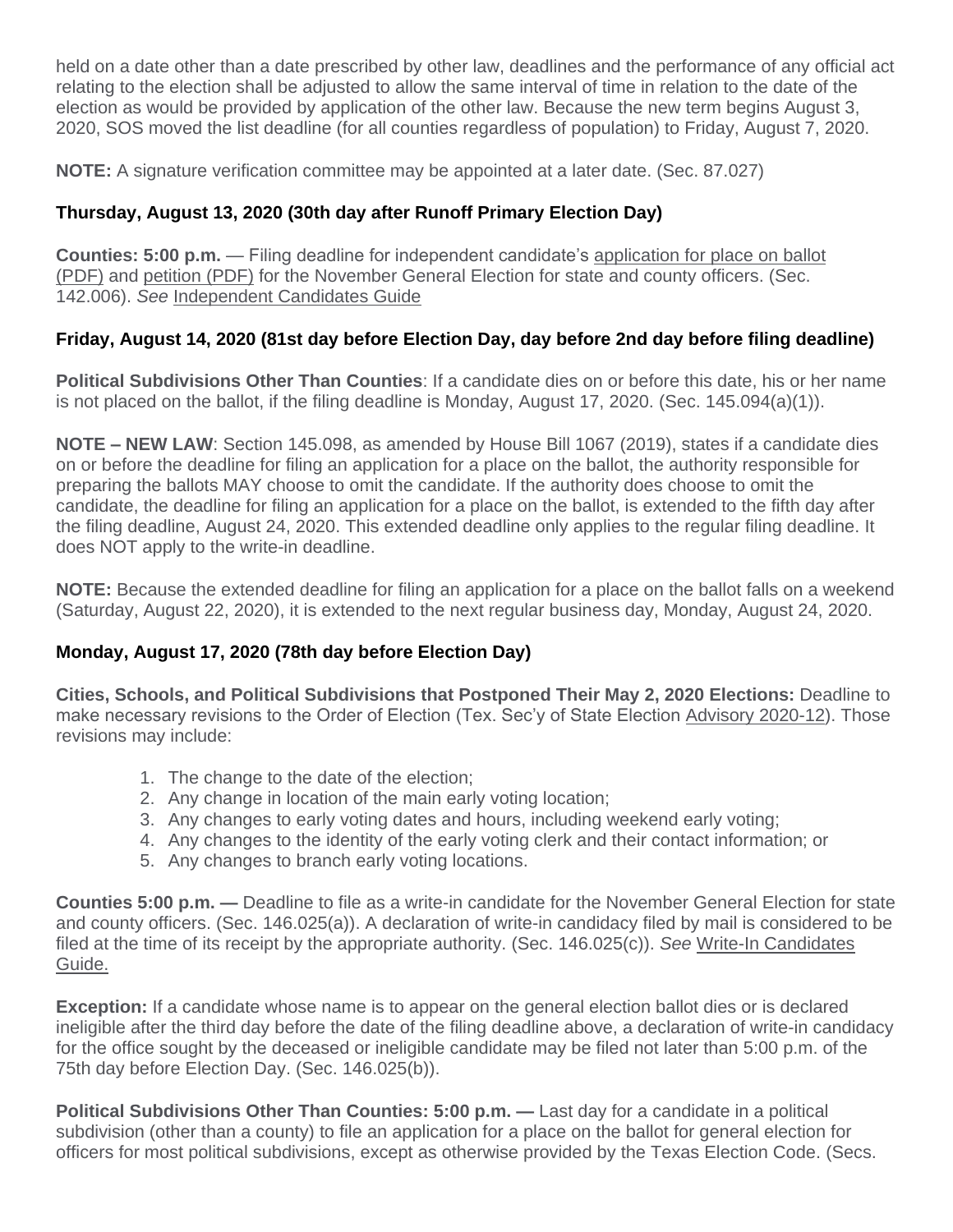143.007(c); 144.005(d); Sec. 11.055, Education Code; Chapter 286, Health & Safety Code). *See* [Candidacy Filing outline](http://www.sos.texas.gov/elections/laws/candidacy.shtml) for more details.

**NOTE:** A home-rule city's charter may **not** provide an alternate candidate filing deadline. (Secs. 143.005(a); 143.007).

**NOTE**: An application submitted by mail is considered to be filed at the time of its receipt by the appropriate filing authority. (Secs. 143.007(b); 144.005(b)).

**Political Subdivisions Other Than Counties (General Election)**: Deadline for political subdivisions to order a general election to be held on Tuesday, November 3, 2020. (Sec. 3.005). One of the following forms may be used:

- [Order of Election for Municipalities \(PDF\)](http://www.sos.texas.gov/elections/forms/pol-sub/1-2f.pdf)
- [Order of Election for Other Political Subdivisions \(Including Schools\) \(PDF\)](http://www.sos.texas.gov/elections/forms/pol-sub/1-3f.pdf)

**Political Subdivisions Other Than Counties (Special Election):** Deadline to order a special election on a measure or a special election to fill a vacancy (if authorized to fill vacancies by special election) to be held on the date of the November General Election for state and county officers. An application may not be filed before the special election is ordered, and in addition to the information stated below, the order must state the filing deadline. (Secs. 201.051(b); 201.054(c), (d),(f)). The following form may be used:

• [Order of Special Election for Municipalities \(PDF\).](http://www.sos.texas.gov/elections/forms/pol-sub/1-6f.pdf)

**NOTE Cities, Schools, and Political Subdivisions that Postponed Their May 2, 2020 Elections:** If you ordered a special election to fill a vacancy for May 2, 2020, that special election filing period for a place on the ballot and as a write-in is closed, and does not re-open. See Tex. Sec'y of State [Election](https://www.sos.state.tx.us/elections/laws/advisory2020-12.shtml)  [Advisory 2020-12.](https://www.sos.state.tx.us/elections/laws/advisory2020-12.shtml) However, if you ordered a new special election to fill a vacancy for November 3, 2020 (after it was too late to order one for May 2, 2020), then the special election ordering and candidate filing deadlines for the November 3, 2020 election would apply in their entirety.

**Counties:** Deadline for counties to order a general election or a special election on a measure to be held on Tuesday, November 3, 2020. (Secs. 3.004; 3.005). The following forms may be used:

- [Order of Election for the November General Election \(for County](http://www.sos.texas.gov/elections/forms/pol-sub/1-1f.pdf) & Precinct Officers) (PDF)
- [Order of Special Election for County-Ordered Measure Elections \(PDF\)](http://www.sos.texas.gov/elections/forms/pol-sub/1-5f.pdf)

## **The order must include:**

- 1. The date of the election;
- 2. The offices or measures to be voted on;
- 3. The location of the main early voting polling place;
- 4. **(Recommended)** Branch early voting polling places (*see* [Note 10,](https://www.sos.state.tx.us/elections/laws/advisory2020-17.shtml#Note10) above);
- 5. The dates and hours for early voting (recommended for counties and cities, but required for all other entities). (Cities must include the two designated weekdays for which early voting will be held for 12 hours);
- 6. The dates and hours of any Saturday and Sunday early voting (if applicable, it is recommended that this information be included in the order for counties and cities, but it must be included for all other entities); and
- 7. The early voting clerk's official mailing address.

In addition to the information included above, an order for a debt obligation (bond) election **must** include (Sec. 3.009):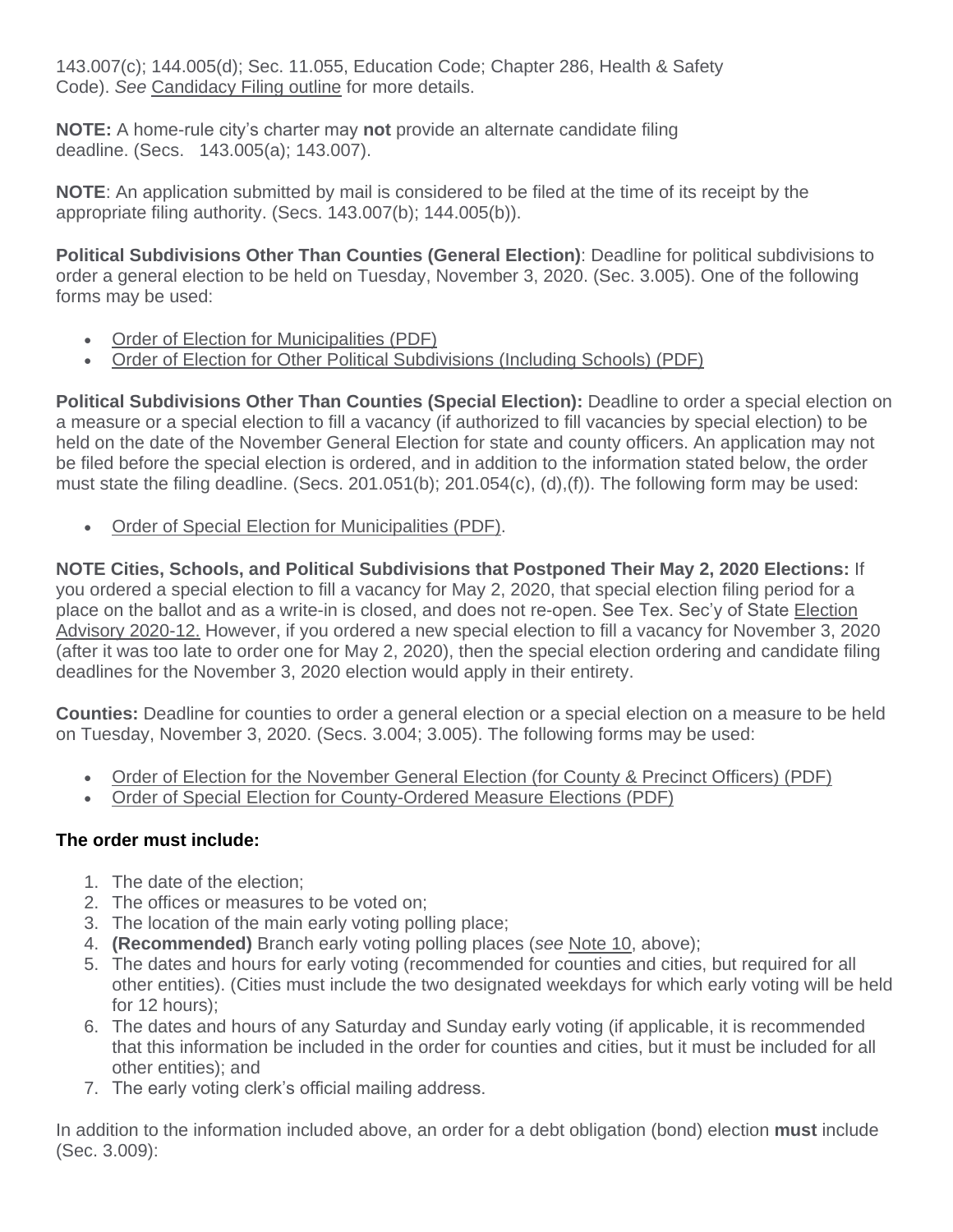- 1. the proposition language that will appear on the ballot;
- 2. the purpose for which the debt obligations are to be authorized;
- 3. the principal amount of the debt obligations to be authorized;
- 4. that taxes sufficient to pay the annual principal of and interest on the debt obligations may be imposed;
- 5. a statement of the estimated tax rate if the debt obligations are authorized or of the maximum interest rate of the debt obligations or any series of the debt obligations, based on the market conditions at the time of the election order;
- 6. the maximum maturity date of the debt obligations to be authorized or that the debt obligations may be issued to mature over a specified number of years not to exceed 40;
- 7. the aggregate amount of the outstanding principal of the political subdivision's debt obligations as of the beginning of the political subdivision's fiscal year in which the election is ordered;
- 8. the aggregate amount of the outstanding interest on debt obligations of the political subdivision as of the beginning of the political subdivision's fiscal year in which the election is ordered; and
- 9. the ad valorem debt service tax rate for the political subdivision at the time the election is ordered, expressed as an amount per \$100 valuation of taxable property.

**Recommended** date to order the lists of registered voters from the county voter registrar. The list should include both the voters' residences and mailing addresses in order to conduct early voting by mail. (Sec. 18.006). The political subdivision should confirm that the most recent maps or boundary changes have been provided to the voter registrar.

**Recommended** date to confirm telephone number for the county voter registrar's office on Election Day.

**Recommended** date to order election supplies, other than ballots. (Subchapter A, Chapter 51).

**Political Subdivisions Other Than Counties:** *Recommended* date to appoint **presiding and alternate judges**. Currently, the Election Code does not establish a deadline for appointing election officials; there is only a notification deadline. For further information concerning procedures for appointing judges and their alternates, see Sections 32.005, 32.008, and 32.011. General eligibility requirements are found in Subchapter C, Chapter 32. In addition to appointing a judge and alternate judge for each election precinct pursuant to Sections 32.001 and 32.005, the governing body must allow the judge to appoint no less than two clerks; however, the alternate judge must serve as one of the clerks as a matter of law. (Secs. 32.032; 32.033). The presiding judge then appoints an additional clerk(s), but not more than the maximum set by the governing body. (Sec. 32.033). Presiding judges and their alternates must be given a [Notice of](http://www.sos.texas.gov/elections/forms/pol-sub/4-11f.pdf)  [Appointment \(PDF\)](http://www.sos.texas.gov/elections/forms/pol-sub/4-11f.pdf) not later than the 20th day after the appointment is made. (Sec. 32.009). If the appointment is for a single election, the notice may be combined with the [Writ of Election \(PDF\),](http://www.sos.texas.gov/elections/forms/pol-sub/4-12f.pdf) which is required to be delivered to each presiding judge not later than the 15th day before the election, Monday, October 19, 2020. (Secs. 4.007; 32.009(e)). If the notices are combined, both must be delivered by the date required by the earlier notice.

**NOTE:** If you are conducting a joint election with the county, please be advised that the Election Code places many requirements on the method of selecting people who must be appointed by the county to work in the November General Election for state and county officers. *See* Sections 32.002 and 32.034, Election Code.

**NOTE: Water Districts:** A water district is not required to provide a Notice of Appointment to a presiding judge, as required under Section 32.009, but must provide a [Writ of Election \(PDF\).](http://www.sos.texas.gov/elections/forms/pol-sub/4-12f.pdf) (Sec. 4.007; Sec. 49.110, Water Code).

**Recommended** date to appoint the **presiding judge of the early voting ballot board** or to designate the election workers of one election precinct to serve as the early voting ballot board. (Secs. 87.001; 87.002, and 87.004). There is no statutory notice requirement for members of the early voting ballot board, but good practice suggests that written notice be given to them.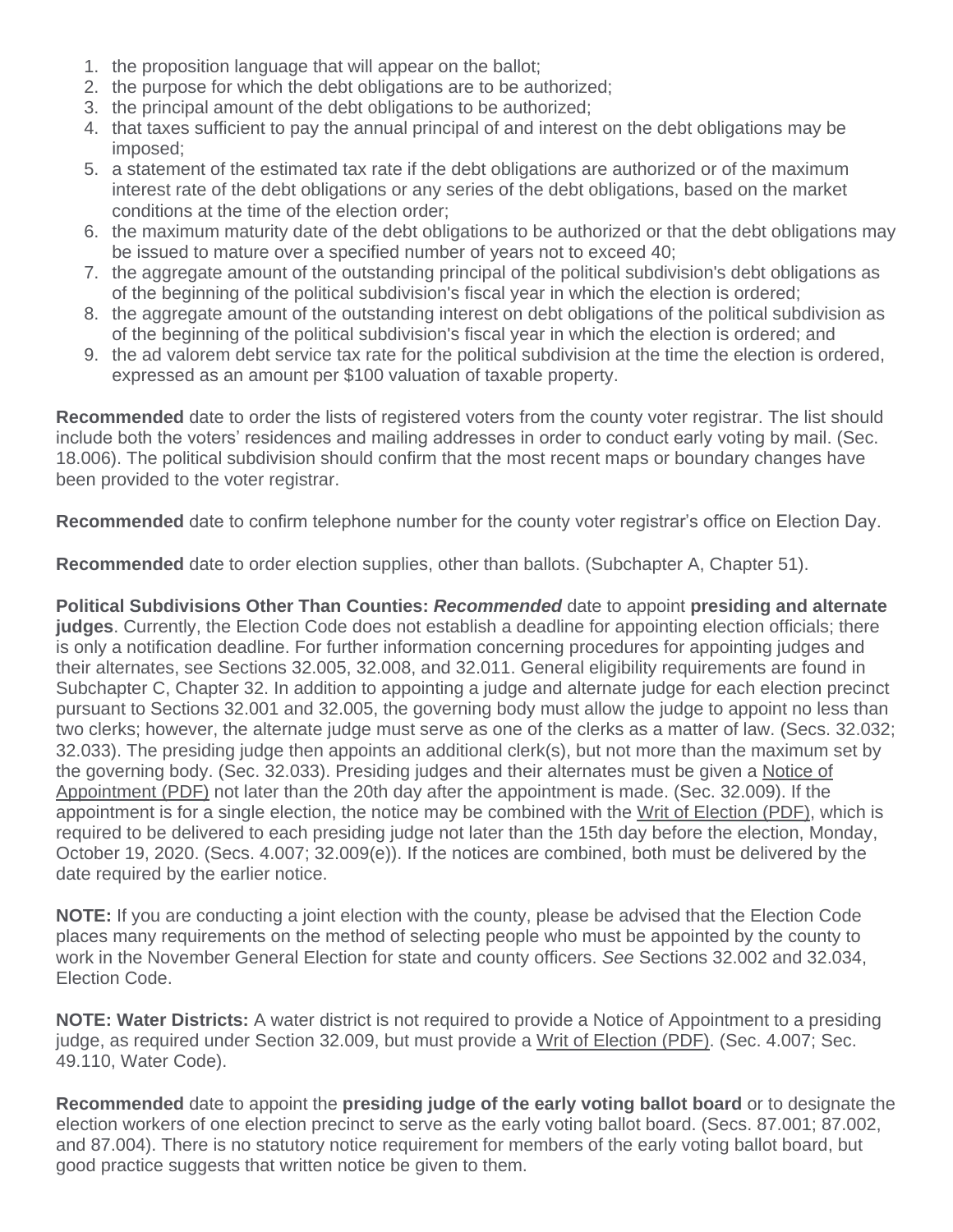**Recommended** date to appoint the **central counting station personnel** (manager, tabulation supervisor and assistants to the tabulation supervisor) if applicable. (Secs. 127.002; 127.003; 127.004; 127.005). There is no statutory notice requirement for members of the central counting station, but good practice suggests that written notice be given to them.

## **Thursday, August 20, 2020 (75th day before Election Day, 4th day before recommended ballot drawing date) (Updated Entry)**

**For an election held by political subdivision other than a county or city**, the authority conducting the ballot position drawing shall mail written notice of the date, hour, and place of the drawing to candidates by this date **if** the drawing is to be conducted on Monday, August 24, 2020, as recommended. (Sec. 52.094(d)). If a candidate in a special election files on this date, they should be given a copy of the notice at the time they file.

**For an election held at county expense or a city election,** on receipt of a candidate's written request accompanied by a stamped, self-addressed envelope, the authority conducting the ballot position drawing shall mail written notice of the date, hour, and place of the drawing to the candidate. We recommend sending such notices by this date, **if** drawing is to be conducted on Monday, August 24, 2020, as recommended. (Sec. 52.094(d)).

**Political Subdivisions Other Than Counties: 6:00 p.m.** — Last day to file an application for a place on the ballot or a Declaration of Write-In Candidacy (PDF) in a special election to fill a vacancy to be held on the date of the November General Election for state and county officers. (Sec. 201.054(f), (g) as amended by House Bill 2323 (2017)). NOTE: For future reference, please note that this deadline is not the same for elections held on the May uniform election date or on the November uniform election date in an oddnumbered year.

**NOTE Cities, Schools, and Political Subdivisions that Postponed Their May 2, 2020 Elections:** If you ordered a special election to fill a vacancy for May 2, 2020, that special election filing period for a place on the ballot and as a write-in is closed, and does not re-open. See Tex. Sec'y of State [Election](https://www.sos.state.tx.us/elections/laws/advisory2020-12.shtml)  [Advisory 2020-12.](https://www.sos.state.tx.us/elections/laws/advisory2020-12.shtml) However, if you ordered a new special election to fill a vacancy for November 3, 2020 (after it was too late to order one for May 2, 2020), then the special election ordering and candidate filing deadlines for the November 3, 2020 election would apply in their entirety.

## **Friday, August 21, 2020 (74th day before Election Day)**

**Counties**: Deadline for a party nominee or independent candidate in the November General Election for state and county officers to withdraw from the election. (Secs. 145.032; 145.062).

**Counties**: Last day on which death, declaration of ineligibility, or withdrawal of a party nominee or an independent candidate for the November General Election for state and county officers causes an omission of the candidate's name from the ballot. (Secs. 145.035; 145.039; 145.064; 145.065). For certain exceptions regarding deceased candidates, please see Section 145.064(b)).

**NOTE**: Withdrawal request submitted by mail must be **received** by appropriate authority by this date. (Sec. 145.001(c)). A withdrawal request must also be sworn, and candidates may use the [Certificate of](http://www.sos.texas.gov/elections/forms/pol-sub/3-16f.pdf)  [Withdrawal \(PDF\).](http://www.sos.texas.gov/elections/forms/pol-sub/3-16f.pdf) (Sec. 145.001(b)).

If a vacancy occurs on or before this date in a state, district, or county office not regularly scheduled for election in 2020, due to **death**, **resignation**, or **removal** of the officeholder, the unexpired term of the office shall be placed on the November 3, 2020 election ballot. (Sec. 202.002(a)). An appointment to fill the vacancy continues until the next succeeding general election and until a successor has been elected and has qualified for the office. Also, depending on the effective date of the vacancy, the office may also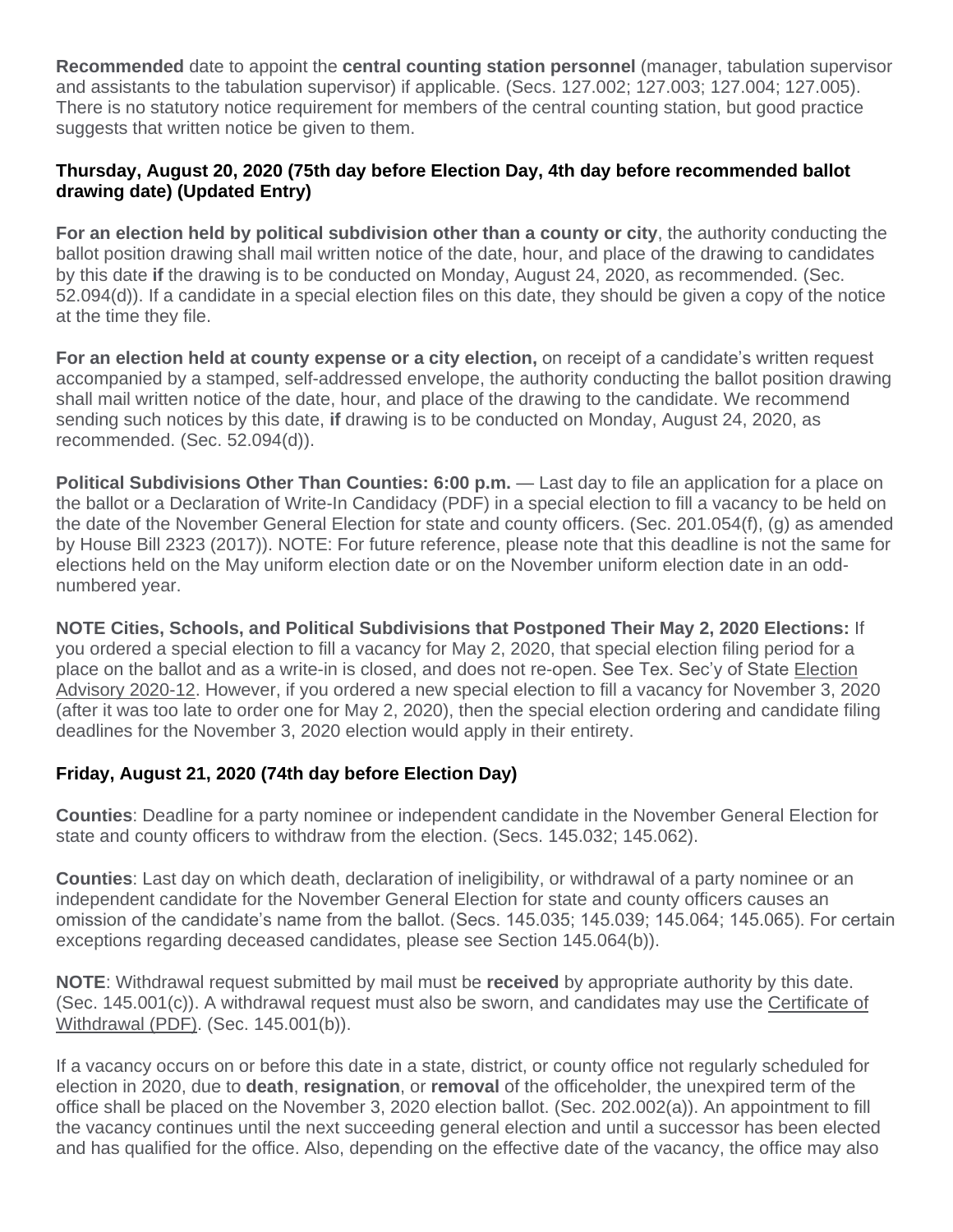be voted on in the next succeeding primary election. (Secs. 202.002(b); 202.004). *See* [Election Advisory](https://www.sos.texas.gov/elections/laws/advisory2019-17.shtml)  [No. 2019-17.](https://www.sos.texas.gov/elections/laws/advisory2019-17.shtml)

**Political Subdivisions Other Than Counties: 5:00 p.m**. — Deadline for write-in candidates to file [Declarations of Write-In Candidacy \(PDF\)](http://www.sos.texas.gov/elections/forms/pol-sub/2-23f.pdf) for regular officers for city, school district, library district, junior college district, hospital district, common school districts, Chapter 36 and 49 Water Code districts, and other political subdivision elections, unless otherwise provided by law. (Secs. 144.006(b); 146.054(b);146.055, Election Code; Secs. 11.056; 11.304; 130.0825, Education Code; Secs. 326.0431; 326.0432, Local Government Code; Sec. 285.131, Health and Safety Code; and Secs. 36.059; 49.101; 63.0945, Water Code). *See* [Candidacy Filing outline](http://www.sos.texas.gov/elections/laws/candidacy.shtml) for more details.

**NOTE**: An application submitted by mail is considered to be filed at the time of its receipt by the appropriate filing authority. (Secs. 143.007(b); 144.005(b)).

**Political Subdivisions Other Than Counties:** If you plan on holding your ballot position drawing on Monday, August 24, 2020, then your [Notice of Drawing for Place on Ballot \(PDF\)](http://www.sos.texas.gov/elections/forms/pol-sub/3-2f.pdf) of such drawing should be posted today. The notice must be posted for 72 hours immediately preceding the time of the drawing. (Sec. 52.094(c)).

## **Monday, August 24, 2020 (71st day before Election)**

**Political Subdivisions Other Than Counties:** The Elections Division recommends that you hold your **ballot position drawing** no later than today to determine the order of candidates' names on the ballot (Sec. 52.094) and that you certify today to the county election officer the offices, propositions (in all necessary languages), and candidates' names (including the order) as they are to appear on the ballot, **if you are contracting** to have the county conduct your election or if you are conducting a joint election with the county.

**NOTE:** After the ballot drawing has occurred, the Elections Division recommends that you proof and test your ballot programming as soon as possible and **prior to the deadline to mail a ballot** if the political subdivision will be using automatic tabulating equipment to count the mail ballots or if your mail ballots are printed from the same database used to program your precinct scanners and/or DREs (*See* [Note 14](https://www.sos.state.tx.us/elections/laws/advisory2020-17.shtml#Note14) prior to Calendar of Events). **The Elections Division also recommends that you provide candidates with copies of ballot proofs so that candidates may verify the correctness of their names, positions sought, and order of names on the ballot.**

**NOTE:** Ballot position for the November General Election for state and county officers is determined by Sections 52.091 and 52.092, Election Code.

**Counties: 5:00 p.m.** — Deadline for party chair to deliver replacement nominee or nominee to fill vacancy in an unexpired term to the appropriate officer (for a vacancy in an office that would not normally be on the 2020 ballot and that occurred after December 4, 2019 but not later than August 21, 2020). (Secs. 145.036; 145.037(e); 171.022; 201.022; 202.006). *See* Texas Sec'y of State [Advisory No. 2019-17](https://www.sos.texas.gov/elections/laws/advisory2019-17.shtml) for further information on this deadline and related procedures.

**Political Subdivisions Other Than Counties: 5:00 p.m.** — Last day for a candidate for a place on the ballot to withdraw from a general election, by submission of a notarized [Certificate of Withdrawal \(PDF\)](https://www.sos.state.tx.us/elections/forms/pol-sub/3-16f.pdf) or a notarized letter, or to be declared ineligible. If a candidate withdraws or is declared ineligible by this date, his or her name is omitted from the ballot. (Secs. 145.092(f);  $145.094(a)(4)$ ;  $145.096(a)(4)$ ).

**Counties and Other Political Subdivisions**: **5:00 p.m**. — Last day to **withdraw** as a **write-in** candidate in the general election for state and county officers, or a general election ordered by a political subdivision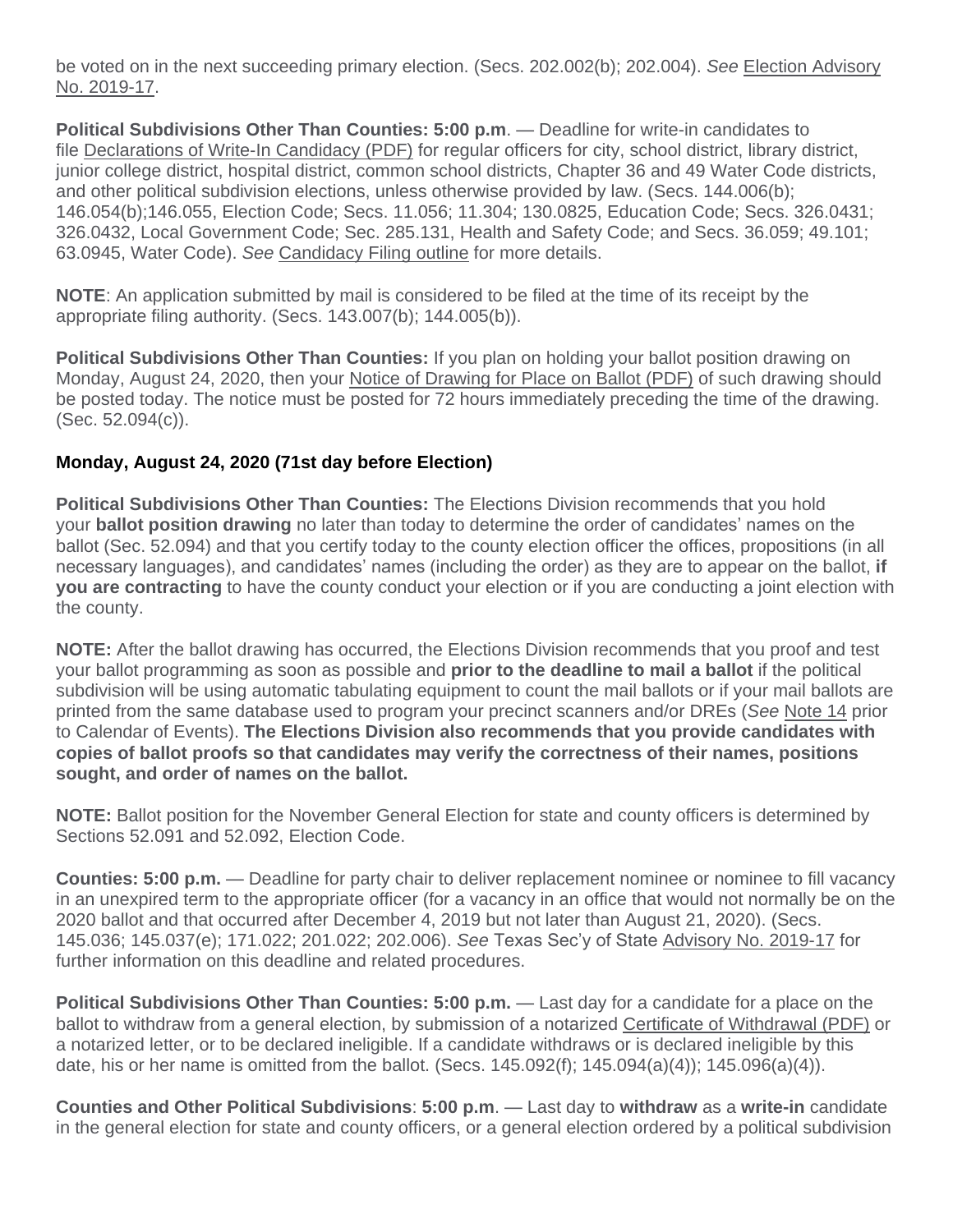other than a county, (Secs. 144.006(c); 146.0301; 146.054(c)). Candidates may use the [Certificate of](https://www.sos.state.tx.us/elections/forms/pol-sub/3-16f.pdf)  [Withdrawal \(PDF\).](https://www.sos.state.tx.us/elections/forms/pol-sub/3-16f.pdf)

**Political Subdivisions Other Than Counties:** Recommended first day that a general or special election may be cancelled if all filing deadlines have passed, each candidate for an office listed on the ballot is unopposed (except as discussed below), and write-in votes may be counted only for names appearing on a list of write-in candidates. (The [Certification of Unopposed Candidates for Other Political Subdivisions](http://www.sos.texas.gov/elections/forms/pol-sub/12-1f.pdf)  [\(PDF\)](http://www.sos.texas.gov/elections/forms/pol-sub/12-1f.pdf) may be used to certify candidates as unopposed. Also, *see* our [Sample Order of Cancellation](http://www.sos.texas.gov/elections/forms/pol-sub/12-2f.pdf)  [\(PDF\).](http://www.sos.texas.gov/elections/forms/pol-sub/12-2f.pdf)

A special election of a political subdivision is considered to be a separate election with a separate ballot from a general election for officers of the same political subdivision held at the same time as the special election. Therefore, the fact that there may be a proposition on the ballot will not prevent a cancellation of an election for candidates who are unopposed. (Sec. 2.051(a)). If any members of the political subdivision's governing body are elected from territorial units, such as single member districts, an election may be cancelled in a particular territorial unit if each candidate for an office that is to appear on the ballot in that territorial unit is unopposed **and no** opposed at-large race is to appear on the ballot. An unopposed at-large race may be cancelled in an election regardless of whether an opposed race is to appear on the ballot in a particular territorial unit. (Sec. 2.051(b)). **This recommended cancellation deadline considers a regular filing deadline of Monday, August 17, 2020, a special election filing deadline of Thursday, August 20, 2020, and a write-in deadline of Friday, August 21, 2020. For additional information, consult the outline on** [Cancellation of Election for Local Political Subdivisions.](http://www.sos.texas.gov/elections/laws/cancellation.shtml)

**Political Subdivisions Other Than Counties:** *Recommended* date to appoint **presiding and alternate judges**. Currently, the Election Code does not establish a deadline for appointing election officials; there is only a notification deadline. For further information concerning procedures for appointing judges and their alternates, see Sections 32.005, 32.008, and 32.011. General eligibility requirements are found in Subchapter C, Chapter 32. In addition to appointing a judge and alternate judge for each election precinct pursuant to Sections 32.001 and 32.005, the governing body must allow the judge to appoint no less than two clerks; however, the alternate judge must serve as one of the clerks as a matter of law. (Secs. 32.032, 32.033). The presiding judge then appoints an additional clerk(s), but not more than the maximum set by the governing body. (Sec. 32.033). Presiding judges and their alternates must be given a [Notice of Appointment \(PDF\)](http://www.sos.texas.gov/elections/forms/pol-sub/4-11f.pdf) not later than the 20th day after the appointment is made. (Sec. 32.009). If the appointment is for a single election, the notice may be combined with the [Writ of Election \(PDF\),](http://www.sos.texas.gov/elections/forms/pol-sub/4-12f.pdf) which is required to be delivered to each presiding judge not later than the 15th day before the election, Monday, October 19, 2020. (Sec. 4.007, 32.009(e)). If the notices are combined, both must be delivered by the date required by the earlier notice.

**Water Districts:** A water district is not required to provide a Notice of Appointment to a presiding judge, as required under Section 32.009, but must provide a [Writ of Election \(PDF\).](http://www.sos.texas.gov/elections/forms/pol-sub/4-12f.pdf) (Sec. 4.007; Sec. 49.110, Water Code)

**Recommended** date to appoint the **central counting station personnel** (manager, tabulation supervisor and assistants to the tabulation supervisor) if applicable. (Secs. 127.002, 127.003, 127.004, and 127.005). There is no statutory notice requirement for members of the central counting station, but good practice suggests that written notice be given to them.

**Recommended** date to appoint the **presiding judge of the early voting ballot board** or to designate the election workers of one election precinct to serve as the early voting ballot board. (Secs. 87.001, 87.002, and 87.004). There is no statutory notice requirement for members of the early voting ballot board, but good practice suggests that written notice be given to them.

For timeframes for appointment of various election workers for counties.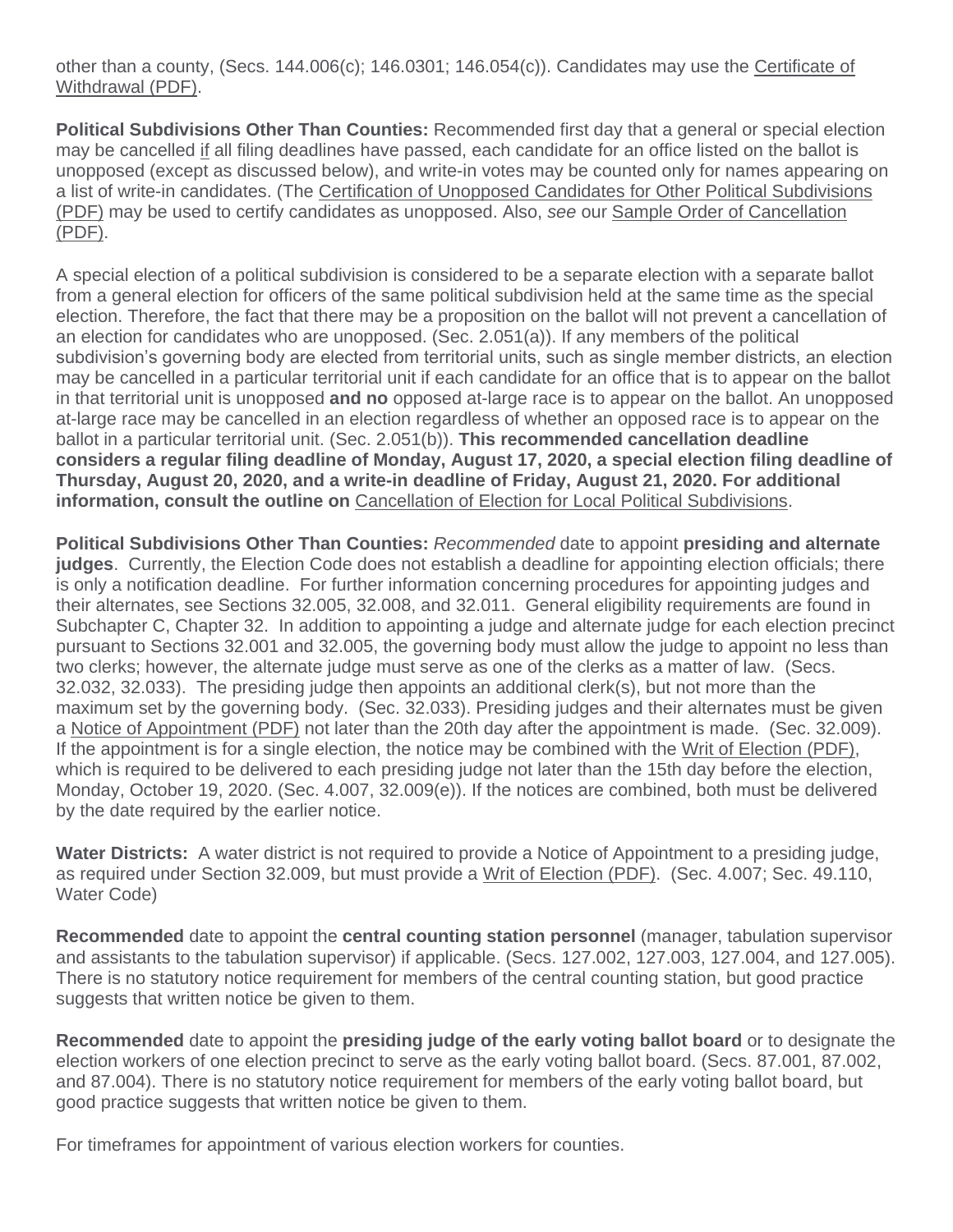**Recommended** date to order the lists of registered voters from the county voter registrar. The list should include both the voters' residences and mailing addresses in order to conduct early voting by mail. (Sec. 18.006).

**Recommended** date to order election supplies, other than ballots. (Sec. 51.003).

**Recommended** date to confirm telephone number for the county voter registrar's office on Election Day.

## **Tuesday, August 25, 2020 (70th day before Election Day, 5th day after special election candidate filing deadlines)**

**Political Subdivisions Other Than Counties: 5:00 p.m. —**Last day for a candidate (place on the ballot or write-in) to withdraw from a special election, by submission of a notarized [Certificate of Withdrawal](http://www.sos.texas.gov/elections/forms/pol-sub/3-16f.pdf)  [\(PDF\)](http://www.sos.texas.gov/elections/forms/pol-sub/3-16f.pdf) or a notarized letter, or to be declared ineligible. **If a candidate withdraws or is declared ineligible by this date, his or her name is omitted from the ballot**. (Sec. 145.092(a)).

**NOTE:** Cities, Schools, and Political Subdivisions that Postponed Their May 2, 2020 Elections:The deadlines related to Declarations of Ineligibility, Withdrawals or Death that apply to the November 3, 2020 election would apply to all candidates who were on the ballot for the May 2, 2020 election (Tex. Sec'y of State [Election Advisory 2020-12\).](https://www.sos.state.tx.us/elections/laws/advisory2020-12.shtml)

**Legislative Vacancies:** Last day for all candidates (including write-in candidates) to withdraw from a special election to fill a legislative vacancy (if any). (Secs. 146.083; 145.092(a)).

## **Friday, August 28, 2020 (67th day before Election Day)**

Deadline for Secretary of State (federal, state and district offices) and county judge (countywide and precinct offices) to certify names of independent and declared write-in candidates to county election officer for placement on the November 3, 2020 ballot. (Secs. 142.010; 146.029(c)).

Deadline for Secretary of State to certify to county election officer names of party nominees for statewide and district offices for placement on November 3, 2020 ballot, and deadline for Secretary of State to post major party nominees for county and precinct offices. (Secs. 161.008; 172.117).

**\*The deadlines referenced above are extended to the next regular business day which is Friday, August 28, 2020 due to the deadline falling on Thursday, August 27, 2020 which falls on a holiday, LBJ Birthday. (Sec. 1.006).**

## **September**

## **Friday, September 4, 2020 (60th day before Election Day)**

**Political Subdivisions Other Than Counties:** Last day for the governing body of a political subdivision to deliver notice of the election to the county election officer and voter registrar of each county in which the political subdivision is wholly or partly located. (Sec. 4.008).

**NOTE FOR COUNTY - NEW LAW**: Section 4.003 as amended by House Bill 933 (2019) requires that counties post on the county website the notice and list of polling locations of any political subdivision that delivers their notice to the county under 4.008. This is regardless of whether the county is contracting with the entity. See [Note 9](https://www.sos.state.tx.us/elections/laws/advisory2020-17.shtml#Note9) for more information on the requirements related to the Notice of Election.

**Recommended** date for county clerk/county elections administrator to deliver an initial list of voters who have submitted annual applications for ballot by mail under Section 86.0015 and scans or photocopies of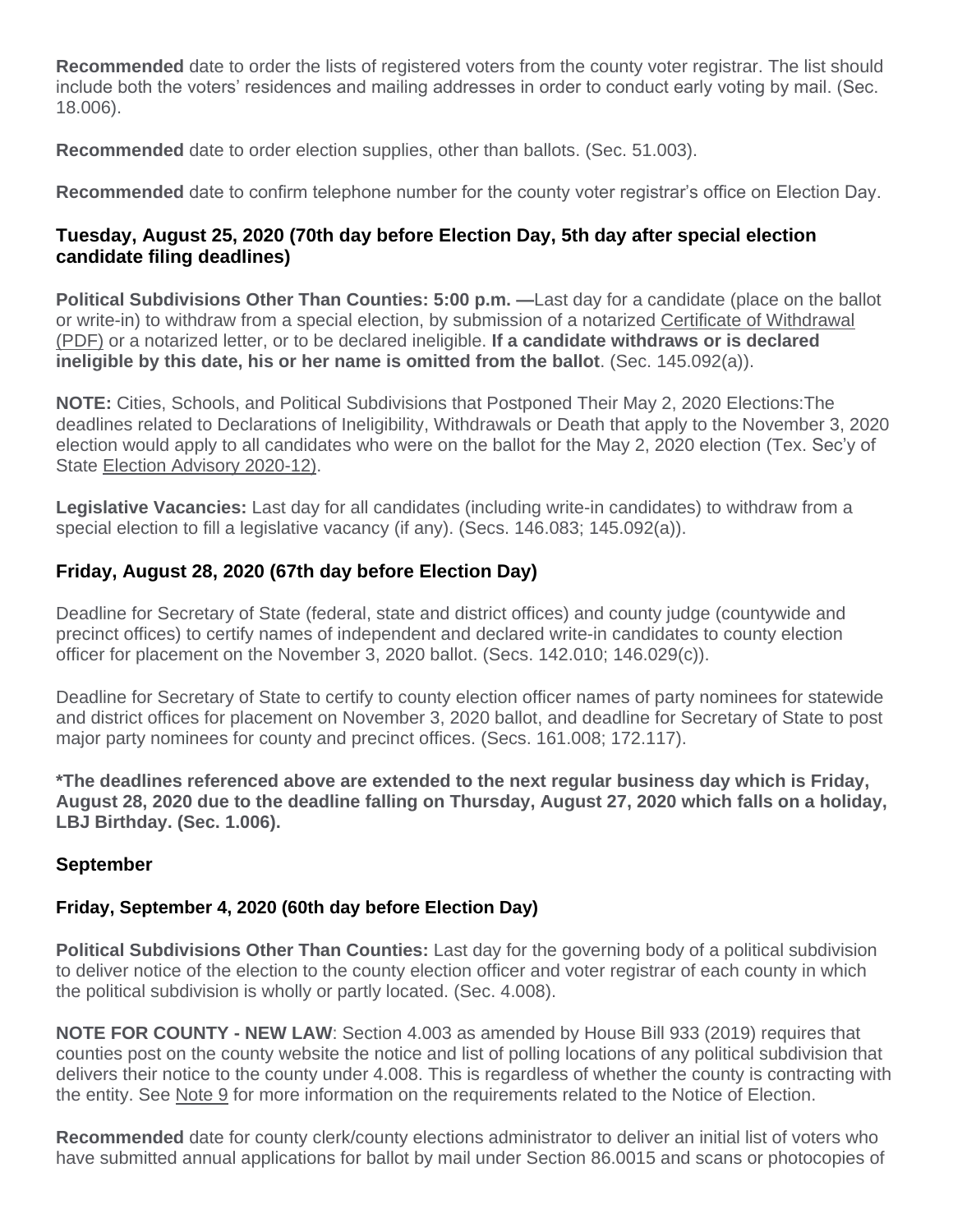those applications to the early voting clerk of any political subdivision located within the county that is holding an election on November 3, 2020. The list should only include voters that reside in the political subdivision holding the election. The list should only be created and sent to those political subdivisions that have provided notice of the election to the county clerk/elections administrator. *See also*, the note below and the [entry](https://www.sos.state.tx.us/elections/laws/advisory2020-17.shtml#October23) at Friday, October 23, 2020 for more information about delivery of a final list of voters. *See* [entry](https://www.sos.state.tx.us/elections/laws/advisory2020-17.shtml#October22) at October 22, 2020 and [entry](https://www.sos.state.tx.us/elections/laws/advisory2020-17.shtml#November1) at November 1, 2020 for more information on the delivery of copies/images of the applications.

**NOTE:** Section 86.0015 requires the county clerk/elections administrator to provide a list of voters that have submitted an annual application for ballot by mail to all political subdivisions in their county holding an election. The law only applies to elections for which the county clerk/elections administrator is not the early voting clerk via a contract for election services or joint election agreement. The Election Division **strongly recommends** that the county and political subdivisions **discuss the frequency and method for which these lists should be transmitted** to ensure that ballots are sent out in a timely manner. Finally, the county clerk/elections administrator **must deliver either photocopies or scanned images of the applications (under Section 87.126) to the early voting clerk** of the political subdivision before the ballots by mail are delivered to the early voting ballot board for qualifying and counting under Section 87.041.

## **Tuesday, September 8, 2020 (56th day before Election Day; 22nd day after August 17, 2020)**

**Political Subdivisions Other Than Counties**: Last day to notify election judges of their appointment if they were appointed, as recommended, on **Monday, August 17, 2020**. (Secs. 1.006, 32.009(b)). Presiding and alternate judges must be [notified \(PDF\)](http://www.sos.texas.gov/elections/forms/pol-sub/4-11f.pdf) of their appointment in writing, not later than the 20th day after the date the appointment is made. **The deadline is extended to the next regular business day which is Tuesday, September 8, 2020 due to the 20th day falling on Sunday, September 6, 2020 and Monday, September 7, 2020 being Labor Day.**

The notice of the judge's duty to conduct the election [\(Writ of Election \(PDF\)\)](http://www.sos.texas.gov/elections/forms/pol-sub/4-12f.pdf) pursuant to Section 4.007 may be combined with the above notice, if the appointment is for a single election only. If the notices are **NOT** combined, then the notice of the judge's duty to conduct the election (writ of election) must be delivered not later than the 15th day before Election Day, Monday, October 19, 2020.

## **Monday, September 14, 2020 (50th day before Election Day)**

**Political Subdivisions Other Than Counties**: Last day to notify election judges of their appointment if they were appointed, as recommended, on Monday, August 24, 2020. (Secs. 1.006, 32.009(b)). Presiding and alternate judges must be [notified \(PDF\)](http://www.sos.texas.gov/elections/forms/pol-sub/4-11f.pdf) of their appointment in writing, not later than the 20th day after the date the appointment is made. The notice of the judge's duty to conduct the election [\(writ of](http://www.sos.texas.gov/elections/forms/pol-sub/4-12f.pdf)  [election \(PDF\)\)](http://www.sos.texas.gov/elections/forms/pol-sub/4-12f.pdf) pursuant to Section 4.007 may be combined with the above notice, if the appointment is for a single election only. If the notices are **NOT** combined, then the notice of the judge's duty to conduct the election (writ of election) must be delivered not later than the 15th day before Election Day, Monday, October 19, 2020.

Last day to publish [notice \(PDF\)](http://www.sos.texas.gov/elections/forms/pol-sub/6-1f.pdf) for testing of automatic tabulation equipment testing and logic and accuracy testing (L&A testing) of a voting system that uses direct recording electronic (DRE) voting machines and precinct scanners **if test will be completed by recommended deadline of Wednesday, September 16, 2020**. Notice of the public tests must be published at least 48 hours before the test begins. (Secs. 127.093; 127.096; 129.022; 129.023). *See* [Note 14,](https://www.sos.state.tx.us/elections/laws/advisory2020-17.shtml#Note14) above.

**NOTE**: This requirement also applies to cities, schools, and political subdivisions that postponed their May 2, 2020 Elections.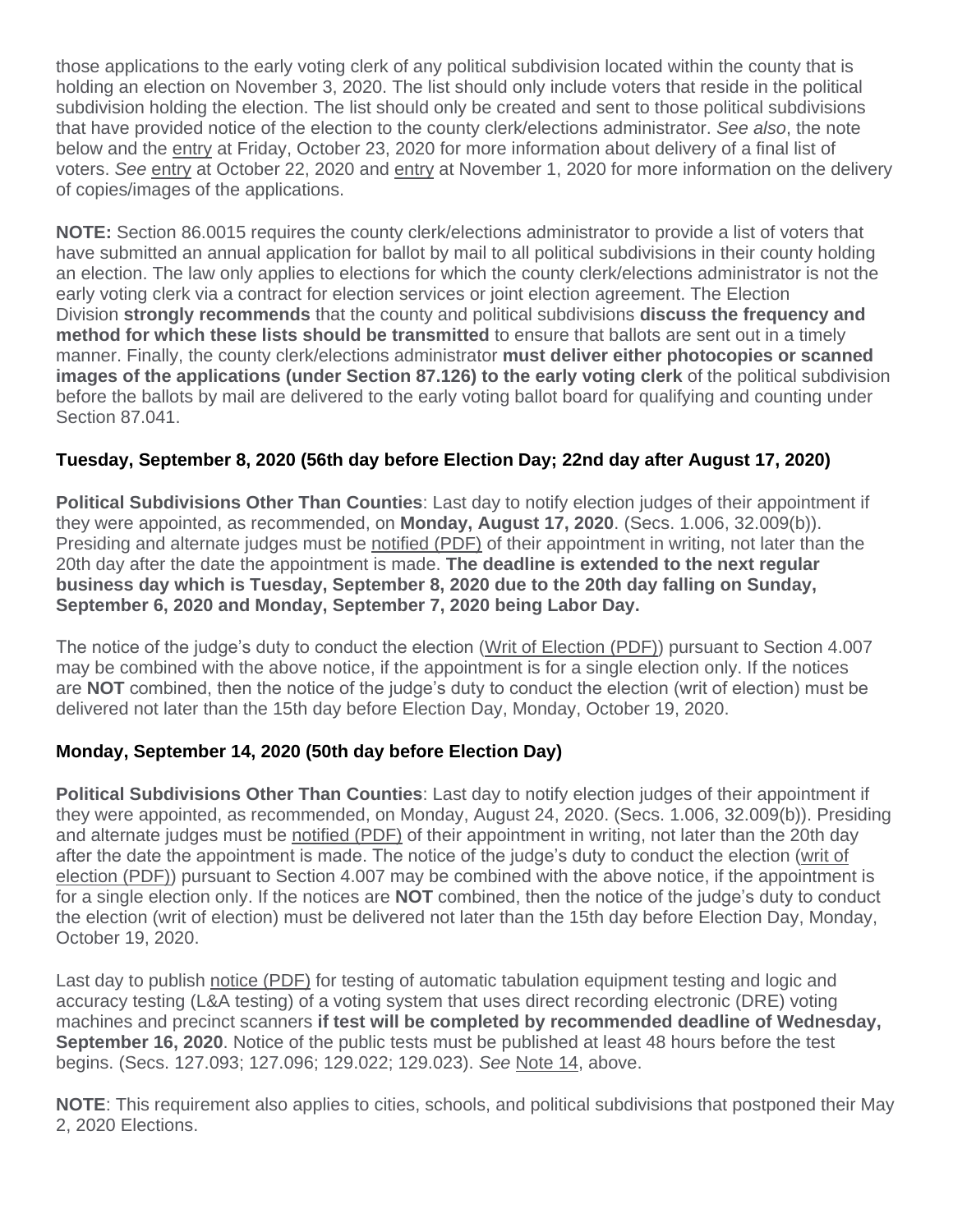#### **Monday, September 14, 2020 - Sunday, December 13, 2020 (50th day before Election Day through 40th day after Election Day)**

**Mandatory Office Hours**: Each county clerk, city secretary or secretary of a governing body (or the person performing duties of a secretary) must keep the office open for election duties for at least 3 hours each day, during regular office hours, on regular business days. *See* Tex. Sec'y of State Election [Advisory](https://www.sos.texas.gov/elections/laws/advisory2020-14.shtml)  [2020-14](https://www.sos.texas.gov/elections/laws/advisory2020-14.shtml) (Sec. 31.122).

**NOTE for Counties:** This office hour rule applies to the entity's general election or special election ordered by that authority; we recommend that the county maintain these office hours, because the county conducts the constitutional amendment election. The hours are clearly required if the county authority orders an additional county election.

**NOTE for Independent School Districts**: A "regular business day" means a day on which the school district's main business office is regularly open for business. (Sec. 31.122(b)).

**NOTE: Special Elections**: In the case of a special election, the office hour rule is triggered starting the third day after the special election is ordered. (Sec. 31.122).

## **Wednesday, Secptember 16, 2020 (48th day before Election Day)**

**Recommended**date to conduct the first test of the automatic tabulating equipment and for logic and accuracy (L&A test) test on precinct scanners and DREs. (Secs. 127.093; 127.096; 129.022; 129.023). The SOS recommends you complete your first round of testing **prior to mailing your mail ballots** if those ballots will be counted using automatic tabulation equipment. If you conduct your first round of testing by this date, you must publish notice of the test 48 hours prior to testing. *See* [Note 14,](https://www.sos.state.tx.us/elections/laws/advisory2020-17.shtml#Note14) above.

## **Friday, September 18, 2020 (46th day before Election Day)**

Deadline to challenge the filing of an application for a place on the ballot as to form, content, and procedure, if the ballots are mailed on the 45th day before Election Day, Saturday, September 19, 2020. **This deadline will change if any ballots were mailed prior to the 45th day before Election Day**. (Sec. 141.034).

**NOTE –** Section 141.034 as amended by Senate Bill 44 (85th Legislature, RS, 2017) provides that an application for a place on the ballot may not be challenged for compliance with the applicable requirements as to form, content, and procedure after the day **before** any ballot to be voted early by mail is mailed.

Legislative Vacancies: Last day for all candidates (including write-in candidates) to withdraw from a special election to fill a legislative vacancy (if any). (Secs. 146.083; 145.092(a)).

## **Saturday, September 19, 2020 (45th day before Election Day)**

Deadline to mail ballots to military or overseas voters who already submitted their ballot requests via a federal postcard application (FPCA) or via a standard application for ballot by mail (ABBM) and indicated that they are outside the United States. Ballots must be mailed by this date or the 7th day after the clerk receives the application. If the early voting clerk cannot meet this 45th-day deadline, the clerk **must** notify the Secretary of State within 24 hours. (Sec. 86.004(b)).

**NOTE: The 45th Day deadline under Section 86.004(b) is not extended by Section 1.006 to the next business day. The ballots covered by Section 86.004(b) should be sent out on or before Saturday, September 19, 2020.**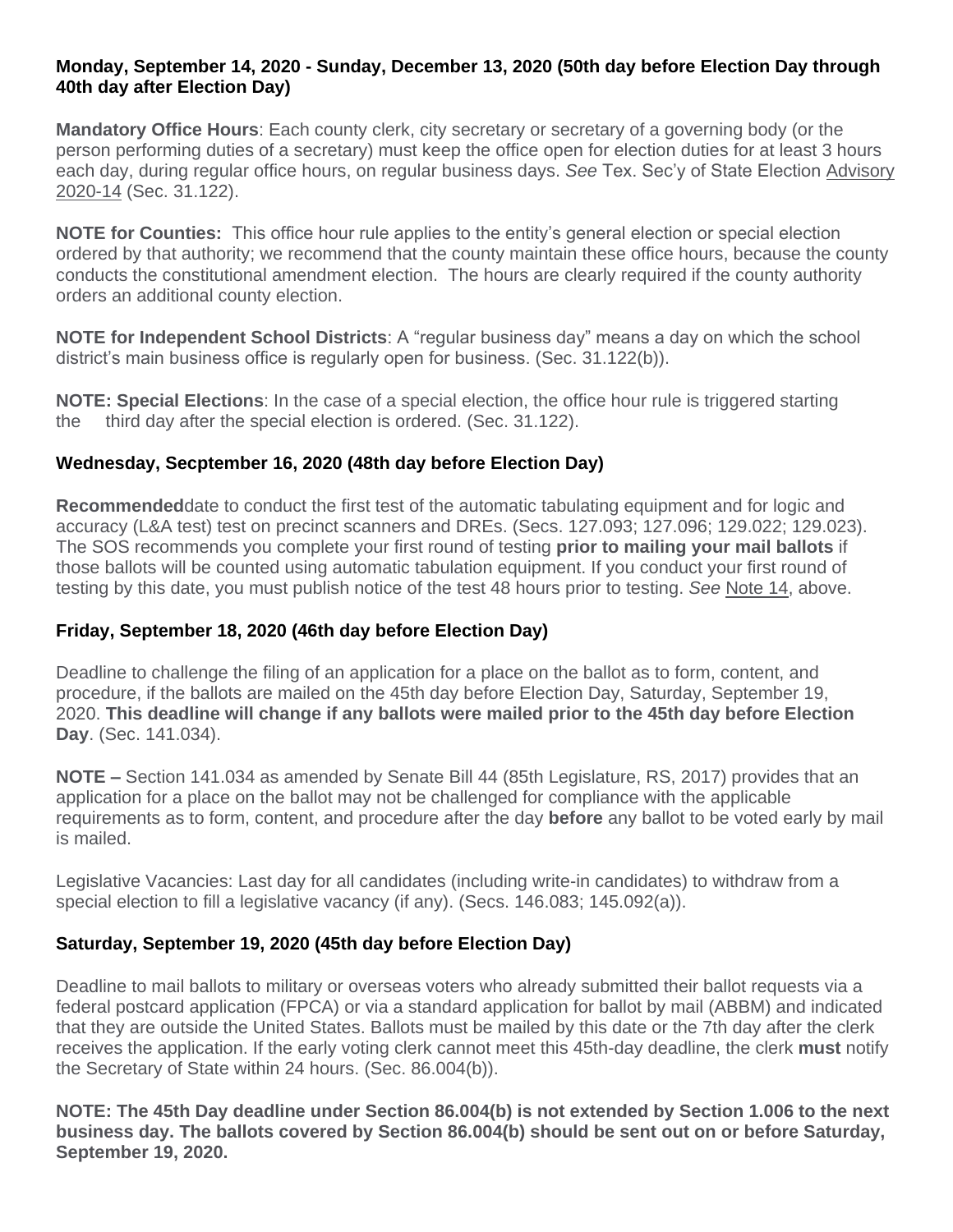**Reminder Regarding FPCAs and Overseas ABBMs:** If the EV clerk receives an FPCA (from a military or non-military voter) after the 45th day deadline, then the ballot **must** be mailed within seven days after the EV clerk **receives** the FPCA. (Secs. 86.004(b); 101.104).

**Reminder Regarding ABBMs:** If the domestic ABBM (i.e. a voter who is not overseas) is **received** before the 45th day, the EV clerk **must** mail the ballot no later than the 30th day before Election Day. (Sec. 86.004(a)). If the domestic or overseas ABBM is received after the 45th day before Election Day, then the EV clerk **must** mail the ballot no later than the 7th day after the EV clerk **accepts** the ABBM. (Sec. 86.004(a)).

**NOTE:** Information on the early voting roster for both early voting in person and early voting by mail must be made available for public inspection and on the county's website if the county clerk or Election Administrator is serving as the early voting clerk or on the city's website if the city secretary is serving as the early voting clerk. The early voting roster shall be posted by 11:00am on the day after the information is entered on the roster (for early voting in person) or by 11:00am on the day after the early voting clerk receives a ballot voted by mail. If the entity does not maintain a website, the information must be on the bulletin board used for posting notices. (H.B. 1850, S.B. 902, 86th Legislature, 2019; Sec. 87.121)

## **Monday, September 21, 2020 (43rd day before Election Day, 28th day before early voting begins)**

Last day for county chairs to supplement list of names for early voting officer list. (Secs. 1.006; 85.009). **The deadline is extended to the next regular business day which is Monday, September 21, 2020 due to September 19, 2020 falling on a Saturday.**

## **Monday, September 28, 2020 (36th day before Election Day)**

Deadline for the Secretary of State to mail each county judge a copy of the Governor's proclamation ordering the November General Election for state and county officers. (Sec. 3.003(c)).

## **October**

## **Thursday, October 1, 2020 (33rd day before Election Day)**

**Counties**: Deadline to receive a petition signed by 15 registered voters by the early voting clerk requesting that a signature verification committee be created. A request submitted by mail is considered to be submitted at the time of its **receipt** by the early voting clerk. (Sec. 87.027(a-1)).

## **Friday, October 2, 2020 (32nd day before Election Day)**

**Recommended LAST** date for early voting clerk to issue order calling for appointment of signature verification committee. (Sec. 87.027). This form may be used to issue order: [Order Calling for Signature](http://www.sos.texas.gov/elections/forms/pol-sub/5-52f.pdf)  [Verification Committee \(PDF\).](http://www.sos.texas.gov/elections/forms/pol-sub/5-52f.pdf) If the signature verification committee will start meeting on October 14, 2020, early voting clerk must post a copy of the order calling for appointment of the signature verification committee on or before this date, in order to give notice of the meeting. The order must remain posted continuously for at least 10 days before the first day the committee meets. (Sec. 87.027).

## **Sunday, October 4, 2020 (30th day before Election Day)**

First day of period during which notice of election must be published **if another method of giving notice is not specified by a law outside the Election Code**, and publication is the method of giving notice selected. (Sec. 4.003(a)(1)). The notice for elections ordered by a county or by an authority of a city or school district must be given by publication in a newspaper in addition to any other method specified by a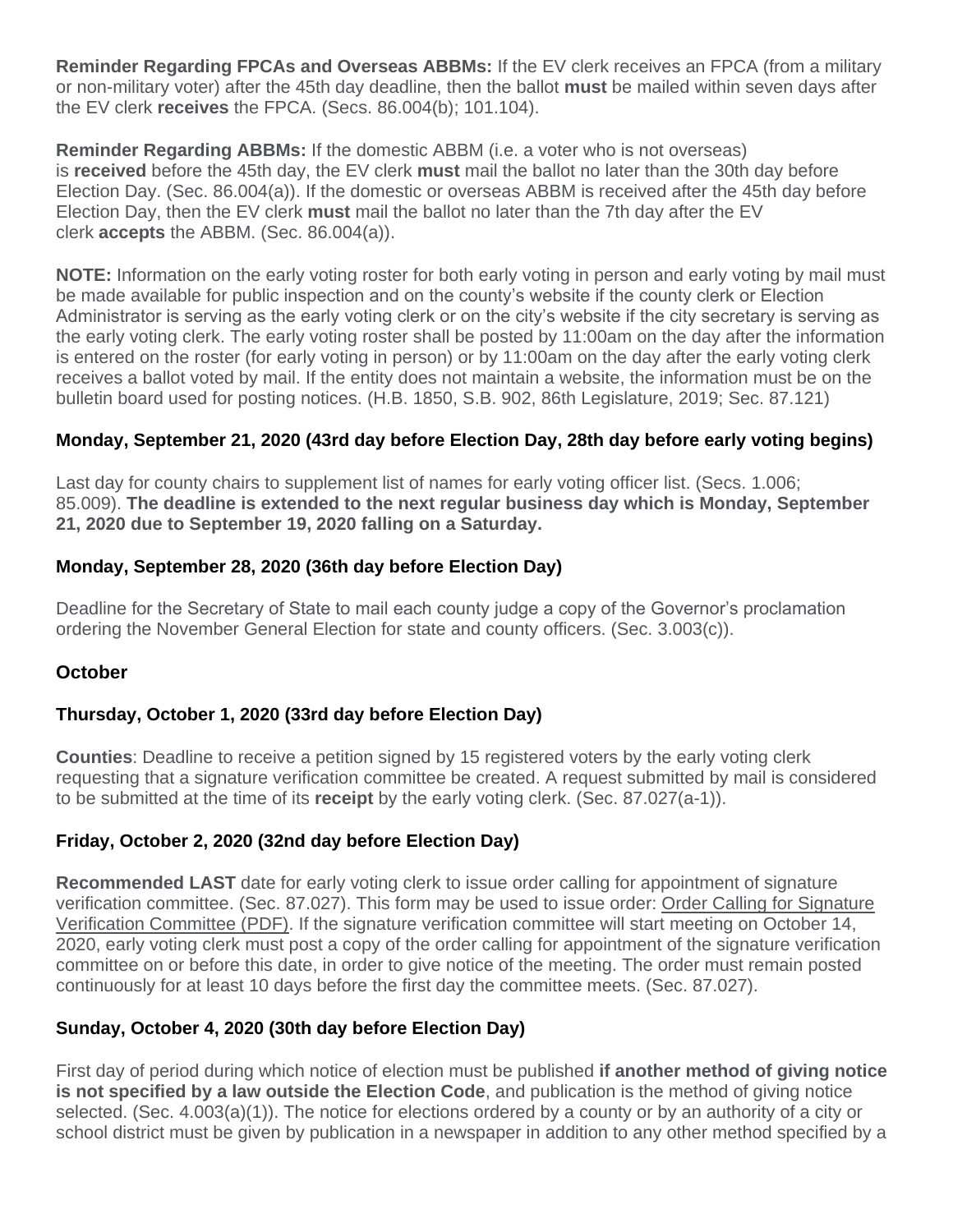law outside the Election Code. (Sec. 4.003(c) and (d)). This notice may be combined with the other notices you are required to publish. *See* [Note 9.](https://www.sos.state.tx.us/elections/laws/advisory2020-17.shtml#Note9)

**NOTE:**This requirement also applies to cities, schools, and political subdivisions that postponed their May 2, 2020 Elections. (Tex. Sec'y of State Election [Advisory 2020-12.](https://www.sos.texas.gov/elections/laws/advisory2020-12.shtml)

**Cities, Schools, and Other Political Subdivisions:** It is **strongly recommended** that the [Notice of](http://www.sos.texas.gov/elections/forms/pol-sub/7-7bf.pdf)  [Voting Order Priority \(PDF\)](http://www.sos.texas.gov/elections/forms/pol-sub/7-7bf.pdf) for voters with mobility issues also be posted on the subdivision's website, if one is maintained by the political subdivision. (Secs. 63.0013; 85.007(d)). For more information on this requirement, *see* [Note15.](https://www.sos.state.tx.us/elections/laws/advisory2020-17.shtml#Note15)

**NOTE: Notice of Change of Polling Place Location:** For elections **ordered by the governor or county judge only**, if the location of the polling place change s after notice has been given under Section 4.003, and the county election officer maintains a website to inform voters about elections, the notice of the change must be posted on the website. The notice on the website must be given not later than the earlier of 24 hours after the location was changed or 72 hours before the polls open on Election Day. (Sec. 43.061).

**NOTE: Notice of Previous Polling Place:** If a different polling place is being used than at the previous election held by the same authority, [Notice of Previous Precinct \(PDF\)](http://www.sos.texas.gov/elections/forms/pol-sub/1-13f.pdf) must be posted at the entrance of the previous polling place informing voters of the current polling place location, if possible. (Sec. 43.062).

## **Monday, October 5, 2020 (29th day before Election Day)**

Last day to register to vote for the Tuesday, November 3, 2020 election. (Secs. 1.006; 13.143). **The deadline is extended to the next regular business day which is Monday, October 5, 2020 due to the 30th day falling on Sunday, October 4, 2020**. (Secs. 13.143(e); 15.025(d)).

**NOTE:** A Federal Postcard Application (FPCA) also serves as an application for **permanent** registration under Texas law unless the voter marked "my intent to return is uncertain" [\(2019 form \(PDF\)\)](https://www.fvap.gov/uploads/FVAP/Forms/fpca2013.pdf), **or "my return is uncertain"** [\(2017 form \(PDF\)\)](https://www.fvap.gov/uploads/FVAP/fpca-qrg.pdf). The early voting clerk should make a copy (for mailing ballots, keeping records, etc.), then should forward the original to the county voter registrar, as soon as practicable. (Sec. 101.055; 1 Tex. Admin. Code Sec. 81.40(a), (c)(2)).

Last day for a voter to make a change of address that will be effective for the November 3, 2020 election. A voter who submits a change of address after this date may still be eligible to return to his or her previous precinct to vote under "fail-safe" voting, if he or she still resides in the **same** county and the same local political subdivision, if applicable, conducting the election. (Secs. 15.025; 63.0011).

\*If the 30th day before the election falls on a weekend or holiday, a voter application or a notice of change in registration information is considered timely if it is submitted to the voter registrar on or before the next regular business day. (Secs. 13.143(e) and 15.025(d)).

**Recommended** last day for early voting clerk to coordinate with the voter registrar receipt of supplemental and registration correction lists, if applicable, or coordinate receipt of revised original list from the voter registrar for early voting by personal appearance. (Secs. 18.001; 18.002; 18.003; 18.004).

## **Wednesday, October 7, 2020 (27th day before Election Day)**

**Recommended LAST** date for the county elections board to [appoint \(PDF\)](http://www.sos.texas.gov/elections/forms/pol-sub/5-53f.pdf) a signature verification committee (if one was ordered not later than Friday, October 2, 2020 at the discretion of the county election officer and not required due to petition by 15 registered voters. The members must be appointed not later than the fifth day after the order was issued by the early voting clerk. The county elections board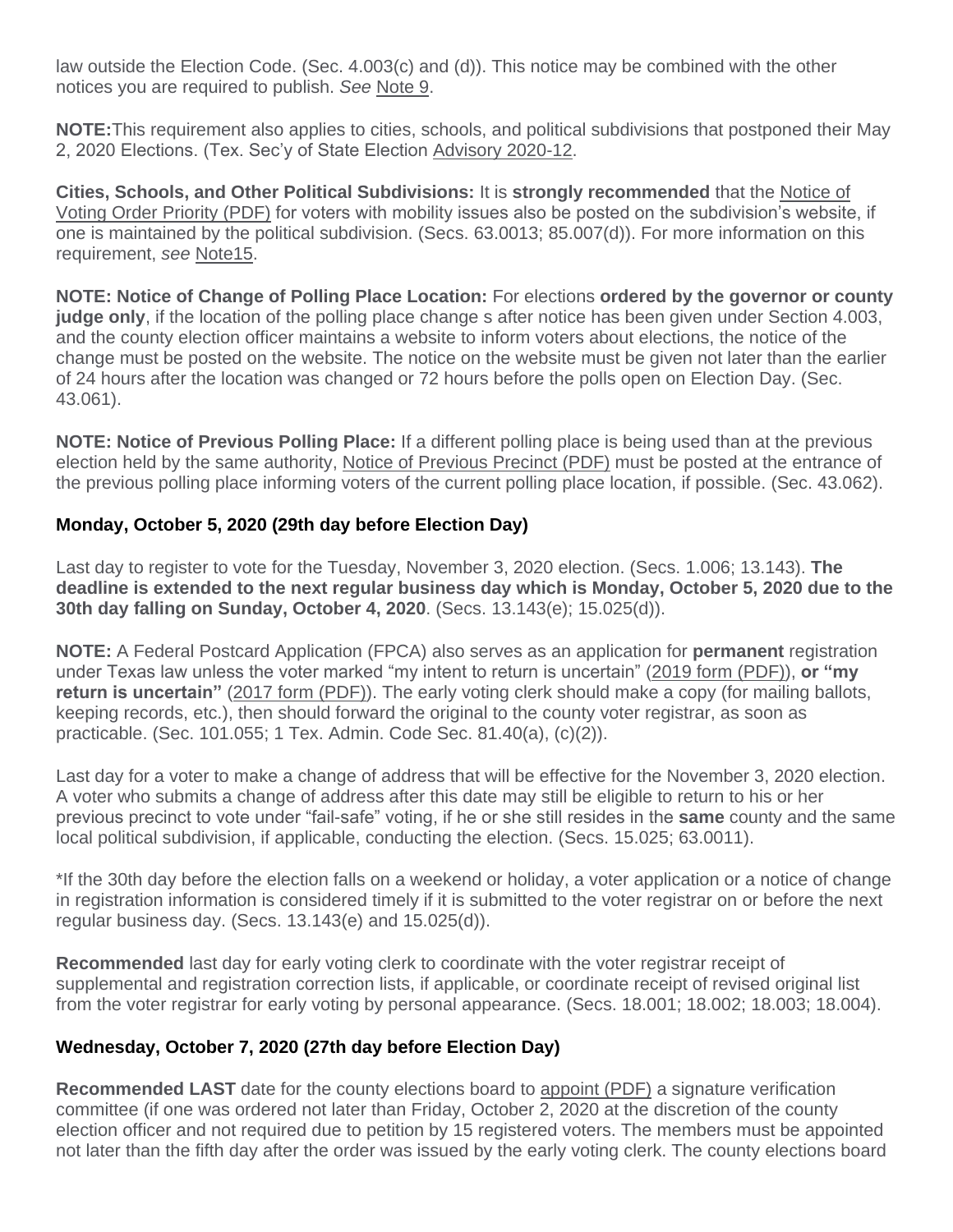must post a notice of the appointment of committee members continuously until the last day the signature verification committee meets. (Sec. 87.027). This form may be used for the notice: [Notice of Appointment](http://www.sos.texas.gov/elections/forms/pol-sub/5-54f.pdf)  [of Signature Verification Committee \(PDF\).](http://www.sos.texas.gov/elections/forms/pol-sub/5-54f.pdf)

## **Friday, October 9, 2020 (25th day before Election Day)**

**Counties**: Deadline for Democratic and Republican County Chairs to submit to the precinct presiding judges for each Election Day precinct, a list containing at least two persons who are eligible to serve as election clerks, in order to secure appointment of clerks affiliated or aligned with their respective parties. (Sec. 32.034(b)).

## **Tuesday, October 13, 2020 (21st day before Election Day)**

Last day to post notice of election on bulletin board used for posting notices of meetings of governing body. (Sec. 4.003(b)). A [Record of Posting Notice of Election \(PDF\)](http://www.sos.texas.gov/elections/forms/pol-sub/1-12f.pdf) should be completed at the time of posting. (Sec. 4.005).

Last day to post notice of election in each election precinct, if the method of giving notice is **not** specified by a law outside the Election Code and notice is given by this method in lieu of publication. (Secs. 1.006; 4.003(a)(2)). Cities and school districts **must** publish their notice in the newspaper. A [Record of Posting](http://www.sos.texas.gov/elections/forms/pol-sub/1-12f.pdf)  [Notice of Election](http://www.sos.texas.gov/elections/forms/pol-sub/1-12f.pdf) should be completed at the time of posting. (Secs. 1.006; 4.005).

**All Political Subdivisions:** The election notice shall be posted on the political subdivision's website, if the political subdivision maintains a website. The order and notice should include all days and hours for early voting by personal appearance including voting on **ANY** Saturday or Sunday. (Secs. 85.006 & 85.007). **Note for cities and counties,** the election notice **must** be subsequently amended to include voting later ordered for **ANY** Saturday or Sunday and **must** be posted on the political subdivision's website, if maintained.

**NOTE FOR COUNTIES - NEW LAW:** Section 4.003 as amended by House Bill 933 (2019) requires that counties post on the county website the notice and list of polling locations of any political subdivision that delivers their notice to the county under 4.008. This is regardless of whether the county is contracting with the entity, regardless of whether the entity is conducting their own election or contracting with the county.

**NOTE: This requirement also applies to cities, schools, and political subdivisions that postponed their May 2, 2020 Elections. (Tex. Sec'y of State Election** [Advisory 2020-12\)](https://www.sos.texas.gov/elections/laws/advisory2020-12.shtml).

## **Wednesday, October 14, 2020 (20th day before Election Day; 5th day before the first day of early voting in person)**

First day that a signature verification committee, if one is appointed, may begin operating. (Sec. 87.027(f)).

**Counties:** Last day to petition for temporary branch polling place(s) in a county with a population of 100,000 to 120,000, if the voting at those branch locations is to begin on the first day of early voting, Monday, October 19, 2020. (Secs. 85.062(d)(3); 85.067).

**Counties:** Last day to post [notice \(PDF\)](http://www.sos.texas.gov/elections/forms/pol-sub/5-49f.pdf) of places, days, and hours for voting at branch early voting polling place if voting is to begin at that location on the first day of early voting in person. The schedule may be amended after the beginning of early voting by personal appearance to include notice of additional branch locations, but any amendment must be made and posted not later than the fifth day before voting begins at the additional temporary branch. (Secs. 85.062(d)(3); 85.067(c)).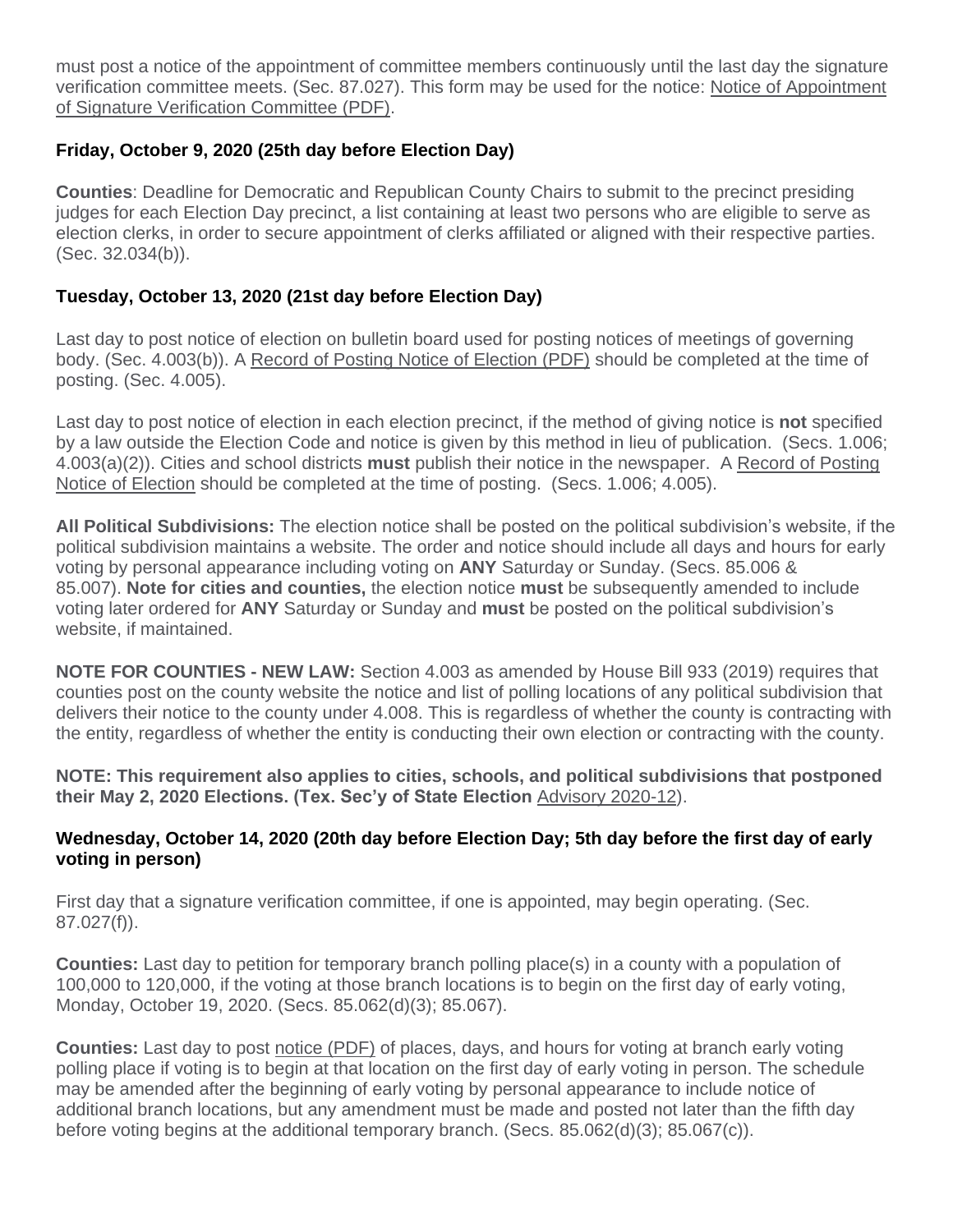Last day for a person to apply for a full ballot by mail using an FPCA, if the person is not a registered voter but meets the requirements under Title 2 of the Texas Election Code. (Secs.101.052(e) & 101.055(a)). (If the voter marks the FPCA form indicating **"my intent to return is uncertain"** [\(2019 form \(PDF\)\)](https://www.fvap.gov/uploads/FVAP/Forms/fpca2013.pdf), **or "my return is uncertain**" [\(2017 form \(PDF\)\)](https://www.fvap.gov/uploads/FVAP/fpca-qrg.pdf) the voter receives a federal-only ballot.) Postmark with this date on the FPCA is proof that the applicant submitted the FPCA by this deadline. *See* Monday, October 19, 2020 for timeliness of an FPCA received without a postmark. (Sec. 101.052(e), (i)).

**NOTE:** Be sure to check the list of registered voters for **permanent registration** status. Also, state law authorizes an FPCA to also serve as an application for permanent registration; therefore, the person might be permanently-registered based on a prior-FPCA. Even if the FPCA arrives too late for a particular election, the early voting clerk will still need to forward the original FPCA to the county voter registrar, after making a copy for your early voting clerk's use (mailing ballots, etc.) and records unless the voter marked **"my intent to return is uncertain"** [\(2019 form \(PDF\),](https://www.fvap.gov/uploads/FVAP/Forms/fpca2013.pdf) **or "my return is uncertain"** [\(2017 form](https://www.fvap.gov/uploads/FVAP/fpca-qrg.pdf)  [\(PDF\)](https://www.fvap.gov/uploads/FVAP/fpca-qrg.pdf) in which case, it will not serve as a permanent registration.. (Sec. 101.055; 1 Tex. Admin. Code Sec. 81.40).

**NOTE: Overseas (non-military) voters** marking the FPCA **"my intent to return is uncertain"** [\(2019](https://www.fvap.gov/uploads/FVAP/Forms/fpca2013.pdf)  [form \(PDF\)](https://www.fvap.gov/uploads/FVAP/Forms/fpca2013.pdf) , **or "my return is uncertain"** [\(2017 form \(PDF\)](https://www.fvap.gov/uploads/FVAP/fpca-qrg.pdf) receive a federal ballot **only** regardless of the date filed. (Chapter 114). In a local (non-federal) election, this means there is **no ballot to send the voter.**

Last day to publish notice of L&A test for voting systems if test will be held on Friday, October 16, 2020, if testing has was not already completed by September 16, 2020. Notice of the public L&A Test must be published at least 48 hours before the test begins. (Secs. 129.001; 129.023). *See* [Note 14,](https://www.sos.state.tx.us/elections/laws/advisory2020-17.shtml#Note14) above.

## **Thursday, October 15, 2020 (19th day before Election Day)**

**Counties:** Deadline for county elections board to [appoint \(PDF\)](http://www.sos.texas.gov/elections/forms/pol-sub/5-53f.pdf) signature verification committee, if a valid petition requesting one to be created was presented to the early voting clerk by the deadline, Monday, October 1, 2020. (Sec. 87.027(a-1), (c)).

## **Thursday, October 15, 2020 – Friday, October 23, 2020 (19th day before Election Day - 11th day before Election Day)**

A person submitting an [FPCA \(PDF\)](https://www.fvap.gov/uploads/FVAP/Forms/fpca.pdf) during this period who is **not** registered to vote is not entitled to receive a ballot for any non-federal election held on Tuesday, November 3, 2020. *See* [entry](https://www.sos.state.tx.us/elections/laws/advisory2020-17.shtml#October19) below under October 19, 2020 (FPCA without a postmark). (Secs. 84.007; 101.052(e), (f)). The early voting clerk is required to maintain this application since it may be used for other elections.

**NOTE:** Overseas (non-military) voters marking the FPCA **"my intent to return is uncertain"** [\(2019 form](https://www.fvap.gov/uploads/FVAP/Forms/fpca2013.pdf)  [\(PDF\)\)](https://www.fvap.gov/uploads/FVAP/Forms/fpca2013.pdf), **or "my return is uncertain"** [\(2017 form \(PDF\)\)](https://www.fvap.gov/uploads/FVAP/fpca-qrg.pdf) receive a fevoter registrar wants to take possession of the provisional ballots and forms on election night (Tuesday, November 3, 2020), the county voter registrar must inform the custodian of the election records and post a notice of the transfer no later than 24 hours before Election Day. However, under this type of delivery, the county voter registrar **must** go to the custodian of election records office and pick up the provisional ballots and forms. Also, note that the county votderal ballot only **regardless** of the date filed. (*See* Chapter 114). A person submitting an FPCA during this period is entitled to receive a federal ballot only (no state, district, or county offices), if not already a permanent registered voter. (Secs. 101.052(f), 114.002, 114.004).

#### **Friday, October 16, 2020 (18th day before Election Day; at least 48 hours before early voting begins)**

Last day for a voter to hand-deliver their application for a ballot by mail. (Sec. 84.008).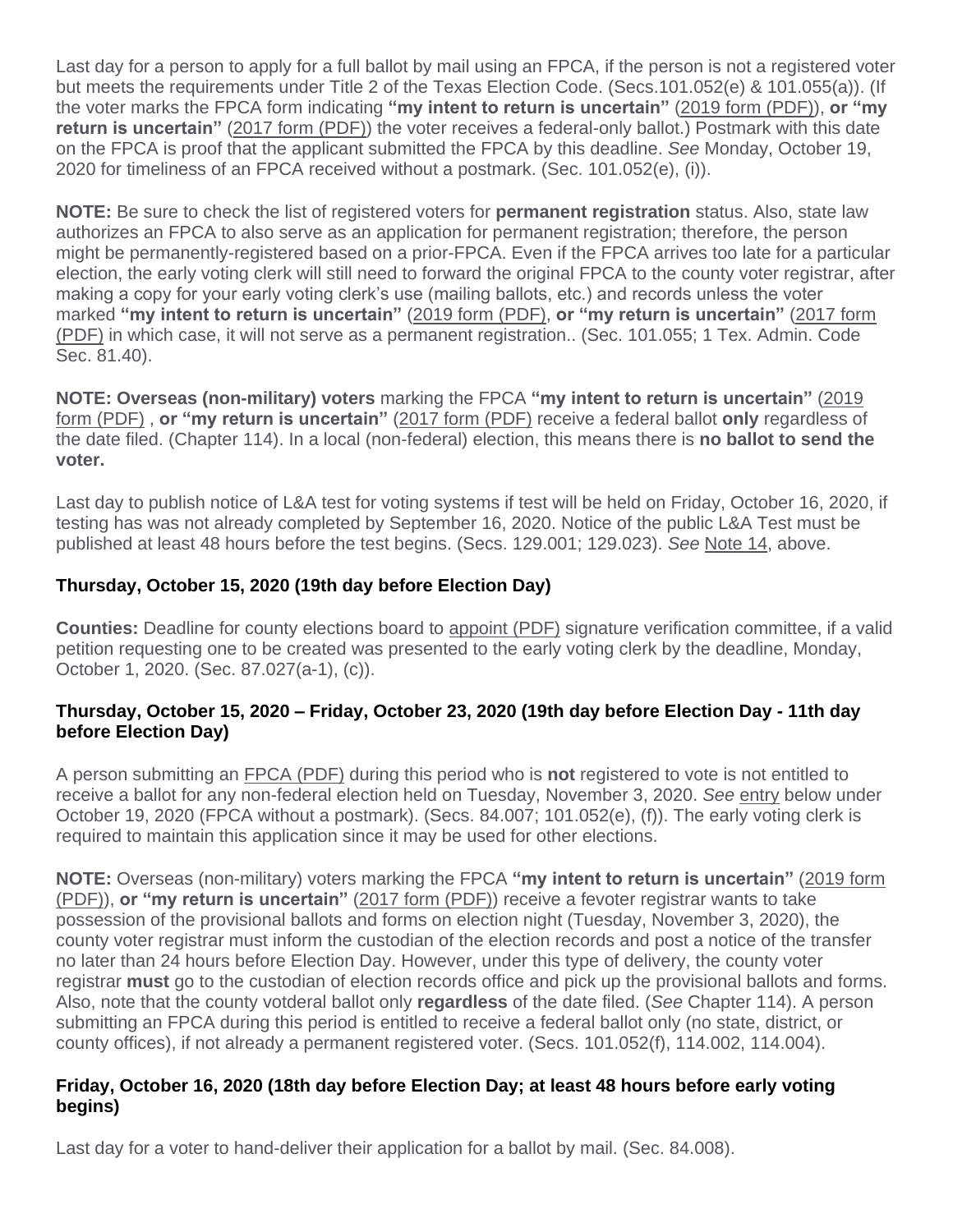If a **defective application to vote early by mail** is received on or before this date, the early voting clerk must mail the applicant a new application with explanation of defects and instructions for submitting the new application. For defective applications received after this date and before the end of early voting by personal appearance, the early voting clerk must mail only the Notice of Defective Application for Ballot by [Mail \(PDF\)](http://www.sos.texas.gov/elections/forms/pol-sub/5-16f.pdf) and a statement that the voter is not entitled to vote early by mail unless he or she submits a sufficient application by the deadline, which is Friday, October 23, 2020. (Secs. 84.007(c); 86.008).

Last day to conduct public L&A test of a voting system. We highly **recommend** that this test is done on an earlier date to allow time for corrections to programming, if necessary. (*See* [Note 14,](https://www.sos.state.tx.us/elections/laws/advisory2020-17.shtml#Note14) above). Per Section 129.023, the L&A test shall be conducted not later than 48 hours before voting begins on such voting systems, assuming that the voting system will first be used for early voting in person.

## **Monday, October 19, 2020 (15th day before Election Day)**

## **First day to vote early in person. (Sec. 85.001)**

**NOTE:** The early voting period for the general election begins 17 days prior to Election Day, but because this day falls on a weekend (Saturday, October 17, 2020), it is extended to the next regular business day, Monday, October 19, 2020. (Sec. 85.001(c)).

**NOTE**: About branch early voting in a general election for state and county officers. The commissioners court:

- 1. in a county with a population of 400,000 or more, **must** establish one or more temporary polling places, other than the main early voting polling place, in each state representative district containing territory covered by the election.
- 2. in a county with a population of 120,000 or more but less than 400,000, **must** establish one or more temporary polling places, other than the main early voting polling place, in each commissioners precinct containing territory covered by the election.
- 3. in a county with a population of 100,000 or more but less than 120,000, **must** establish one or more early voting polling places in each commissioners precinct for which the commissioners court receives a **timely filed written request signed by at least 15 registered voters of that precinct**.

The temporary polling place(s) must remain open for each weekday of the early voting period that the main early voting polling place will be open. The temporary branch polling place(s) must be open at least eight hours each day, unless the city or county are not serving as the early voting clerk and the territory holding the election has less than 1,000 registered voters, in which case the temporary branch polling places must be open for at least three hours each day. (Secs. 85.062; 85.064).

**NOTE - NEW LAW**: Section 85.064 as amended by House Bill 1888 (2019) requires that early voting at temporary branch polling places must now be conducted on the **same weekdays** that early voting is required to be conducted at the main early voting polling place under 85.005 (i.e. each weekday of the early voting period that the main location will be open) and must remain open for either: (1) eight hours each day, or (2) three hours each day if the city or county clerk does not serve as the early voting clerk for the territory and the territory has fewer than 1,000 registered voters. **This means that even if your main early voting location is able to be open for fewer than eight hours, your branch locations must still be open for the eight or three hour minimum that applies to your election.** See [Advisory No. 2019-](https://www.sos.texas.gov/elections/laws/advisory2019-20.shtml) [20](https://www.sos.texas.gov/elections/laws/advisory2019-20.shtml) for more details.

**Political Subdivisions Other than Cities and Counties**: Early voting in person must be conducted at least eight (8) hours each weekday that is not a legal state holiday unless the political subdivision has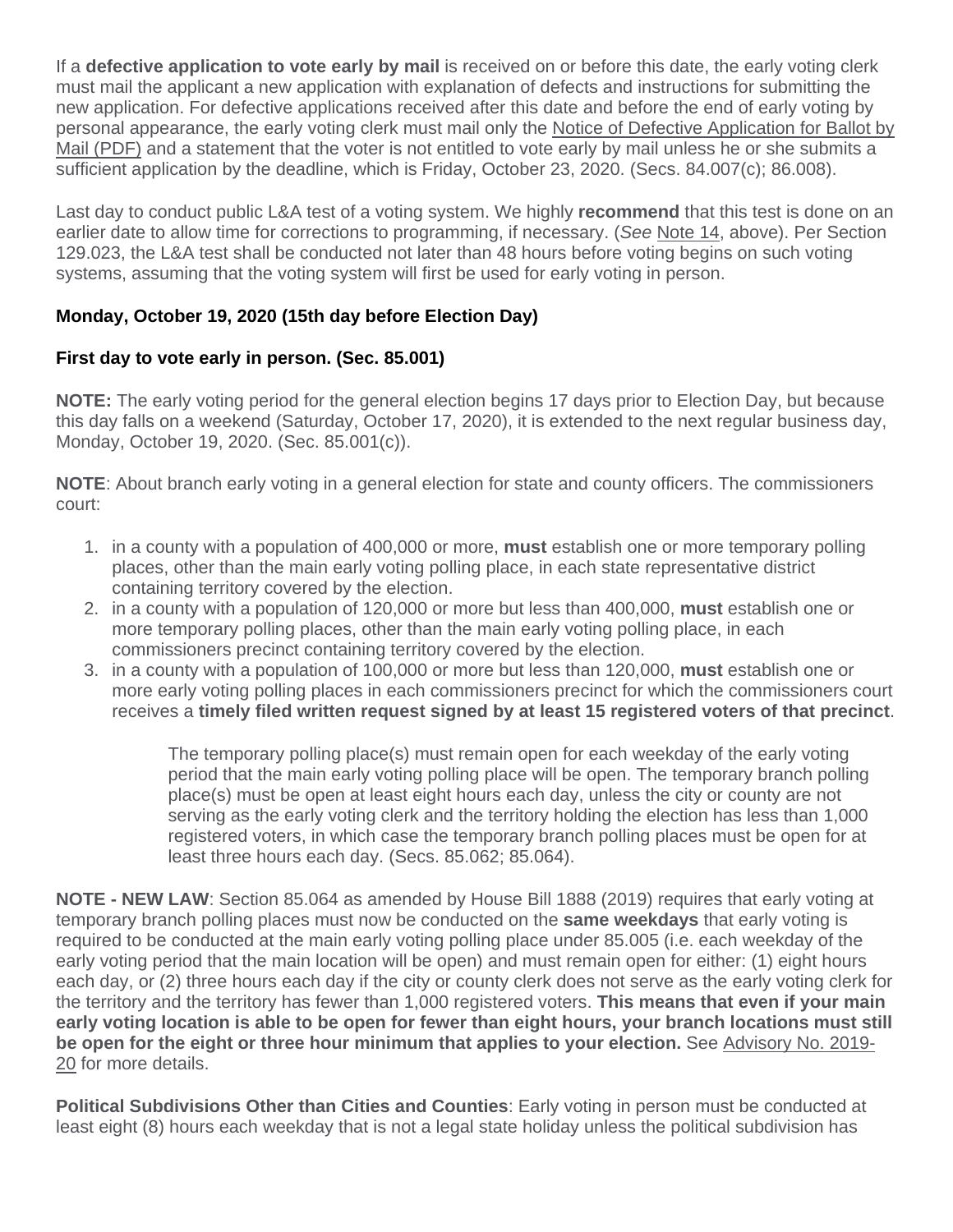fewer than 1,000 registered voters, in which case early voting in person must be conducted for at least three (3) hours per day. (Sec. 85.005(b)).

**Cities and counties**: Early voting in person must be conducted on the weekdays of the early voting period and during the hours that the county clerk's or city secretary's main business office is regularly open for business. (Sec. 85.005(a)). However, because cities and counties must have office hours for election-related business at least three (3) hours every business day for this type of election (see Friday, September 14, 2020 [entry\)](https://www.sos.state.tx.us/elections/laws/advisory2020-17.shtml#September14), we harmonize these requirements with the result that, if a city or county is not regularly open for business on one or more weekdays, on those "closed" days, a city or county must conduct early voting for at least three (3) hours a day at the main early voting location (except for a city's two 12-hour days, when it must be open for the full 12 hours).

**Cities**: Cities must choose **two weekdays** for the main early voting polling place location to be open for 12 hours during the regular early voting period. The city council must choose the two weekdays. (Sec. 85.005(d)).

**Independent School Districts:** Despite the change in state law that allows an ISD to be closed on school holidays during the mandatory office hours period, you are **required** to be open during the entire early voting period, except on legal state and national holidays.

**Joint Elections**: If conducting early voting by personal appearance jointly, we *recommend* a unified schedule covering all requirements; i.e., no entity's requirements should be neglected or subtracted as a result of a joint agreement.

If early voting by personal appearance is required to be conducted for extended hours or for weekend hours, the county voter registrar's office is required to remain open for providing voter registration information during the extended hours or weekend hours that the main early voting polling place is open for voting. (Secs. 12.004(d); 85.005(c); 85.006(e)).

**NOTE**: Voting by limited ballot must be done during the early voting period (or by mail). (Sec. 112.002(a)).

If an [FPCA \(PDF\)](http://www.fvap.gov/uploads/FVAP/Forms/fpca2013.pdf) is **received** by this date **without a postmark to prove mailing date**, the early voting clerk will accept the FPCA and mail the applicant a full ballot even if the applicant is not a permanently registered voter but meets the requirements under Title 2 of the Election Code (unless the voter marks the FPCA form **"my intent to return is uncertain"** [\(2019 form \(PDF\)\)](https://www.fvap.gov/uploads/FVAP/Forms/fpca2013.pdf), **or "my return is uncertain"** [\(2017](https://www.fvap.gov/uploads/FVAP/fpca-qrg.pdf)  [form \(PDF\)\)](https://www.fvap.gov/uploads/FVAP/fpca-qrg.pdf), in which case the voter receives a federal-only ballot). (Sec. 101. 052(i)).

Last day to notify election judges of duty to hold election [\(Writ of Election \(PDF\)](http://www.sos.texas.gov/elections/forms/pol-sub/4-12f.pdf) and [Writ of Election –](http://www.sos.texas.gov/elections/forms/pol-sub/4-13f.pdf) [General Election for State and County Officers \(PDF\)\)](http://www.sos.texas.gov/elections/forms/pol-sub/4-13f.pdf). Notice must be given by the 15th day before the election or the 7th day after the day the election is ordered, whichever is later. The Writ of Election must be given to each presiding judge and include:

- 1. The judge's duty to hold the election;
- 2. The type and date of election;
- 3. The polling place location at which the judge will serve;
- 4. The polling place hours; and
- 5. The maximum number of clerks the judge may appoint. (Sec. 4.007).

## **Tuesday, October 20, 2020 (14th day before Election Day)**

**NOTE for Counties:** Deadline to file a [petition \(PDF\)](http://www.sos.texas.gov/elections/forms/pol-sub/5-45f.pdf) in the November General Election for state and county officers to require the early voting clerk of a county with a population **under 100,000** to conduct extended early voting for **12 hours on the last Saturday** of the early voting period, October 24, 2020.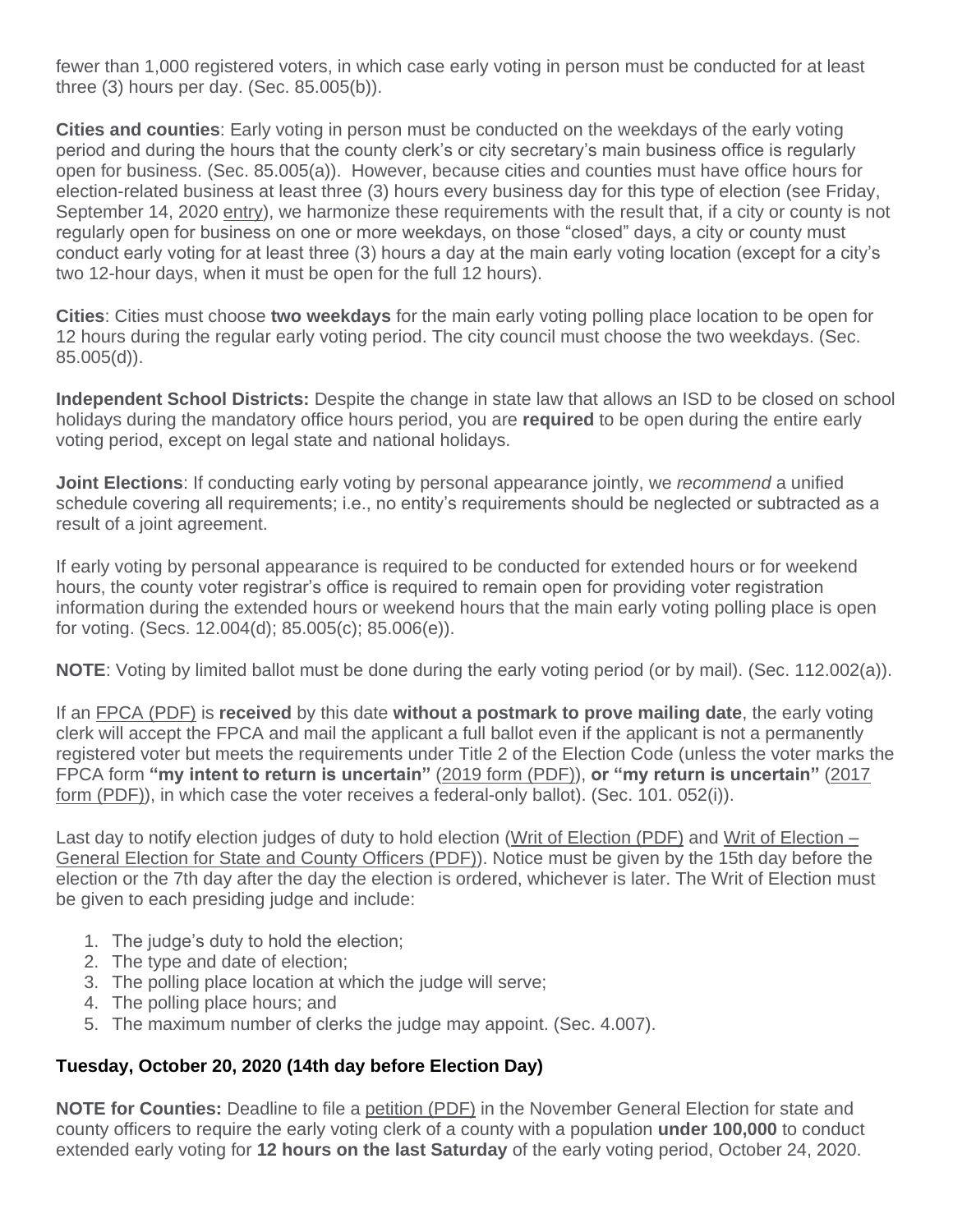(Secs. 85.006(e); 85.007). [Notice of weekend voting](http://www.sos.texas.gov/elections/forms/pol-sub/5-48f.pdf) must be posted beginning no later than Wednesday, October 21, 2020 and continuing through Friday, October 23, 2020. (Sec. 85.007(c)).

Deadline to file a [petition \(PDF\)](http://www.sos.texas.gov/elections/forms/pol-sub/5-50f.pdf) in the November General Election for state and county officers to require the early voting clerk of a county with a population **under 100,000** to conduct extended early voting at the **main early voting polling place** for 12 hours on each **weekday** of the last week of the early voting period (Monday, October 26, 2020 through Friday, October 30, 2020). [Notice of extended hours](http://www.sos.texas.gov/elections/forms/pol-sub/5-51f.pdf)  [\(PDF\)](http://www.sos.texas.gov/elections/forms/pol-sub/5-51f.pdf) must be posted beginning no later than Wednesday, October 21, 2020 and continuing through Friday, October 30, 2020. (Secs. 85.005(c); 85.067).

**NOTE for Cities:** Deadline to file a [petition \(PDF\)](http://www.sos.texas.gov/elections/forms/pol-sub/5-45f.pdf) to require the early voting clerk of a city to conduct extended early early voting on the last Saturday of the early voting period, October 24, 2020 (Sec. 85.006(d)). [Notice of weekend voting](http://www.sos.texas.gov/elections/forms/pol-sub/5-48f.pdf) must be posted beginning no later than Wednesday, October 21, 2020 and continuing through Friday, October 23, 2020. (Sec. 85.007(c)).

#### **Wednesday, October 21, 2020 (13th day before Election Day; 72 hours preceding first hour Saturday early voting will be conducted**

**NOTE for Counties** : Deadline to file a [petition \(PDF\)](http://www.sos.texas.gov/elections/forms/pol-sub/5-45f.pdf) in the November General Election for state and county officers to require the early voting clerk of a county with a population **under 100,000** to conduct extended early voting for **5 hours on Sunday**, October 25, 2020. (Sec. 85.006(e)). [Notice of weekend](http://www.sos.texas.gov/elections/forms/pol-sub/5-48f.pdf)  [voting \(PDF\)](http://www.sos.texas.gov/elections/forms/pol-sub/5-48f.pdf) must be posted beginning no later than Thursday, October 22, 2020 and continuing through Saturday, October 24, 2020. (Sec. 85.007(c)).

**NOTE for Cities:** Deadline to file a [petition \(PDF\)](http://www.sos.texas.gov/elections/forms/pol-sub/5-45f.pdf) to require the early voting clerk of a city to conduct extended early early voting on the last Sunday of the early voting period, October 25, 2020 (Sec. 85.006(d)). [Notice of weekend voting \(PDF\)](http://www.sos.texas.gov/elections/forms/pol-sub/5-48f.pdf) must be posted beginning no later than Thursday, October 22, 2020 and continuing through Saturday, October 24, 2020. (Sec. 85.007(c)).

**Counties and Cities Only**: Last day to post notice on bulletin board for posting notice of meetings for the commissioners court and city council if early voting will be conducted on Saturday,October 24, 2020. (Sec. 85.007). Notice must be posted at least 72 hours before early voting begins on a Saturday or Sunday. If the County Clerk or City Secretary on her own motion by written order orders early voting on Saturday or Sunday OR if the County Clerk or City Secretary orders Saturday or Sunday voting after being petitioned to do so by at least 15 registered voters, such voting need not be included in the regular order or notice of the election. (Secs. 85.006(b), (d) and 85.007(b), (c)).

**Note for all Political Subdivisions, except Counties and Cities:** Voting on ANY Saturday or Sunday ordered by the **governing body** on its own motion (i.e., not petitioned for by 15 registered voters) **must** be included in the order and notice of election. (Secs. 85.006; 85.007(a)).

**NOTE:** Section 85.007 requires that the election notice, which includes the days and hours of early voting be posted on the political subdivision's website, if the political subdivision maintains a website.

#### **Thursday, October 22, 2020 (12th day before Election Day; day before the last day to apply for a ballot by mail)**

First day that counties with a population of 100,000 or more, or entities that are having joint elections with such a county, may convene their early voting ballot board and deliver by mail ballots to begin processing and qualifying mail ballots; however, the mail ballots may not be counted until (i) the polls open on Election Day, or (ii) in an election conducted by an authority of a county with a population of 100,000 or more or entities that are having joint elections with such a county, the end of the period for early voting in person. (Secs. 87.0222; 87.0241). The early voting clerk shall continuously post notice for 24 hours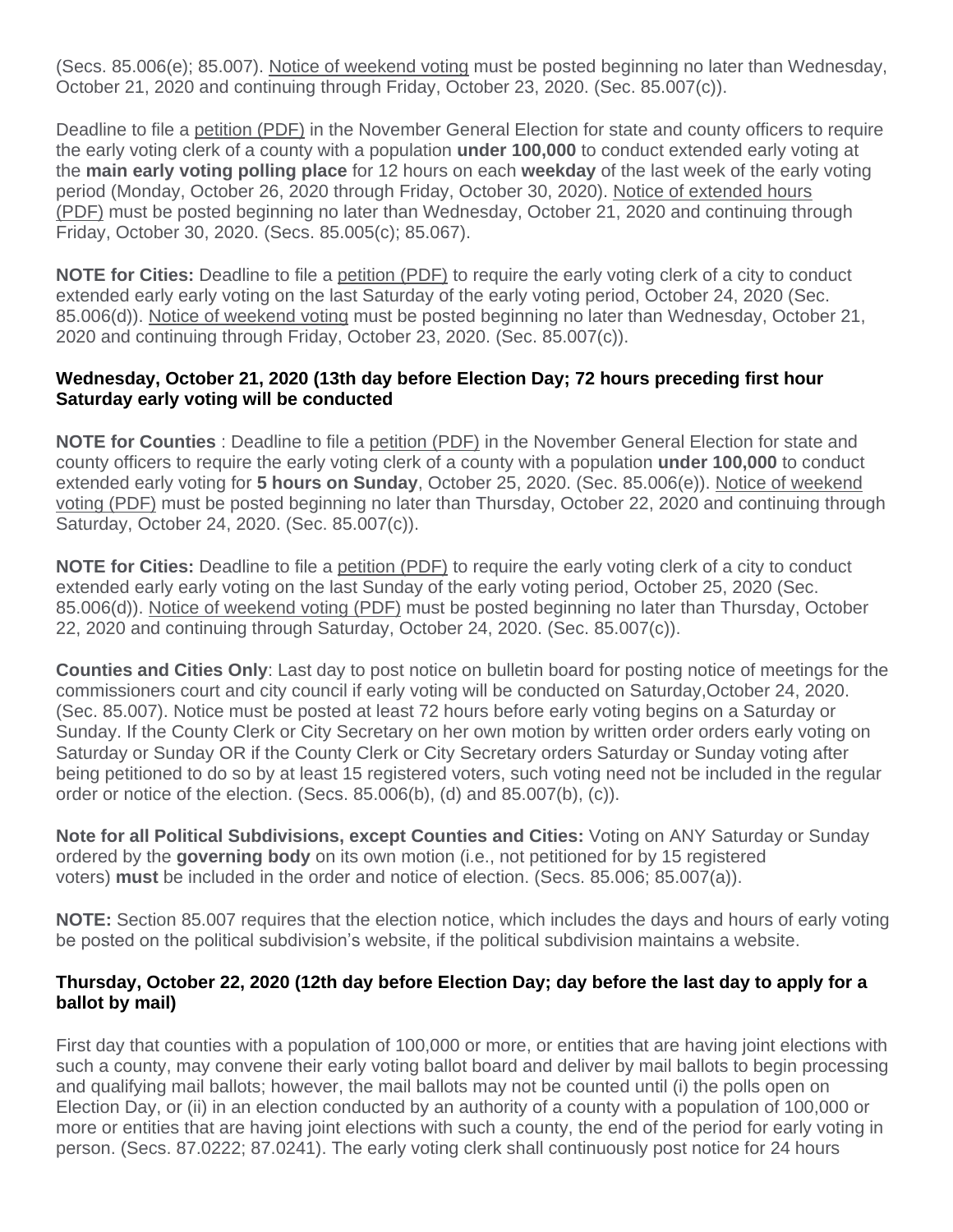preceding each delivery of voting materials that is to be made before the time for opening the polls on Election Day. (Sec. 87.0222). **NOTE: Results may not be released until the polls close on Election Day.** *See* [Notice of Delivery of Early Voting Balloting Materials \(PDF\)](http://www.sos.texas.gov/elections/forms/pol-sub/6-7f.pdf) ,**Notice of Delivery of Ballots Voted by Mail.**

**NOTE:** The county clerk/elections administrator must ensure that photocopies or electronic recordings of annual applications for ballot by mail have been delivered to the early voting clerk of every political subdivision holding an election before the ballots by mail are delivered to the early voting ballot board.

**Counties and Cities Only:** Last day to post notice on bulletin board for posting notice of meetings of the commissioners court or city council, if early voting will be conducted on Sunday, October 25, 2020. (Sec. 85.007). Notice must be posted at least 72 hours before early voting begins on a Saturday or Sunday. *See* [entry](https://www.sos.state.tx.us/elections/laws/advisory2020-17.shtml#October21) at Wednesday, October 21, 2020.

A voter who becomes sick or disabled on or after this date may vote a late ballot if the sickness or disability prevents the voter from appearing at the polling place without the likelihood of needing personal assistance or of injuring his or her health. (Sec. 102.001). *See* [Application for Emergency Early Voting](https://www.sos.texas.gov/elections/forms/pol-sub/5-25f.pdf)  [Ballot Due to Sickness or Physical Disability \(PDF\).](https://www.sos.texas.gov/elections/forms/pol-sub/5-25f.pdf) An application may be submitted after the last day of the period for early voting by personal apeprance and before 5:00 p.m. on Election Day. (Sec. 102.003).

First day that counties with a population of 100,000 or more may convene their early voting ballot board and deliver by mail ballots to begin processing and qualifying mail ballots; however, the mail ballots may not be counted until (i) the polls open on Election Day, or (ii) in an election conducted by an authority of a county with a population of 100,000 or more or conducted jointly with such a county, the end of the period for early voting in person. (Secs. 87.0222, 87.0241). The early voting clerk shall continuously post notice for 24 hours preceding each delivery of voting materials that is to be made before the time for opening the polls on Election Day. (Sec. 87.0222).

## **Friday, October 23, 2020 (11th day before Election Day)**

Last day to receive an [FPCA \(PDF\)](https://www.fvap.gov/uploads/FVAP/Forms/fpca.pdf) from a voter. If the voter is **not** registered in the county (and / or marked intent to return "not certain"), **the voter is still eligible for a ballot containing federal offices only.** In a local (non-federal) election, this means there is no ballot to send the voter. (Secs. 101.052(b), (f); 114.004(c)).

Last day for early voting clerk to receive applications for a ballot to be voted by mail. (Sec. 84.007(c). All applications to vote by mail must be received by the early voting clerk before the close of regular business or 12 noon, **whichever** is later. Applications to vote by mail must be submitted by mail, common or contract carrier, fax (if a fax machine is available in the office of the early voting clerk) or e-mail. The early voting clerk's designated email address must be posted on the Secretary of State's website. If a voter submits an application for ballot by mail via fax or e-mail, the early voting clerk must receive an original or a copy with a wet signature via mail within 4 business days of the submission of the fax or e-mail (Sec. 84.007(c)).

**NOTE:** Sec. 84.007(b-1) provides that if an ABBM is faxed or emailed or if an FPCA is faxed, then the applicant must submit the ORIGINAL application BY MAIL to the early voting clerk so that the early voting clerk **receives the original no later than the 4th business day after receiving the emailed or faxed ABBM or faxed FPCA.** If the early voting clerk does not receive the original ABBM or FPCA by that deadline, then the emailed or faxed ABBM or faxed FPCA will be considered incomplete, and the early voting clerk may NOT send the applicant a ballot. The requirement to mail the original application does not apply to an **emailed** FPCA. For additional information on this new law, please *see* [Note 16,](https://www.sos.state.tx.us/elections/laws/advisory2020-17.shtml#Note16) above.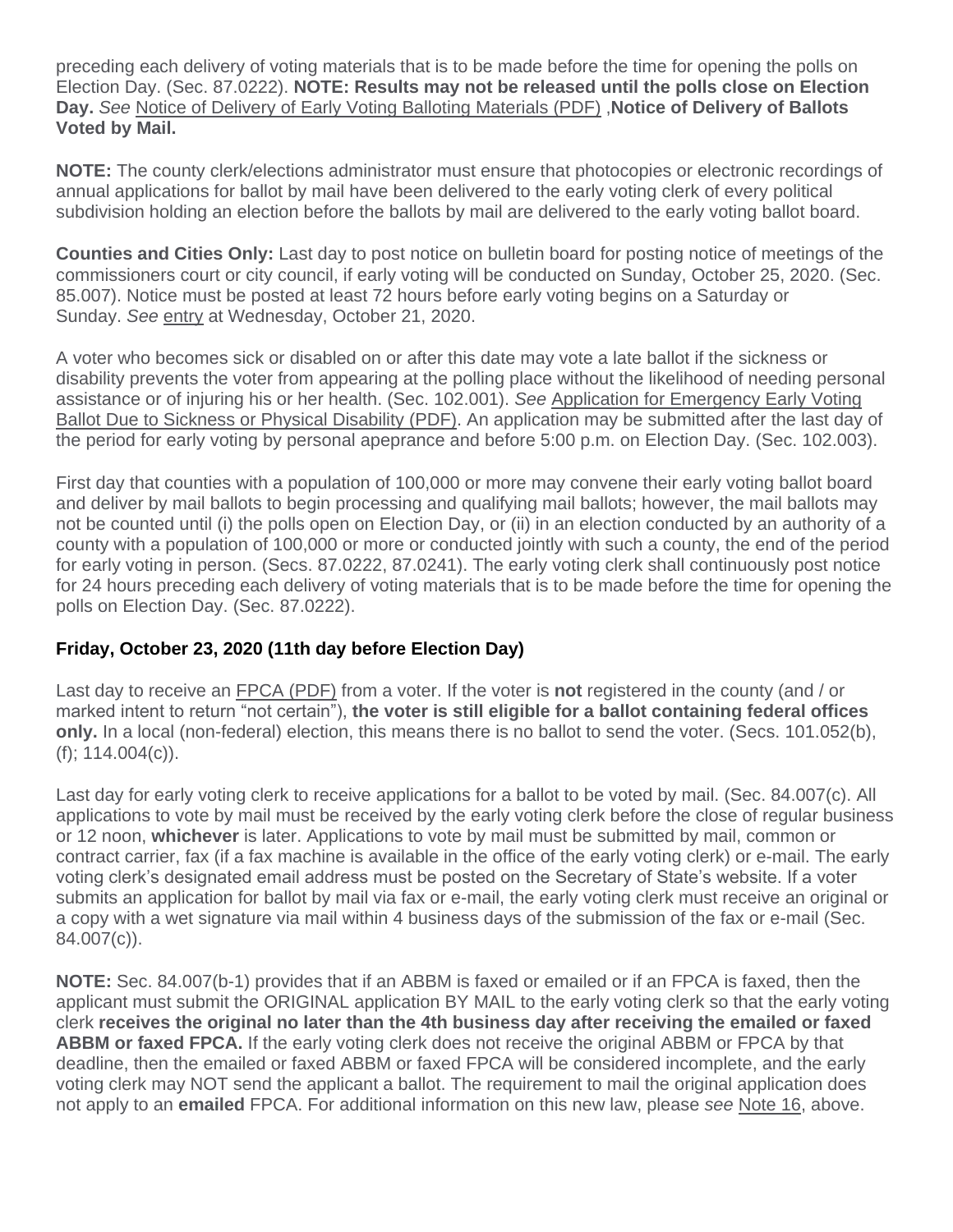Last day for county clerk/elections administrator to deliver final list of voters that have submitted an annual application for ballot by mail to political subdivisions located within the county holding an election on November 3, 2020, for which the county clerk/elections administrator is not the early voting clerk via a joint election agreement or contract for election services.

## **Saturday, October 24, 2020 (10th day before Election Day; last Saturday of early voting period)**

**Counties:** In counties with populations of 100,000 or more, early voting must be conducted in the November General Election for state and county officers for at least 12 hours on the last Saturday of the early voting period. (Sec. 85.006(e)). For counties under 100,000, voting on Saturday is only required if a proper [petition \(PDF\)](http://www.sos.texas.gov/elections/forms/pol-sub/5-45f.pdf) was received in a timely manner. *See* [entry](https://www.sos.state.tx.us/elections/laws/advisory2020-17.shtml#October20) under Tuesday, October 20, 2020.

**Cities:** If a proper [petition \(PDF\)](http://www.sos.texas.gov/elections/forms/pol-sub/5-45f.pdf) was received in a timely manner, early voting must be conducted on the last Saturday of the early voting period. *See* [entry](https://www.sos.state.tx.us/elections/laws/advisory2020-17.shtml#October20) under Tuesday, October 20, 2020.

Last day of period during which notice of the November General Election for state and county officers and other elections ordered by a county or a city or school district must be published in a newspaper of general circulation. (Sec. 4.003(a)(1)).

**NOTE:** The election notice shall be posted on the political subdivision's website, if the political subdivision maintains a website.

Last day of period during which notice of election must be published if method of giving notice is **not** specified by a law outside the Election Code and **publication** is the selected method of giving notice. (Sec. 4.003(a)(1)). The notice of election ordered by an authority of a city or school district must be given by publication in a newspaper, in addition to any other method specified. (Secs. 4.003(c) and (d)).

**NOTE:** The election notice shall be posted on the political subdivision's website, if the political subdivision maintains a website.

Last day to mail a copy of the notice of election to each registered voter of the territory that is covered by the election and is in the jurisdiction of the authority responsible for giving the notice **if method of giving notice is not specified by a law outside the Texas Election Code** and this method of giving notice is selected.

## **Sunday, October 25, 2020 (9th day before Election Day; last Sunday of early voting period)**

**Counties with a Population of 100,000 or More**: In counties with populations of 100,000 or more, early voting must be conducted in the November General Election for state and county officers for at least 5 hours on last Sunday of the early voting period. (Sec. 85.006(e)). For counties under 100,000, voting on Sunday is only required if a proper [petition \(PDF\)](http://www.sos.texas.gov/elections/forms/pol-sub/5-45f.pdf) was received in a timely manner. *See* [entry](https://www.sos.state.tx.us/elections/laws/advisory2020-17.shtml#October21) under Wednesday, October 21, 2020.

**Cities:** If a proper [petition \(PDF\)](http://www.sos.texas.gov/elections/forms/pol-sub/5-45f.pdf) was received in a timely manner, early voting must be conducted on last Sunday of the early voting period. *See* [entry](https://www.sos.state.tx.us/elections/laws/advisory2020-17.shtml#October21) under Wednesday, October 21, 2020.

## **Monday, October 26 – Friday, October 30, 2020 (last week of early voting by personal appearance)**

In counties with a population of 100,000 or more, the early voting clerk must keep the main early voting polling place open for 12 hours each day between October 26 and October 30, 2020. Early voting must be conducted at permanent branch locations for 12 hours each day. (Secs. 85.005(c) & 85.067).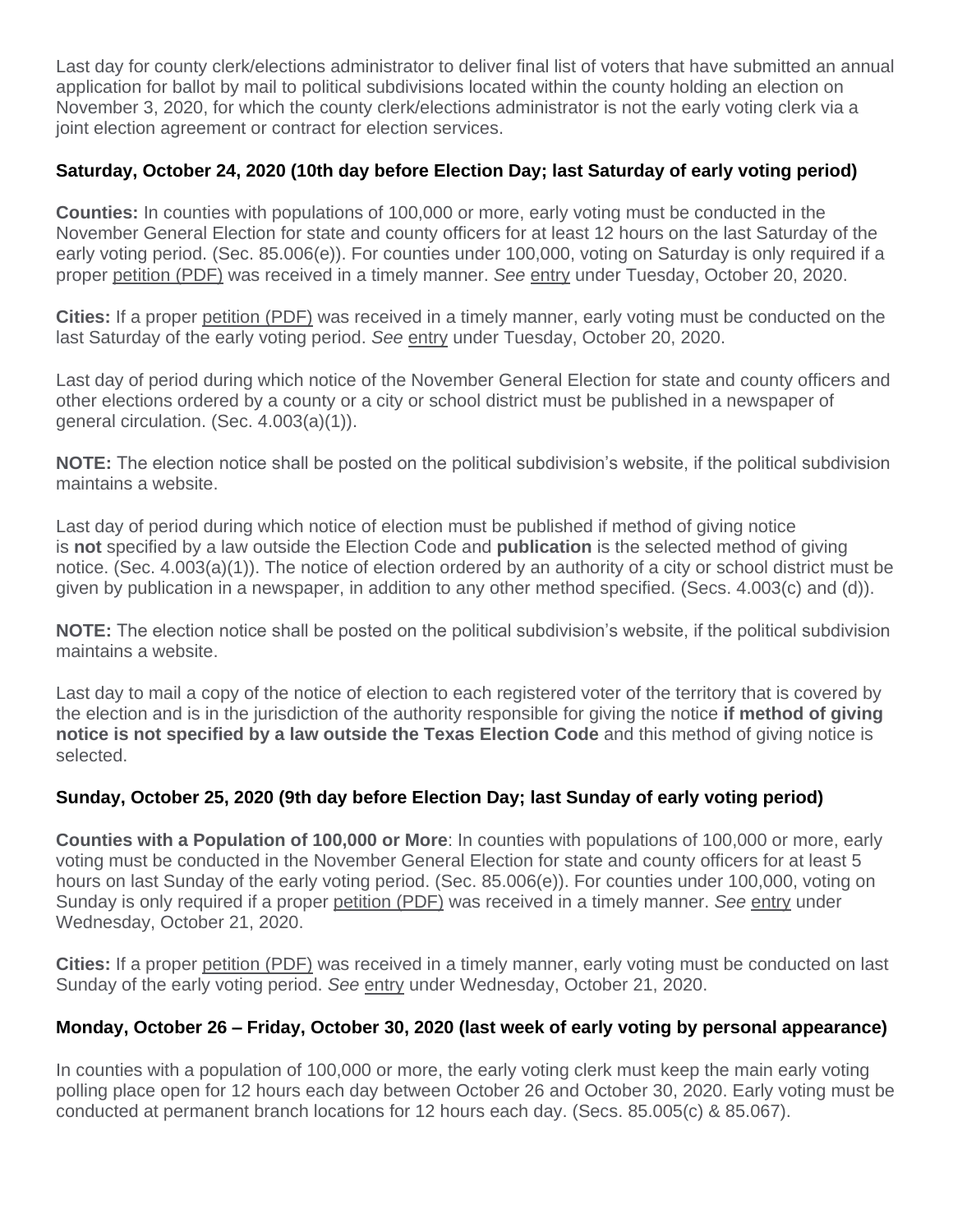In counties with a population of less than 100,000, the early voting clerk must keep the main early voting polling place open for 12 hours each day for the primary election if 15 or more registered voters petition the county for the extended 12-hour schedule. (Secs. 85.005(c) & 85.067).

## **Wednesday, October 28, 2020 (6th day and 4th business day before Election Day)**

**5:00 p.m.** — Deadline to submit a [Request for Election Inspectors \(PDF\)](http://www.sos.texas.gov/elections/forms/pol-sub/4-19f.pdf) for Election Day, Tuesday, November 3, 2020 to the Secretary of State. (Sec. 34.001).

## **Thursday, October 29, 2020 (5th day before Election Day; day before the last day to vote early in person)**

A voter is eligible to vote a late ballot if they will be out of their county of residence on Election Day due to a death in the immediate family (related within 2nd degree of consanguinity or affinity) that occurs on or after this day. The voter may submit the [Application for Emergency Early Ballot Due to Death in Family](http://www.sos.texas.gov/elections/forms/pol-sub/5-24f.pdf)  [\(PDF\)](http://www.sos.texas.gov/elections/forms/pol-sub/5-24f.pdf) starting Saturday, October 31, 2020 (the day after early voting in person ends). (Secs. 103.001; 103.003(b)). An application may be submitted after the last day of the period for early voting by personal appearance before the close of business on the day before Election Day. (Sec. 103.003).

Deadline for the early voting clerk to receive, by mail, the original or a copy with a wet signature of an ABBM that was faxed or emailed or of an FPCA that was faxed on the deadline to apply for a ballot by mail, Friday, October 30, 2020.

**NOTE:** Sec. 84.007(b-1) provides that a voter who faxed or emailed their ABBM or faxed their FPCA must mail the original to the early voting clerk so that the early voting clerk **receives the original no later than the 4th business day after receiving the emailed or faxed ABBM or faxed FPCA**. For more information, *see* [Note 16.](https://www.sos.state.tx.us/elections/laws/advisory2020-17.shtml#Note16)

## **Friday, October 30, 2020 (4th day before Election Day)**

## **Last day to vote early by personal appearance. (Sec. 85.001(a)).**

Early voting clerk must post [Notice of Delivery of Ballots Voted by Mail \(PDF\)](http://www.sos.texas.gov/elections/forms/pol-sub/6-6f.pdf) to the early voting ballot board if materials are to be delivered to the board on Saturday, October 31, 2020. Notice must be posted continuously for 24 hours preceding each delivery to the board. (Secs. 87.0221; 87.0222; 87.023; 87.024; 87.0241).

**NOTE:** The Notice of Delivery of Early Voting Balloting Materials serves as notice of the convening of the early voting ballot board. Your entity should also post notice every time the early voting ballot board reconvenes.

Last day to publish [notice \(PDF\)](http://www.sos.texas.gov/elections/forms/pol-sub/6-1f.pdf) of public test of automatic tabulating equipment, if test will be held on Sunday, November 1, 2020, and if the first test was not previously already completed. The public notice of the test of automatic tabulating equipment must be published at least 48 hours before the test begins. (Sec. 127.096).

## **Saturday, October 31, 2020 (3rd day before Election Day)**

First day that counties with a population of 100,000 or more (or local subdivisions conducting a joint election with such a county) may convene their early voting ballot board and begin **counting** ballots; **however, the results may not be announced until after the polls close on Election Day**. (Secs. 87.0222; 87.0241).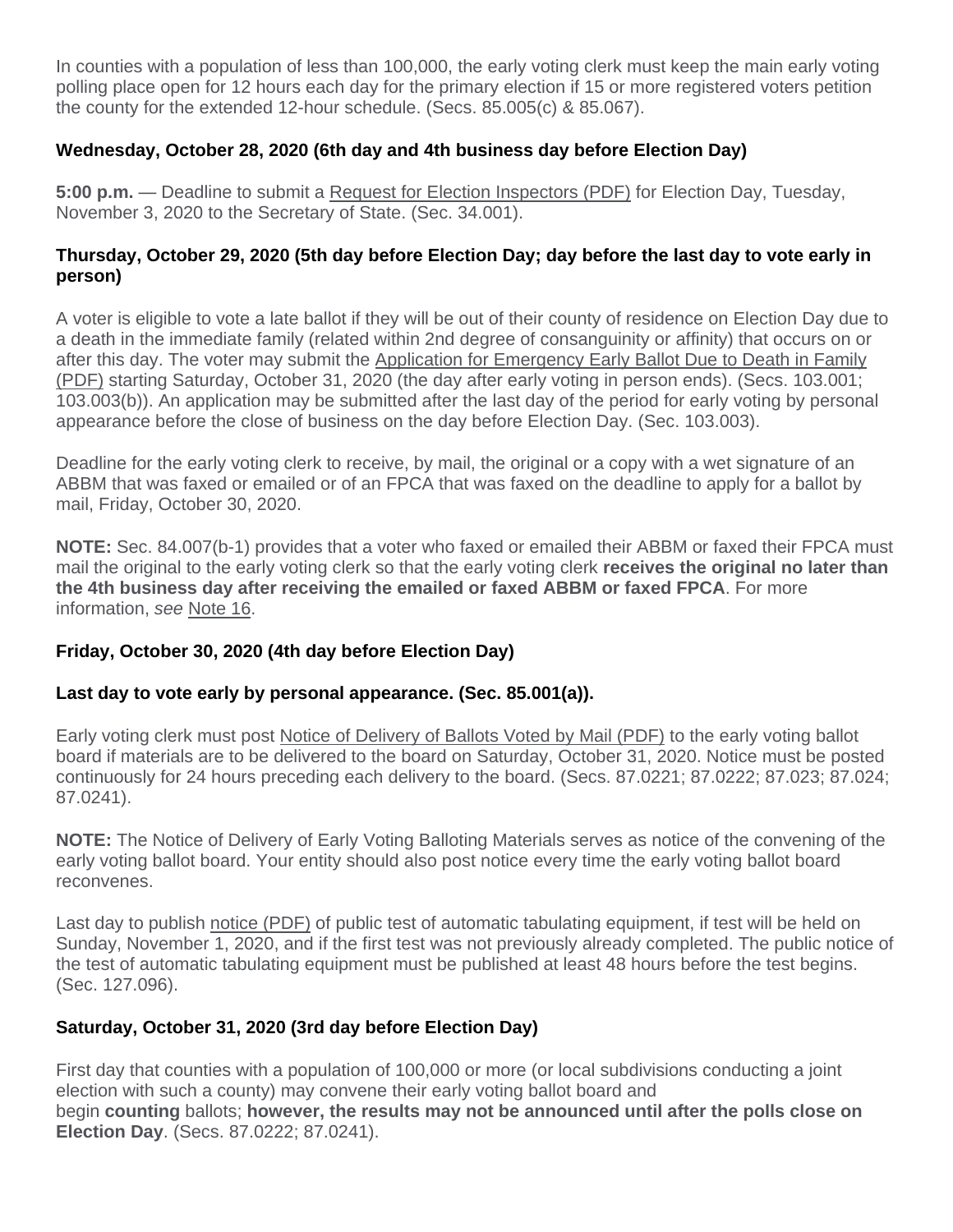**NOTE:** If a county with a population of 100,000 or more (or a local subdivision conducting a joint election with such a county) is convening their early voting ballot board early to begin **counting** ballots, and will be using automatic tabulating equipment, the test will need to be completed at least 48 hours before the equipment is used to count ballots. (Secs. 87.0222; 87.0241; 127.096).

First day that all other counties and political subdivisions may convene their early voting ballot board for **processing** and **qualifying** mail ballots, but cannot begin counting the ballots until the polls open on Election Day. The early voting clerk shall continuously post notice for 24 hours preceding each delivery of voting materials that is to be made before the time for opening the polls on election day. (Secs. 87.0221; 87.023; 87.024; 87.0241). *See* [Notice of Delivery of Ballots Voted by Mail \(PDF\).](http://www.sos.texas.gov/elections/forms/pol-sub/6-6f.pdf)

**NOTE:** The county clerk/elections administrator must ensure that photocopies or electronic recordings of annual applications for ballot by mail have been delivered to the early voting clerk of every political subdivision holding an election before the ballots by mail are delivered to the early voting ballot board.

First day to submit an [application \(PDF\)](http://www.sos.texas.gov/elections/forms/pol-sub/5-24f.pdf) for and vote a late ballot because of a death in the immediate family that occurred on or after Thursday, October 29, 2020, and will require absence from the county on Election Day, November 3, 2020. (Secs. 103.001; 103.003(b)). An application may be submitted after the last day of the period for early voting by personal appearance before the close of business on the day before Election Day. (Sec. 103.003).

First day to submit an [application \(PDF\)](http://www.sos.state.tx.us/elections/forms/pol-sub/5-25f.pdf) for and vote a late ballot because of sickness or disability that arose on or after Thursday, October 29, 2020. (Secs. 102.001; 102.003). An application may be submitted after the last day of the period for early voting by personal appearance and before 5:00 p.m. on Election Day. (Sec. 102.003).

## **November**

## **Sunday, November 1, 2020 (2 days before Election Day)**

Last day to conduct public test of automatic tabulation equipment. Per Section 127.093, the test shall be conducted at least 48 hours before the automatic tabulating equipment is used to count ballots voted in an election and was not previously tested. We highly **recommend** that this test is done on an earlier date to allow time for corrections to programming, if necessary. (See [Note 14,](https://www.sos.state.tx.us/elections/laws/advisory2020-17.shtml#Note14) above).

## **Monday, November 2, 2020 (1 day before Election Day)**

Last day to submit an [Application for Emergency Early Ballot Due to Death in Family \(PDF\).](http://www.sos.texas.gov/elections/forms/pol-sub/5-24f.pdf) The application must be submitted by the close of business on this day. (Sec. 103.003(b)).

Last day for early voting clerk to mark the precinct list of registered voters with a notation beside each name of voter who voted early, and deliver list to election judges. The early voting clerk must also deliver the precinct early voting list. (Sec. 87.122). This may be delivered electronically if your county is using an e-poll book.

**Delivery of Provisional Ballots and Forms**: If the voter registrar wants to take possession of the provisional ballots and forms on election night, the voter registrar must inform the custodian of the election records and post a [Notice of Election Night Transfer \(PDF\)](http://www.sos.texas.gov/elections/forms/pol-sub/8-19af.pdf) no later than Monday, November 2, 2020, 24 hours before Election Day. (1 Tex. Admin. Code. Secs. 81.174(d)(3)). However, under this type of delivery, the county voter registrar **must** go to the custodian of election records office and pick up the provisional ballots and forms.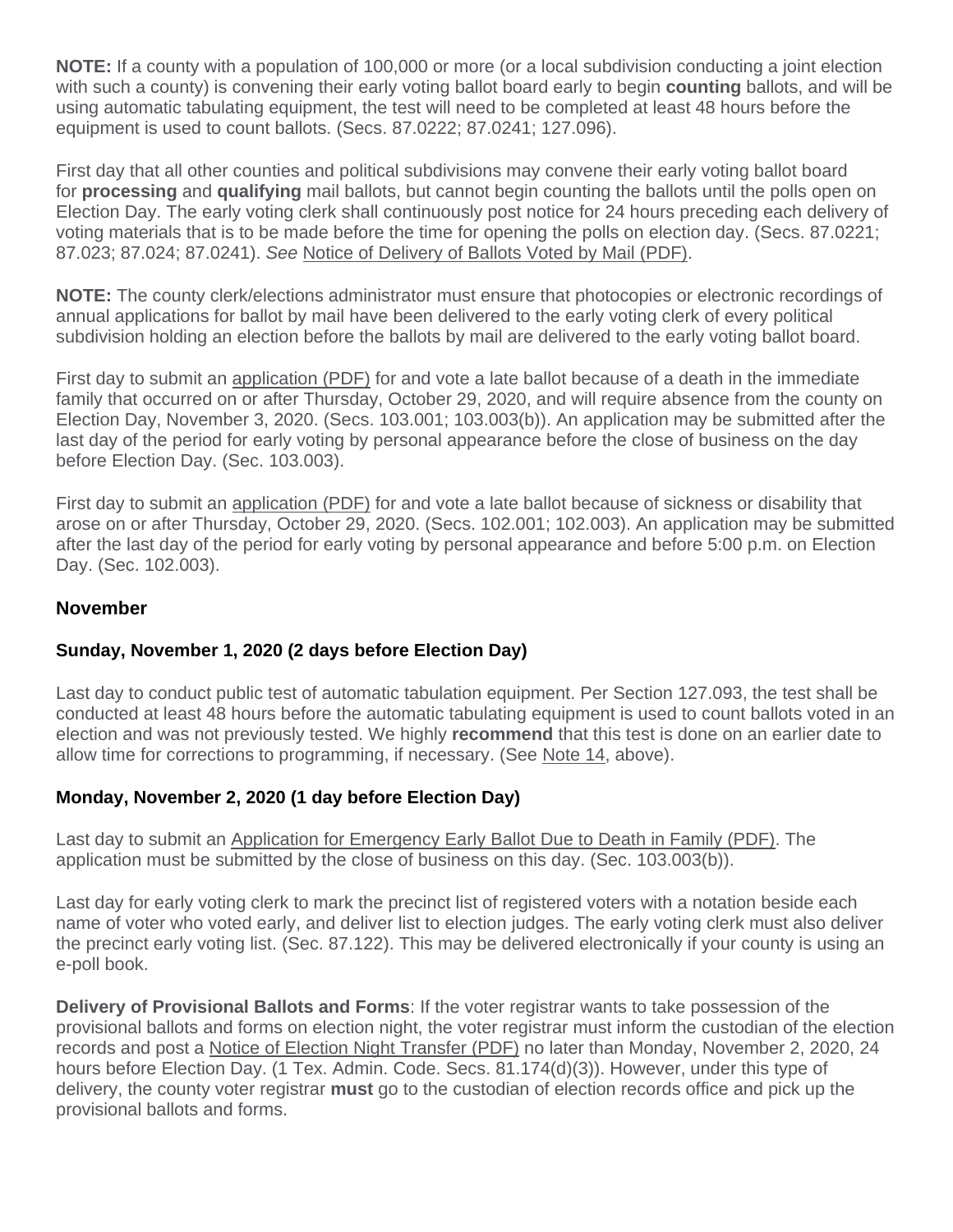**NOTE:** The general custodian of election records (or the early voting clerk, if applicable) must also post a [Notice of Delivery of Provisional Ballots](http://www.sos.texas.gov/elections/forms/pol-sub/8-19af.pdf) at least 24 hours before delivery will occur. (1 T.A.C. 81.174(b)(1)).

## **Tuesday, November 3, 2020 - (Election Day)**

| p.m.      | 7:00 a.m. - 7:00 Polls open. (Sec.41.031).                                                                                                                                                                                                                                                                                                                                                                                                                                                                                                                                                      |  |  |  |  |  |
|-----------|-------------------------------------------------------------------------------------------------------------------------------------------------------------------------------------------------------------------------------------------------------------------------------------------------------------------------------------------------------------------------------------------------------------------------------------------------------------------------------------------------------------------------------------------------------------------------------------------------|--|--|--|--|--|
|           | Voter registrar's office is open. (Sec. 12.004(c)).                                                                                                                                                                                                                                                                                                                                                                                                                                                                                                                                             |  |  |  |  |  |
|           | Early voting clerk's office is open for early voting activities. (Sec.<br>83.011). A voter may deliver a marked ballot by mail to the early<br>voting clerk's office while the polls are open on Election Day. The<br>voter must comply with applicable identification procedures. The<br>identification procedure is the same as that used for personal<br>appearance voting under SB 5 (85th Regular Session, 2017).<br>(Sec.86.006).                                                                                                                                                         |  |  |  |  |  |
|           | Sick and disabled persons may vote at the main early voting polling<br>place if electronic voting systems are used at regular polling<br>place(s) on Election Day and the voter has a sickness or condition<br>that prevents the voter from voting in the regular manner without<br>personal assistance or likelihood of injury. (Secs. 104.001; 104.003).<br>However, if the early voting ballots by mail are processed at a location<br>other than the main early voting polling place, the early voting clerk<br>may require the voting to be conducted at that location. (Sec.<br>104.003). |  |  |  |  |  |
| 5:00 p.m. | Deadline for receiving Application for Emergency Early Voting Ballot<br>Due to Sickness or Physical Disability (PDF) for late ballots to be<br>voted by persons who became sick or disabled on or after Thursday,<br>October 22, 2020. (Sec. 102.003(b)).                                                                                                                                                                                                                                                                                                                                       |  |  |  |  |  |
| 7:00 p.m. | Regular deadline for receiving early voting ballots by mail. BUT<br>see entry for Wednesday, November 4, 2020 on "late domestic<br>ballots" and <b>entries</b> for Monday, November 9, 2020 on other "late"<br>ballots.                                                                                                                                                                                                                                                                                                                                                                         |  |  |  |  |  |
|           | Deadline for receiving early voting ballots by mail and late ballots<br>cast by voters who became sick or disabled on or after Thursday,<br>October 22, 2020. (Secs. 86.007(a); 102.006(c)).                                                                                                                                                                                                                                                                                                                                                                                                    |  |  |  |  |  |

**NOTE: Receipt of Mail Ballots**: All early voting ballots sent by mail from inside the United States that are received by 7:00 p.m. on Election Day, November 3, 2020, **must be counted on election night**. If the carrier envelope does not bear a cancellation mark or a receipt mark, the ballot must arrive **before** the time the polls are required to close **on Election Day**. (Sec. 86.007(a)(1). If the early voting clerk cannot determine whether a ballot arrived before that deadline, the ballot is considered to have arrived at the time the place at which the carrier envelopes are deposited was last inspected for removal of returned ballots. (Sec. 86.007(b)). The early voting clerk **must** check the mailbox for early voting mail ballots at least once after the time for regular mail delivery. (Sec. 86.007(b)).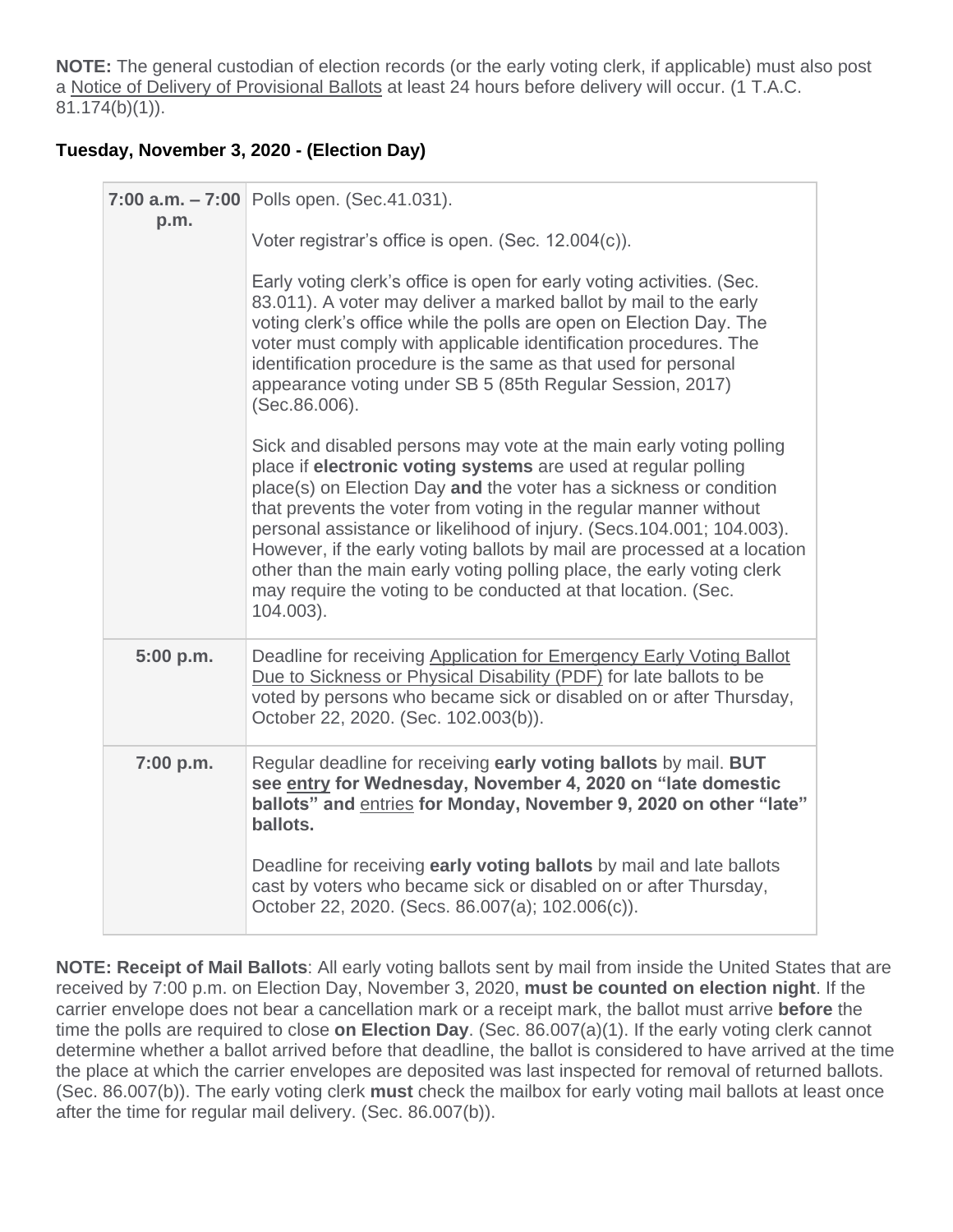**NOTE: An early voting mail ballot that is not received by 7:00 p.m. on Election Day may not be counted unless the ballot may be counted late, per HB 1151 (85th Legislature, RS, 2017), which applies to ballots mailed from outside the United States (Sec. 86.007(d)), late domestic ballots (Sec. 86.007(a)(2)), and ballots from members of the armed forces and merchant marine of the United States, their spouses and dependents (Sec. 101.057).** *See* [entry](https://www.sos.state.tx.us/elections/laws/advisory2020-17.shtml#Novembe4) **for Wednesday, November 4, 2020 on "late domestic ballots" and** [entries](https://www.sos.state.tx.us/elections/laws/advisory2020-17.shtml#November9) **for Monday, November 9, 2020 on other "late" ballots.** *See* Tex. Sec'y of State Election Advisory No. 2018-02.

**NOTE: Delivery of Early Voting by Personal Appearance and Mail Ballots:** The early voting clerk delivers the voted ballots, the key to the double-locked ballot box, etc., to the early voting ballot board at the time or times specified by the presiding judge of the early voting ballot board, during the hours the polls are open or as soon after the polls close as practicable. (Secs. 87.021; 87.022). The custodian of the key to the second lock of the double-locked early voting ballot box delivers his or her key to the presiding judge of the early voting ballot board on request of the presiding judge. (Secs. 85.032(d); 87.025). **The custodian is the sheriff for county elections, elections ordered by the governor, and a primary election** (or the county judge in a year when the office of sheriff is on the ballot). The custodian is the chief of police or city marshal for city elections, and the constable of the justice precinct in which the political subdivision's main office is located (or the sheriff, if there is no constable), for other political subdivision elections. (Sec. 66.060). If ballots are to be delivered before Election Day, the early voting clerk must post notice at least 24 hours before each delivery at the main early voting polling place.

**NOTE: Delivery of Early Voting Ballots to Early Voting Ballot Board Before Election Day**: Early voting ballots may be delivered to the early voting ballot board at any time after early voting by personal appearance ends. Mail ballots may be qualified and processed (signatures verified, carrier envelopes opened, and the secrecy envelope containing the ballot placed in a secure location), but they may not be counted until Election Day. (Secs. 87.0221; 87.0222; 87.023; 87.024; 87.0241). If ballots are to be delivered before Election Day, the early voting clerk must post notice at least 24 hours before each delivery at the main early voting polling place.

**Exception:** Counties with a population of 100,000, or more or entities that are having joint elections with counties with a population of 100,000 or more, may process the mail ballots (i.e., qualify, and accept or reject, but not count) as early as the 8th day before the end of the early voting period; in such an election, votes may be counted no earlier than the end of the period for early voting by personal appearance; the results may not be released until the polls close on Election Day. (Secs. 87.0221; 87.0222; 87.023; 87.024; 87.0241(b); 87.042). If ballots are to be delivered before Election Day, that is after the end of the early-voting-in-person period but before the polls open on Election Day, the early voting clerk must post notice at least 24 hours before each delivery at the main early voting polling place. (Secs. 87.0221(b); 87.023(b); 87.024(b)).

**NOTE: Testing of Tabulating Equipment:** The second test of automatic tabulating equipment used for counting ballots at a central counting station must be conducted immediately before the counting of ballots with equipment begins. The third test must be conducted immediately after the counting is completed. (Secs. 127.093, 127.097, 127.098).

**NOTE: Precinct Election Returns:** Precinct election returns are delivered to the appropriate authorities after completion. (Secs. 66.053(a); 127.065; 127.066; 127.067).

**Transfer of Provisional Ballots to Voter Registrar Election Night:** The county voter registrar may take possession of the ballot box(es) or transfer case(s) containing the provisional ballots (or provisional ballot affidavits when DRE systems are used) on election night (instead of on the next business day) by informing the custodian of election records and posting a notice of such election night transfer no later than 24 hours before Election Day. Under this type of delivery, the voter registrar must go to the office of the custodian and pick up the ballot box(es) or transfer case(s) and associated forms. (Sec. 65.052; 1 T.A.C.§§ 81.172 – 81.174 & 81.176).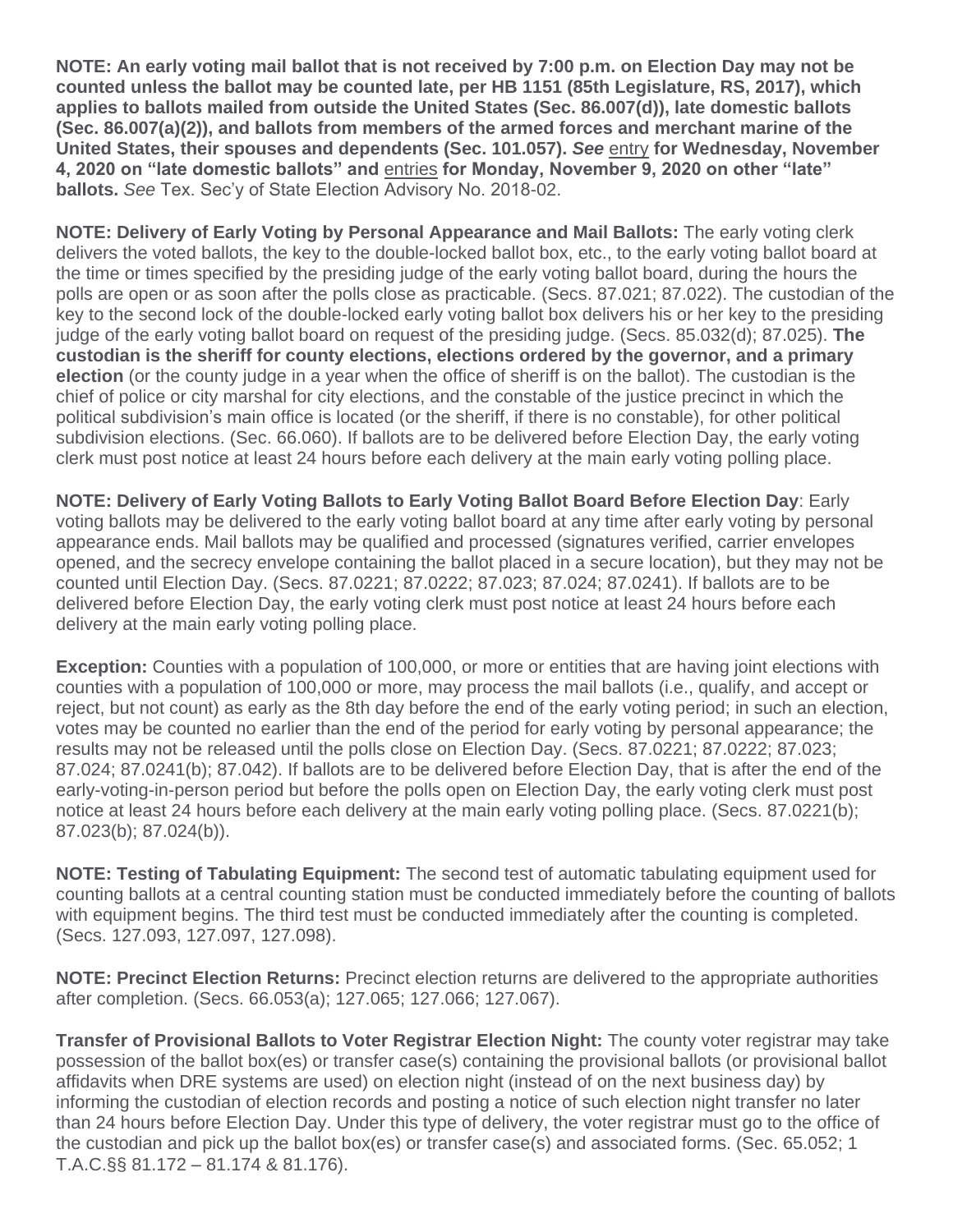Last day to post notice of governing authority's meeting to canvass returns of election if canvass is to take place on Friday, November 6, 2020 (3rd day after election). (Sec. 67.003(b)). This notice must be posted at least 72 hours before the scheduled time of the meeting. (Secs. 551.002; 551.041; 551.043, Texas Government Code).

## **Wednesday, November 4, 2020 (1st day and 1st business day after Election Day)**

**5:00 p.m. –** Deadline to receive "**late domestic ballots"** mailed **within** the United States from **nonmilitary voters and from any military voters** who submitted an **Application for Ballot by Mail** ("ABBM") (**not** a Federal Postcard Application – "FPCA"), if the carrier envelope was placed for delivery by mail or common or contract carrier **AND** bears a cancellation mark of a postal service or a receipt mark of a common or contract carrier or a courier indicating a time not later than **7:00 p.m**. (or the equivalent of 7:00pm early voting clerk timezone if the voter is in a different timezone) at the location of the election on Election Day, November 3, 2020**.** (Secs. 86.007; 101.057; 101.001). A late domestic ballot **cannot be counted** if it does **not** bear a cancellation mark or a receipt mark.

**NOTE:** Because of the deadline to receive "late domestic ballots" it is imperative that you **check your mail at 5:00pm**!

**NOTE:** Section 86.007 provides that a marked ballot voted by mail that a voter received due to submitting an ABBM may arrive at the address on the carrier envelope not later than 5:00 p.m. on the day **after** Election Day, if the carrier envelope was placed for delivery by mail or common or contract carrier from **within** the United States **and** bears a cancellation mark of a postal service or a receipt mark of a common or contract carrier or a courier from **not later than 7:00 p.m.** at the location of the election on Election Day.

**NOTE:** This deadline does **not** apply to ballots sent by non-military voters who are overseas but applied for a ballot using an ABBM; these voters have until the 5th day after Election Day to return their ballots (or the next business day if the 5th day falls on a weekend or legal state or federal holiday). This deadline also does **not** apply to ballots mailed (domestically or from overseas) by certain members of the military who applied for a ballot using an FPCA; those voters have until the 6th day after Election Day to return their ballots. *See* [entries](https://www.sos.state.tx.us/elections/laws/advisory2020-17.shtml#November9) for Monday, November 9, 2020.

Unless the county voter registrar has already taken possession of the provisional ballots prior to this date, the general custodian of election records must deliver the ballot box(es) or transfer case(s) containing the provisional ballots (or provisional ballot affidavits when DRE systems are used), along with the Summary of Provisional Ballots and the List of Provisional Voters for each precinct to the voter registrar by this day. The general custodian of election records makes this delivery to the voter registrar during the voter registrar office's regular business hours. (Secs. 65.052, 65.053; 1 T.A.C. §§ 81.172 – 81.174 & 81.176).

**Note for Political Subdivisions Located in More than One County:** A political subdivision will have to make delivery of the provisional ballots and forms to the county voter registrar in **each** county in which the political subdivision is located. (1 Tex. Admin. Code Secs. 81.172 – 81.174).

**NOTE:** If the county voter registrar wants to take possession of the provisional ballots and forms on election night (Tuesday, November 3, 2020), the county voter registrar must inform the custodian of the election records and post a notice of the transfer no later than 24 hours before Election Day. However, under this type of delivery, the county voter registrar **must** go to the custodian of election records office and pick up the provisional ballots and forms. Also, note that the county voter registrar may take possession of provisional ballots prior to election night if ballots are kept separate and may be provided without unlawful entry into ballot box. (1 Tex. Admin. Code Secs. 81.172 – 81.174).

## **Friday, November 6, 2020 (3rd day after Election Day)**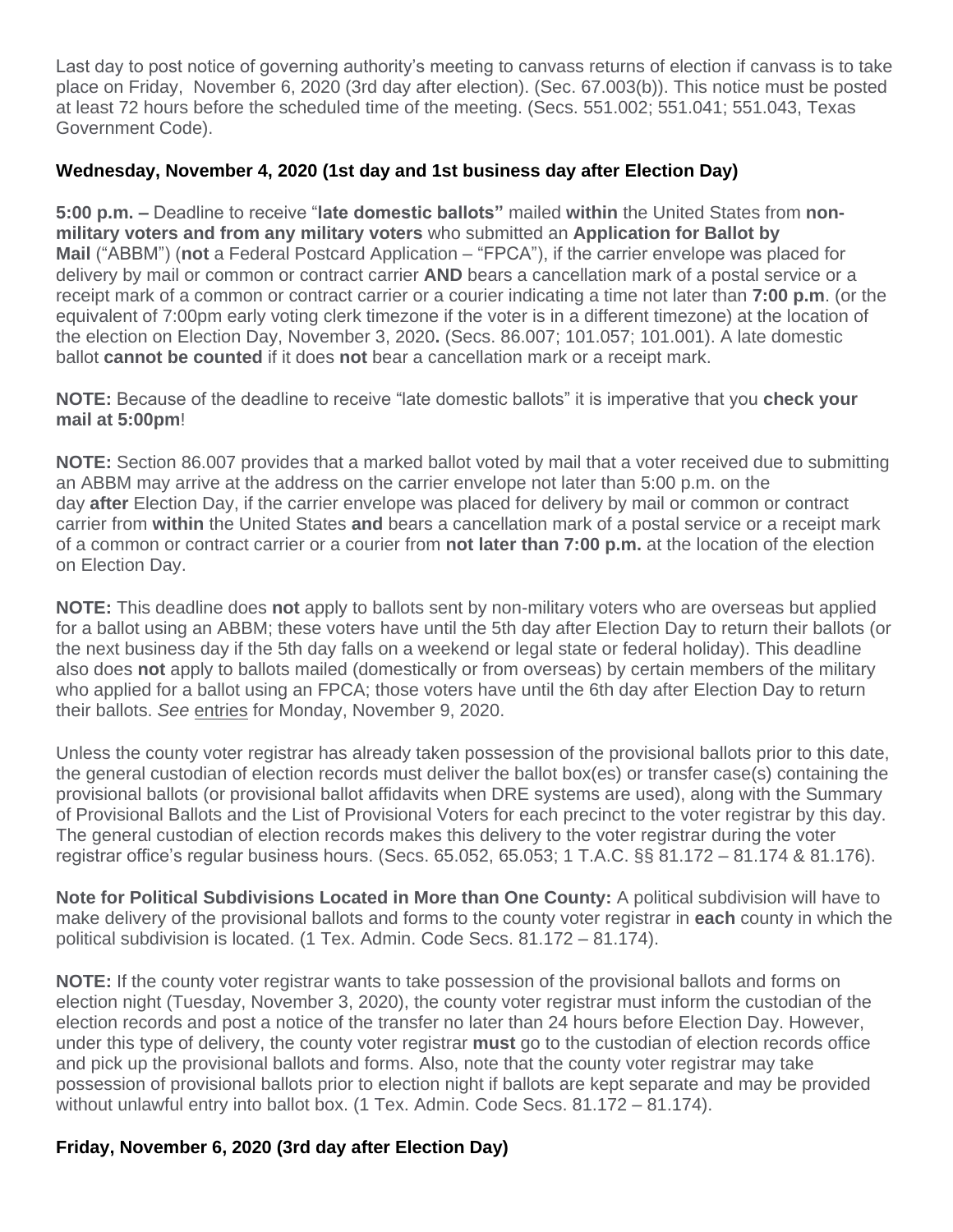Last day to begin the **partial manual count** for districts using electronic voting systems. This is the last day to **begin** manual recount of ballots in three precincts or one percent of precincts, whichever is greater. (Sec. 127.201(a), (g)). The count must be completed not later than the 21st day after Election Day. Results of manual count must be delivered to Secretary of State not later than the 3rd day after the manual count is completed. (Sec. 127.201(e)). No partial manual count needs to be done of ballots cast on DRE voting machines. (Sec. 127.201(g)).

**NOTE:** For information on how to begin the partial manual count, please see the advisory issued by the Secretary of State's office.

The first possible day to conduct official local canvass of returns by governing authority of the political subdivision. However, the canvass may not be conducted until the ballot board has verified and counted **all** provisional ballots, if a provisional ballot has been cast in the election, **AND the ballot board has finished convening for all late arriving ballots.** (Sec. 67.003). *See* [entries](https://www.sos.state.tx.us/elections/laws/advisory2020-17.shtml#November4) for November 4, 2020 and [entries](https://www.sos.state.tx.us/elections/laws/advisory2020-17.shtml#November9) for November 9, 2020. Notice of canvass must be posted at least 72 hours continuously before the canvass is conducted.

**NOTE:** If a recount petition has been filed and a winning candidate's race is involved in the recount, the certificate of election cannot be issued for that race until the recount has been completed. (Secs. 67.016, 212.0331).

**Cities, Schools, and Other Political Subdivisions**: First day that newly-elected local officers may qualify and assume the duties of their offices. Please note that the canvass must have been completed **before** an officer can assume office. (Sec. 67.016). If a political subdivision was able to **cancel** its election, this is the first day its elected officials can be issued a certificate of election and take the oath of office. (Secs. 2.053(e); 67.003; 67.016). For information on who can administer an oath please see Chapter 602 of the Government Code or review [Advisory 2017-10.](https://www.sos.texas.gov/elections/laws/advisory2017-10.shtml)

**NOTE:** This does not apply to officers of a Type A general law city, *see* [entry](https://www.sos.state.tx.us/elections/laws/advisory2020-17.shtml#November12) at Monday, November 9, 2020.

## **Monday, November 9, 2020 (6th day after Election Day)**

First day that newly-elected officers of Type A general law city may qualify and assume duties of office (per Sec. 22.006, Local Government Code), but see **NOTE**, below.

**NOTE: Council members may take office anytime following the canvass**. Section 22.006 of the Texas Local Government Code states that a newly-elected municipal officer of a Type A city may exercise the duties of office beginning the fifth day after the date of the election, excluding Sundays. However, **no newly elected official may qualify for office before the official canvass of the election has been conducted** (or would have been conducted, in the event of a cancelled election). Section 22.036 of the Texas Local Government Code further requires that the newly-elected governing body of the municipality "meet at the usual meeting place and shall be installed."

**NOTE:** If a recount petition has been filed and a winning candidate's race is involved in the recount, the certificate of election cannot be issued for that race until the recount has been completed. (Secs. 67.016, 212.0331).

**NOTE:** If a municipal officer-elect fails to qualify for office within 30 days after the date of the officer's election, the office is considered vacant. (Sec. 22.007, Local Government Code) See December 3, 2020 entry.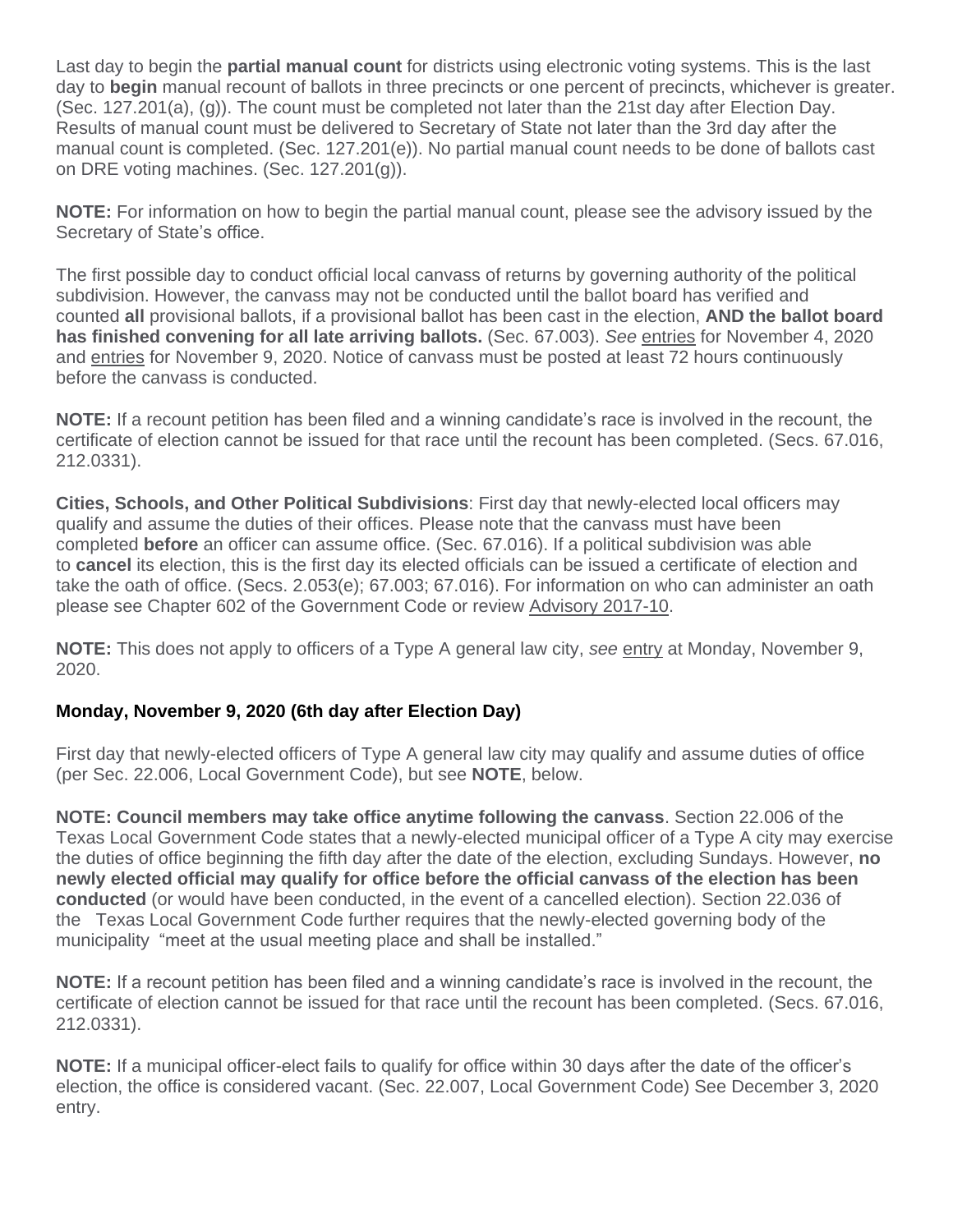Deadline for provisional voter to (1) present acceptable photo identification to county voter registrar; or (2) if the voter does not possess and cannot reasonably obtain acceptable photo identification, follow the Reasonable Impediment Declaration procedure at the county voter registrar; or (3) execute an affidavit relative to "natural disaster" or "religious objection" in presence of county voter registrar, if applicable; or (4) qualify for the disability exemption, if applicable, with the county voter registrar. (Secs. 65.054; 65.0541).

Last day to receive ballots from **non-military and any military voters** casting ballots from outside of the United States, who submitted an **ABBM**, (not an FPCA) **AND** who placed their ballots in delivery by 7:00 p.m. on Election Day, Tuesday, November 3, 2020, as evidenced by a postal service cancellation mark or a receipt mark of a common or contract carrier or a courier (Secs. 86.007, 101.057 and 101.001). A late overseas ballot sent by a voter who applied for a ballot using an ABBM (not an FPCA) **cannot be counted** if it does **not** bear a cancellation mark or a receipt mark.**\***

**NOTE:** Section 86.007 as amended by House Bill 1151 (2017) states that a marked ballot voted by mail from **outside** of the United States by a voter who received the ballot due to submitting an ABBM is considered timely if it is received at the address on the carrier envelope not later than **the fifth day** after the date of the election. Further, the delivery is considered timely if the carrier envelope or, if applicable, the envelope containing the carrier envelope is properly addressed with postage or handling charges prepaid **and** bears a cancellation mark of a recognized postal service or a receipt mark of a common or contract carrier or a courier indicating a time **by 7:00 p.m**. on Election Day.

Last day to receive ballots from **non-military voters** casting ballots from **overseas**, who submitted an **FPCA, AND** who placed their ballots in delivery by 7:00 p.m. on Election Day, Tuesday, November 3, 2020. (Sec. 86.007(d) and (e)).**\***

\*The deadlines referenced above are extended to the next regular business day which is Monday, November 9, 2020 due to the 5th day falling on a Sunday. (Secs. 86.007(d-1)).

Last day to receive carrier envelopes mailed domestically (within the United States) OR overseas from voters who submitted an **FPCA AND** who are **members of the armed forces of the United States, or the spouse or a dependent of a member of the armed forces, members of the merchant marines of the United States, or the spouse or a dependent of a member of the merchant marine.** (Secs. 101.057; 101.001). *See* Note on House Bill 929 (2017, RS), below.

**NOTE:** Section 101.57 as amended by House Bill 929 (2017) states that carrier envelopes mailed domestically or overseas from certain **military voters** (members of the armed forces of the United States, or the spouse or a dependent of a member of the armed forces, members of the merchant marines of the United States, or the spouse or a dependent of a member of the merchant marine) who submitted a **Federal Post Card Application (FPCA)** may arrive on or before the 6th day after Election Day. (Secs. 86.007, 101.057 and 101.001).

**NOTE: The carrier envelope or, if applicable, the envelope containing the carrier envelope sent by the military members listed above who applied to vote by mail using the FPCA does NOT need to bear a cancellation or receipt mark in order to be counted.**

## **Tuesday, November 10, 2020 (7th day after Election Day)**

Deadline for Voter Registrar to complete the review of provisional ballots. (1 Tex. Admin Code Secs. 81.172 – 81.175).

Deadline for custodian of election records or presiding judge of the early voting ballot board to retrieve provisional ballots from county voter registrar. (1 Tex. Admin. Code Secs. 81.172 – 81.176).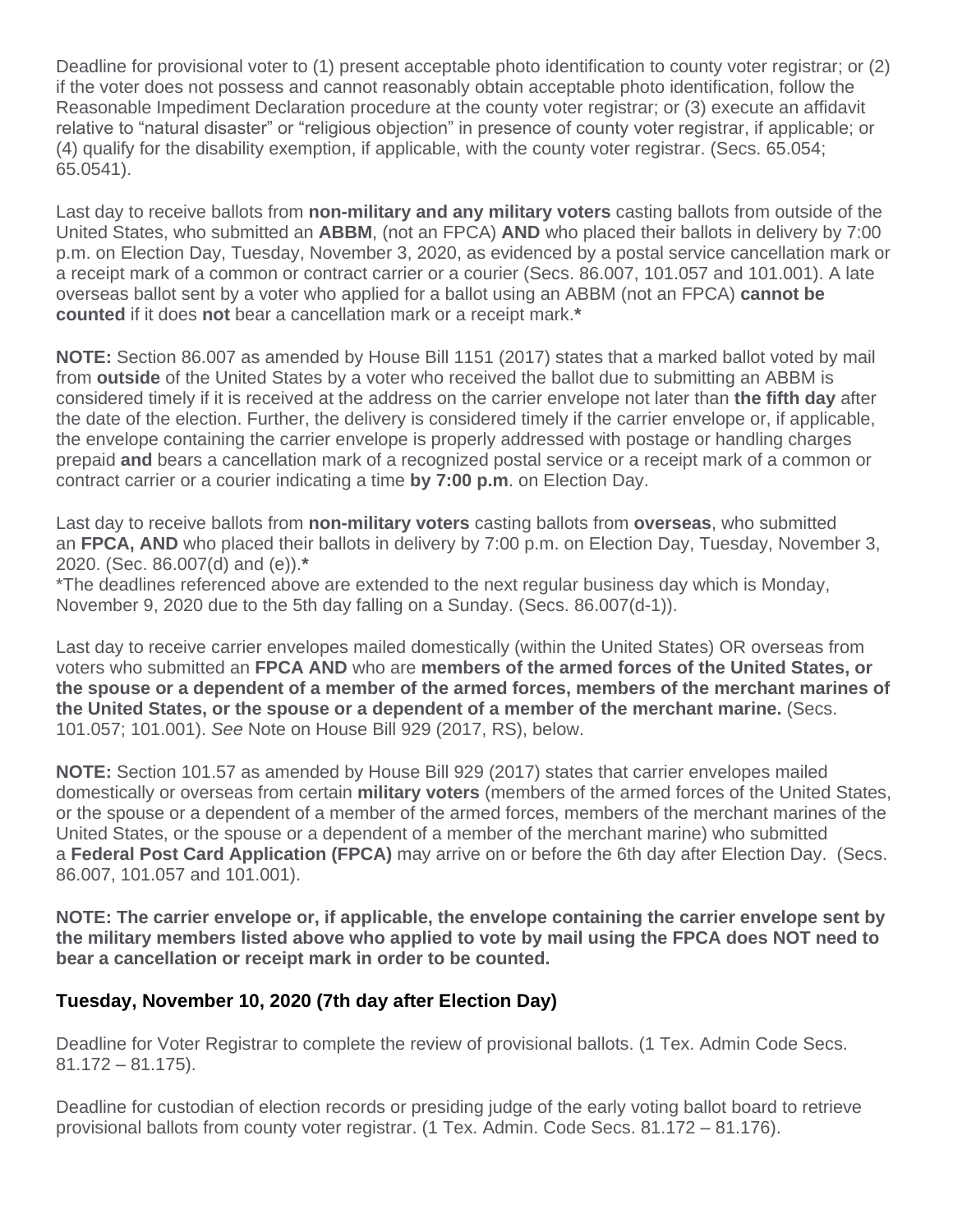## **Saturday, November 14, 2020 (11th day after Election Day)**

Last day to post notice of governing authority's meeting to canvass returns of election if canvass is to take place on Tuesday, November 17, 2020 (14th day after election). This notice must be posted at least 72 hours before the scheduled time of the meeting. (Secs. 551.002; 551.041; 551.043, Texas Government Code).

## **Monday, November 16, 2020 (13th day after Election Day)**

Last day for **early voting ballot board** to convene to qualify and count:

- 1. any late **domestic** ballots (non-military) that bear a cancellation mark or receipt mark indicating they were placed for delivery by mail or common or contract carrier not later than 7:00 p.m. on Election Day, November 3, 2020, and were received not later than 5:00 p.m. on the first business day after Election Day, on [Wednesday, November 4, 2020.](https://www.sos.state.tx.us/elections/laws/advisory2020-17.shtml#November4) (Secs. 86.007(a); 87.125(a)).
- 2. any late ballots that were submitted from **outside** the United States by voters who applied for the ballot using an ABBM or by non-military voters who applied for the ballot using an FPCA, and which were received by the 5th day after Election Day, [Monday, November 9, 2020.](https://www.sos.state.tx.us/elections/laws/advisory2020-17.shtml#November9) (Secs. 87.125(a)); 86.007(d)).\*
- 3. any ballots received by the 6th day after Election Day, [Monday, November 9, 2020,](https://www.sos.state.tx.us/elections/laws/advisory2020-17.shtml#November9) from voters who are members of the armed forces of the United States, or the spouse or a dependent of a member of the armed forces, members of the merchant marines of the United States, or the spouse or a dependent of a member of the merchant marine and who applied for a ballot using an FPCA. (Secs. 101.057; 87.125(a)).
- 4. any provisional ballots that have been reviewed by the voter registrar. (Sec. 65.051(a)).

**NOTE:** The deadline referenced above is extended to the next regular business day which is Monday, November 9, 2020 due to the 5th day falling on a Sunday. (Secs. 86.007(d-1)).

**NOTE:** Ballots that do not qualify under 1-3 above should be treated as ballots not timely returned and should not be delivered to the ballot board.

**NOTE:** The presiding judge of the EVBB shall mail a [Notice of Rejected Ballot \(PDF\)](http://www.sos.texas.gov/elections/forms/pol-sub/5-42f.pdf) to voters whose mail ballots were rejected no later than the 10th day after Election Day or as soon as practicable, depending on when the EVBB last convenes. (Sec. 87.0431).

**NOTE:** If the early voting ballot board needs to meet after this date, it will require a court order to do so.

The time the board reconvenes is set by the presiding judge of the early voting ballot board. (Secs. 86.007(d); 87.125).

## **Tuesday, November 17, 2020 (14th day after Election Day)**

Last day for official canvass of returns by governing authority of political subdivision. (Sec. 67.003).

**NOTE:** If a recount petition has been filed and a winning candidate's race is involved in the recount, the certificate of election cannot be issued for that race until the recount has been completed. (Secs. 67.016; 212.0331).

## **Saturday, November 21, 2020 (18th day after Election Day)**

First day that Governor may conduct the state canvass of the November General Election for state and county officers. (Sec. 67.012).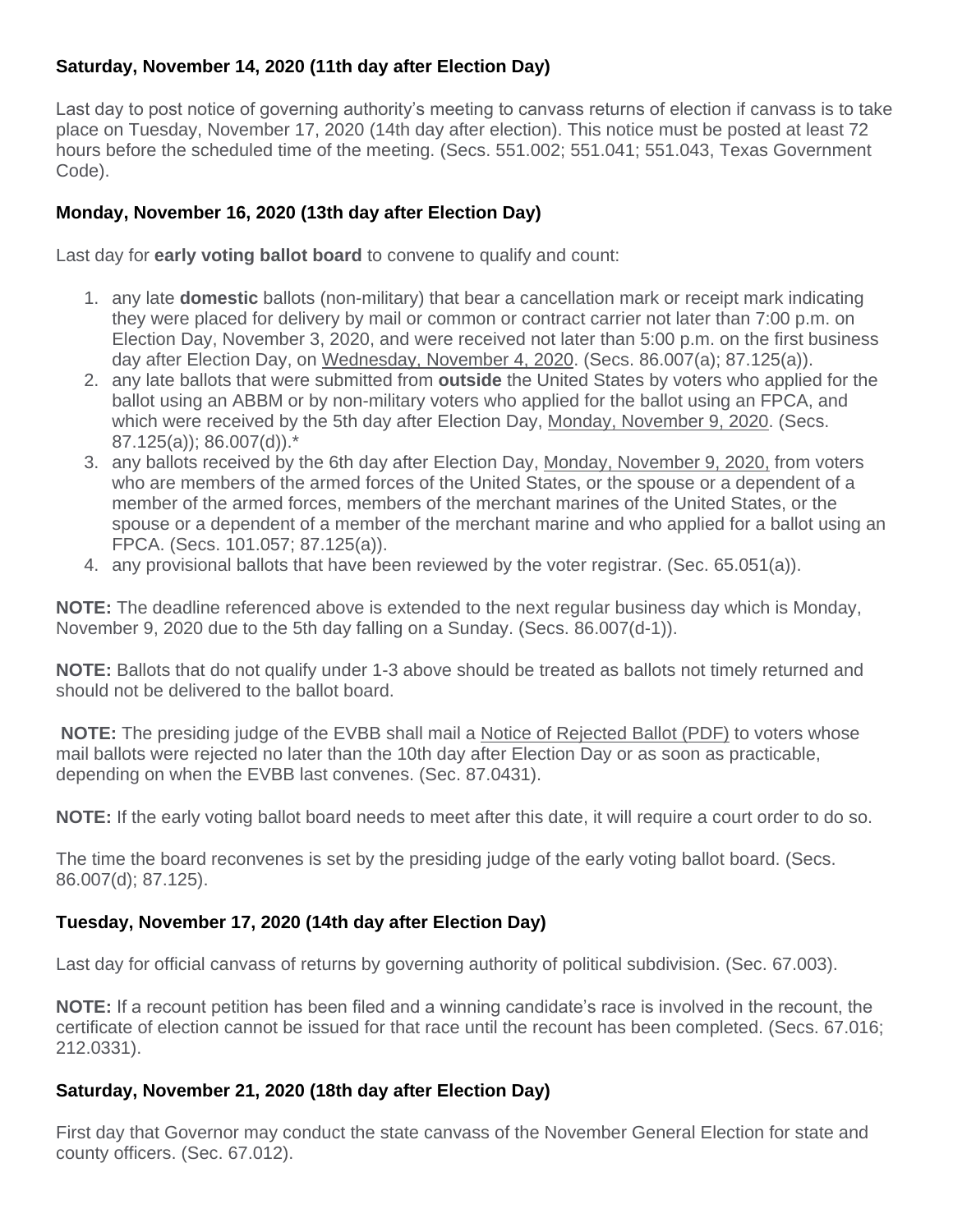## **Tuesday, November 24, 2020 (21st day after Election Day)**

Last day to complete the partial manual count. (Sec. 127.201(a)).

## **Monday, November 30, 2020 (27th day after Election Day; 13th day after last canvass)\***

Last day for the presiding judge of the early voting ballot board to mail [Notice of Outcome to Provisional](http://www.sos.texas.gov/elections/forms/pol-sub/8-17f.pdf)  [Voter \(PDF\)](http://www.sos.texas.gov/elections/forms/pol-sub/8-17f.pdf) to provisional voters, if the canvass was held on Tuesday, November 17, 2020. Such notices must be delivered to provisional voters by the presiding judge no later than the 10th day after the local canvass. (65.059; 1 Tex. Admin. Code Sec. 81.176(e)).

**\*The deadlines referenced above are extended to the next regular business day which is Monday, November 30, 2020 due to the deadline falling on Friday, November 27, 2020 which falls on a holiday, Day After Thanksgiving. (Sec. 1.006).**

#### **December**

## **Thursday, December 3, 2020 (30th day after Election Day)**

Last day to file **electronic** precinct-by-precinct returns with the Secretary of State. (Sec. 67.017).

**NEW LAW:** Local political subdivisions no longer have to submit this information to the Secretary of State. (S.B. 902, H.B. 1850, 86th Legislature, 2019; Sec. 67.017).

If a municipal officer-elect fails to qualify for office within 30 days after the date of the officer's election, the office is considered vacant. (Sec. 22.007, Local Government Code)

## **Monday, December 7, 2020 (34th day after Election Day)**

Last day for the Governor to conduct the state canvass for the November General Election for state and county officers. Since the actual deadline (the 33rd day) falls on a Sunday, the deadline is moved to the next business day. (Secs. 1.006; 67.012).

## **Friday, December 11, 2020 (38th day after Election Day)**

Last day of the period for mandatory office hours. See [entry](https://www.sos.state.tx.us/elections/laws/advisory2020-17.shtml#September14) for Monday, September 14, 2020. (Sec. 31.122).

## **January**

## **Sunday, January 3, 2021 (61st day after Election Day)**

First day that contents of ballot box(es) may be transferred from locked ballot box to separate container for the remainder of the preservation period. (Sec. 66.058(b)).

## **2020 - 2022**

## **Sunday, September 4, 2022 (day after 22 months after November 3, 2020 Election Day)**

Contents of ballot box(es) may be destroyed **if** no contest or criminal investigation has arisen (Secs. 1.013; 66.058), and **IF** no open records request has been filed [\(Tex. Att'y Gen. ORD-505 \(1988\)\)](https://www2.texasattorneygeneral.gov/opinions/openrecords/47mattox/ord/1988/htm/ord19880505.txt).